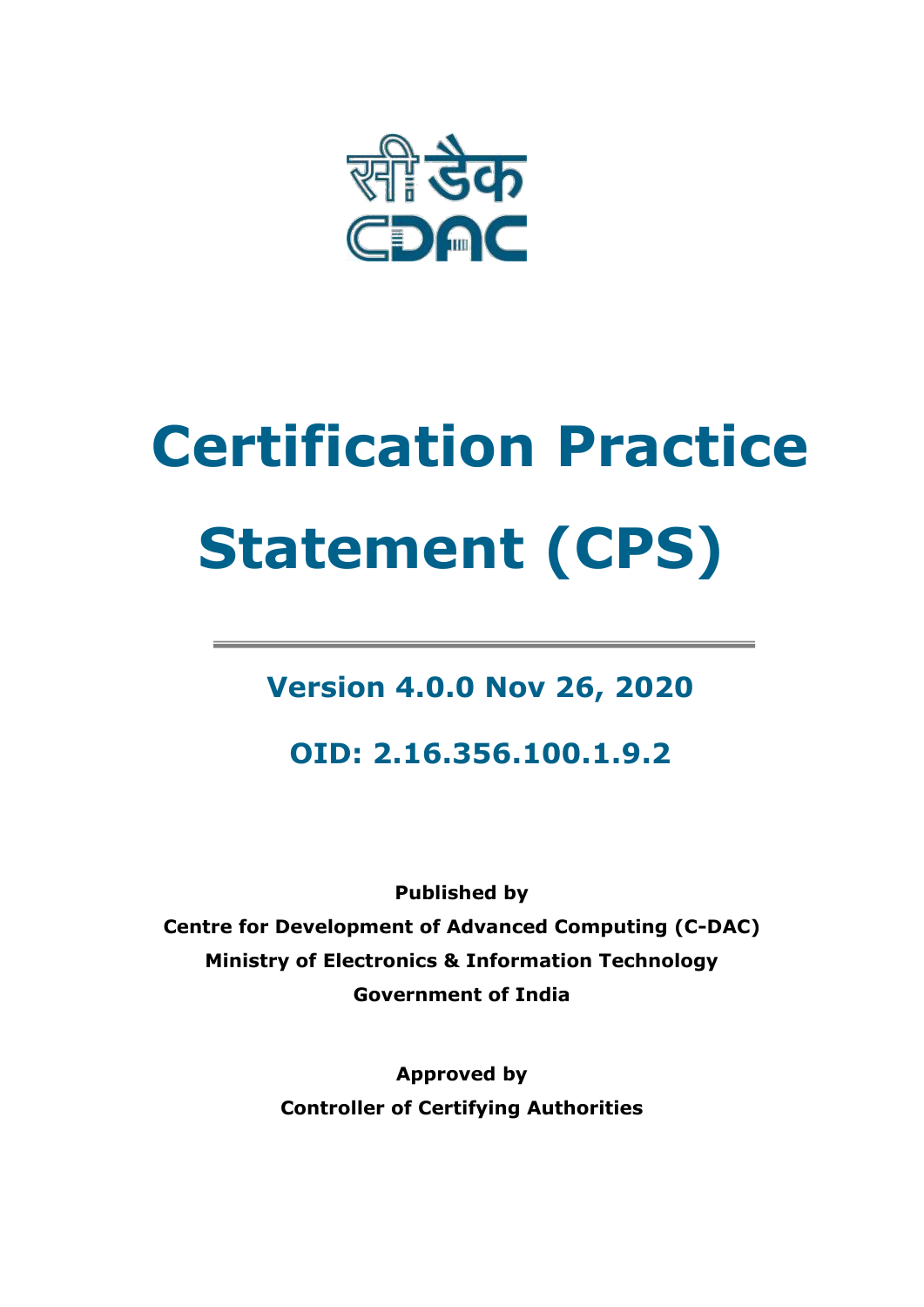# **CERTIFICATION PRACTICE STATEMENT**

| Document Name     | CPS of C-DAC CA  |
|-------------------|------------------|
| Release           | Version 4.0.0    |
| <b>Status</b>     | Current          |
| <b>Issue Date</b> | $26 - 11 - 2020$ |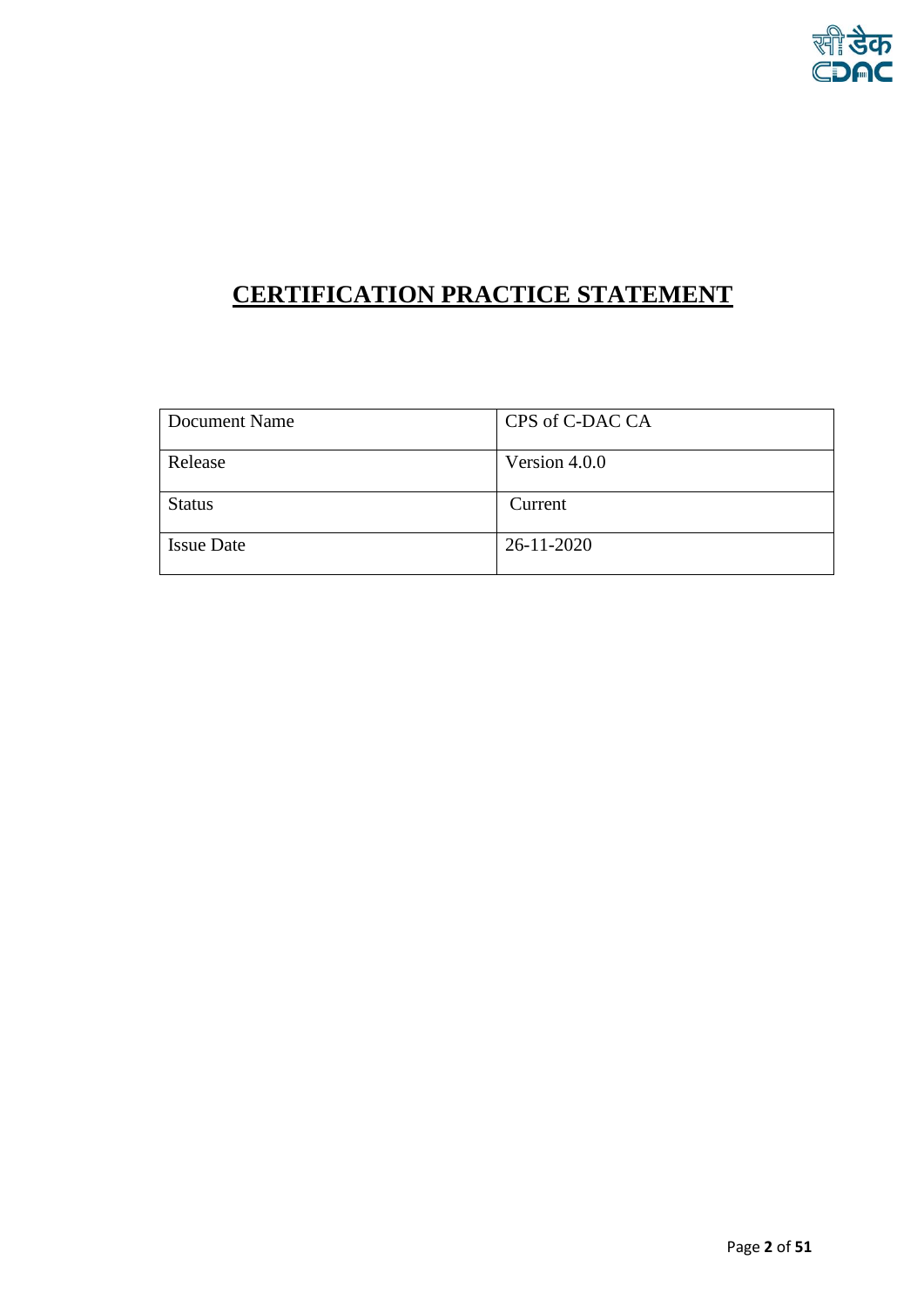

#### **DEFINITIONS**

The following definitions are to be used while reading this CPS. Unless otherwise specified, the word "CA" used throughout this document refers to C-DAC CA, likewise CPS means CPS of C-DAC CA. Words and expressions used herein and not defined but defined in the Information Technology Act, 2000 and subsequent amendments, hereafter referred to as the ACT shall have the meaning respectively assigned to them in the Act.

The following terms bear the meanings assigned to them hereunder and such definitions are applicable to both the singular and plural forms of such terms:

- ❖ **"Act"** means Information Technology IT Act, 2000
- ❖ **"ITAct"** Information Technology IT Act,2000, its amendments, Rules thereunder, Regulations and Guidelines Issued by CCA
- ❖ **"ASP" or "Application Service Provider**" is an organization or an entity using Electronic Signature as part of their application to facilitate the user for requesting issuance and electronically sign the content through any empanelled ESP.
- ❖ **"Auditor**" means any accredited computer security professional or agency recognized and engaged by CCA for conducting audit of operation of CA;
- ❖ **"CA**" refers to C-DAC CA, a Certifying Authority, licensed by Controller of Certifying Authorities (CCA), Govt. of India under provisions of ITAct, and includes CA Infrastructure issuing Digital Signature Certificates & also for providing Trust services such as TS, OSCP & CRL
- ❖ **"CA Infrastructure"** The architecture, organization, techniques, practices, and procedures that collectively support the implementation and operation of the CA. It includes a set of policies, processes, server platforms, software and work stations, used for the purpose of administering Digital Signature Certificates and keys.
- ❖ "**CA Verification Officer**" means trusted person involved in identity and address verification of DSC applicant and according approval for issuance of DSC.
- ❖ "**Certification Practice Statement or CPS**" means a statement issued by a CA and approved by CCA to specify the practices that the CA employs in issuing Digital Signature Certificates;
- ❖ **"Certificate"**—A Digital Signature Certificate issued by CA.
- ❖ **"Certificate Issuance"**—The actions performed by a CA in creating a Digital Signature Certificate and notifying the Digital Signature Certificate applicant (anticipated to become a subscriber) listed in the Digital Signature Certificate of its contents.
- ❖ **"Certificate Policy"—**The India PKI Certificate Policy laid down by CCA and followed by CA addresses all aspects associated with the CA's generation, production, distribution, accounting, compromise recovery and administration of Digital Signature Certificates.
- ❖ **Certificate Revocation List (CRL)—**A periodically (or exigently) issued list, digitally signed by a Certifying Authority, of identified Digital Signature Certificates that have been suspended or revoked prior to their expiration dates.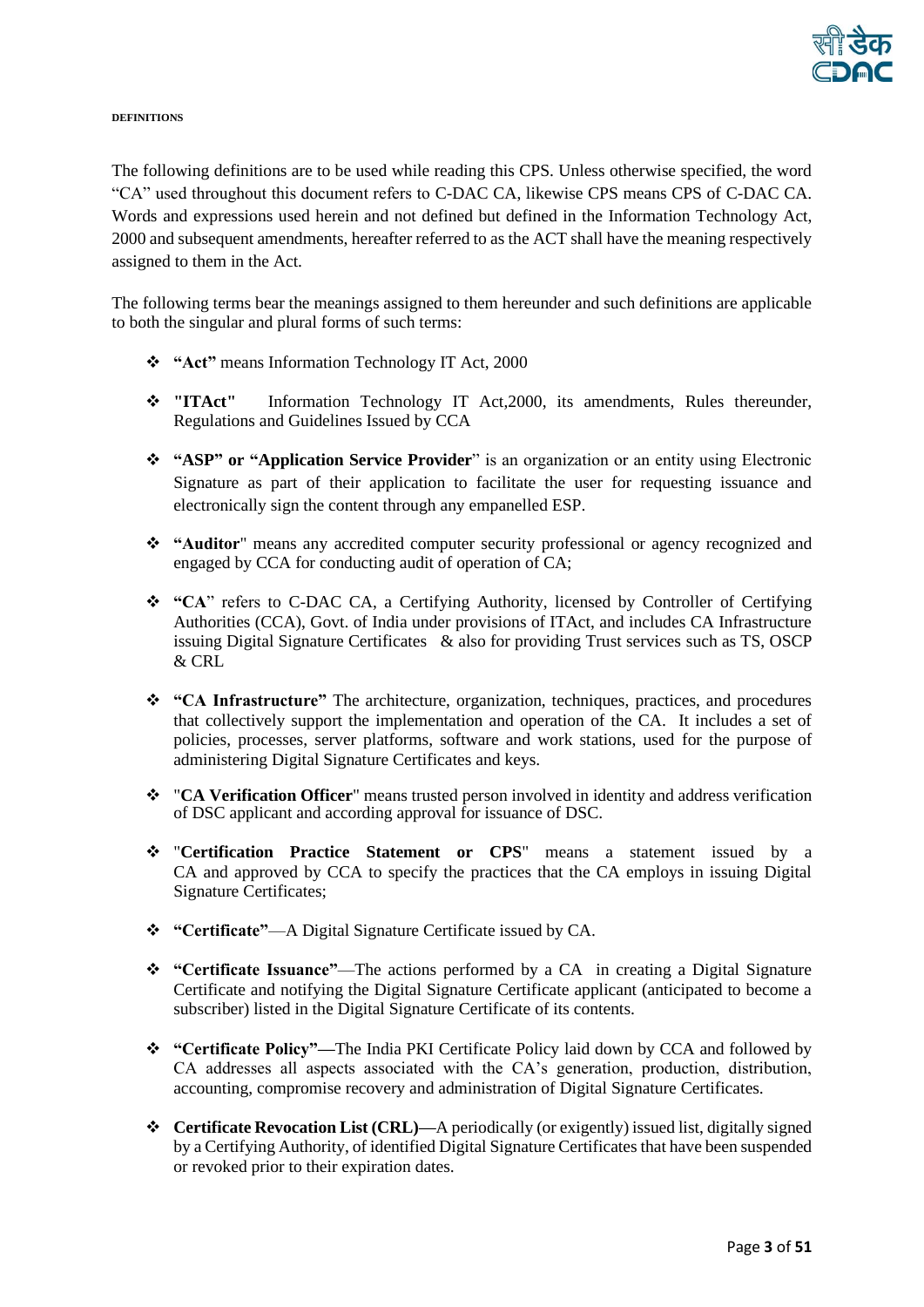

- ❖ **"Controller" or "CCA"** means the Controller of Certifying Authorities appointed as per Section 17 subsection (1) of the Act.
- ❖ **Crypto Token/Smart Card—**A hardware cryptographic device used for generating and strong user's private key(s) and containing a public key certificate, and, optionally, a cache of other certificates, including all certificates in the user's certification chain.
- ❖ **"Digital Signature"** means authentication of any electronic record by a subscriber by means of an electronic method or procedure in accordance with the provisions of section 3 of IT Act;
- ❖ **"Digital Signature Certificate Applicant" or "DSC Applicant" —**A person that requests the issuance of a Digital Signature Certificate by a Certifying Authority.
- ❖ **"Digital Signature Certificate Application" or "DSC Application" —**A request from a Digital Signature Certificate applicant to a CA for the issuance of a Digital Signature Certificate
- ❖ **Digital Signature Certificate -** Means a Digital Signature Certificate issued under sub-section (4) of section 35 of the Information Technology Act, 2000.
- ❖ **"ESP" or "eSign Service Provider"** is a Trusted Third Party as per definition in Second Schedule of Information Technology Act to provide eSign service. ESP is operated within CA Infrastructure & empanelled by CCA to provide Online Electronic Signature Service.
- ❖ **Organization -** An entity with which a user is affiliated. An organization may also be a user.
- ❖ **"Private Key**" means the key of a key pair used to create a digital signature;
- ❖ **"Public Key**" means the key of a key pair used to verify a digital signature and listed in the Digital Signature Certificate;
- ❖ **"Registration Authority" or "RA"** is an entity engaged by CA to collect DSC Application Forms (along with supporting documents) and to facilitate verification of applicant's credentials
- ❖ **"Relying Party**" is a recipient who acts in reliance on a certificate and digital signature.
- ❖ **"Relying Party Agreement"** Terms and conditions published by CA for the acceptance **of**  certificate issued or facilitated the digital signature creation.
- ❖ **"Subscriber Identity Verification method**" means the method used for the verification of the information (submitted by subscriber) that is required to be included in the Digital Signature Certificate issued to the subscriber in accordance with CPS. CA follows the Identity Verification Guidelines laid down by Controller.
- ❖ **Subscriber** A person in whose name the Digital Signature Certificate is issued by CA.
- ❖ **Time Stamping Service**: A service provided by CA to its subscribers to indicate the correct date and time of an action, and identity of the person or device that sent or received the time stamp.
- ❖ **Subscriber Agreement** The agreement executed between a subscriber and CA for the provision of designated public certification services in accordance with this Certification Practice Statement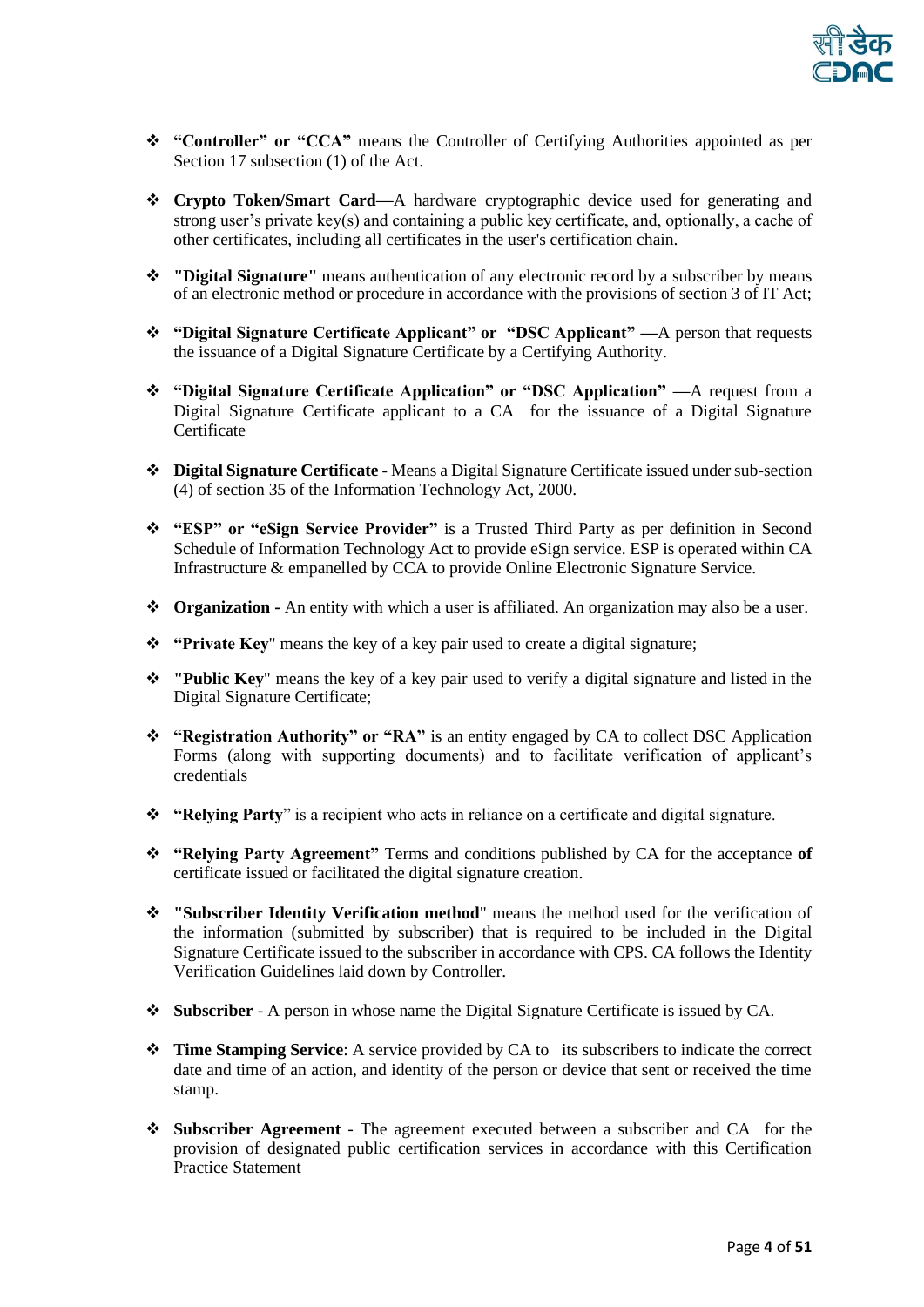

- ❖ **Time Stamp -** A notation that indicates (at least) the correct date and time of an action, and identity of the person or device that sent or received the time stamp.
- ❖ **"Trusted Person**" means any person who has:
	- i. Direct responsibilities for the day-to-day operations, security and performance of those business activities that are regulated under the Act or Rules in respect of a CA, or
	- ii. Duties directly involving the issuance, renewal, suspension, revocation of Digital Signature Certificates (including the identification of any person requesting a Digital Signature Certificate from a licensed Certifying Authority), creation of private keys or administration of CA's computing facilities.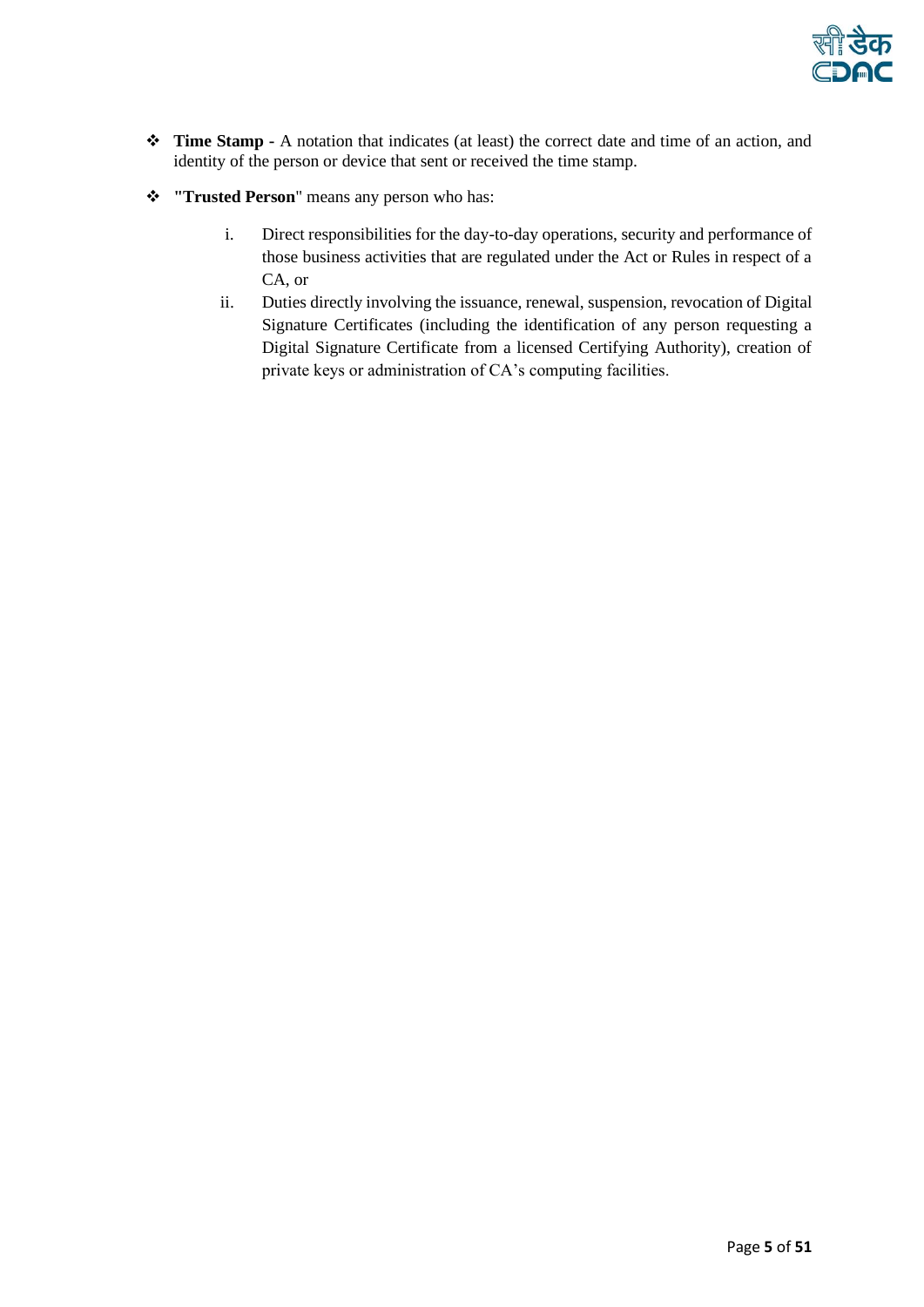

# **Contents**

| 1.             |                                                                                  |
|----------------|----------------------------------------------------------------------------------|
| 1.1.           |                                                                                  |
| 1.2.           |                                                                                  |
| 1.3            |                                                                                  |
| 1.3.1          |                                                                                  |
| 1.3.2          |                                                                                  |
| 1.3.3          |                                                                                  |
| 1.3.4          |                                                                                  |
| 1.3.5          |                                                                                  |
| 1.4            |                                                                                  |
| 1.4.1          |                                                                                  |
| 1.4.2          |                                                                                  |
| 1.5            |                                                                                  |
| 1.5.1          |                                                                                  |
| 1.5.2          |                                                                                  |
| 1.5.3          | Person Determining Certification Practice Statement Suitability for the Policy17 |
| 1.5.4          |                                                                                  |
| 1.5.5          |                                                                                  |
| $\overline{2}$ |                                                                                  |
| 2.1            |                                                                                  |
|                |                                                                                  |
|                | .18                                                                              |
|                |                                                                                  |
|                |                                                                                  |
|                |                                                                                  |
| 2.4            |                                                                                  |
| 3 <sup>1</sup> |                                                                                  |
| 3.1            |                                                                                  |
| 3.1.1          |                                                                                  |
| 3.1.2          |                                                                                  |
| 3.1.3          |                                                                                  |
| 3.1.4          |                                                                                  |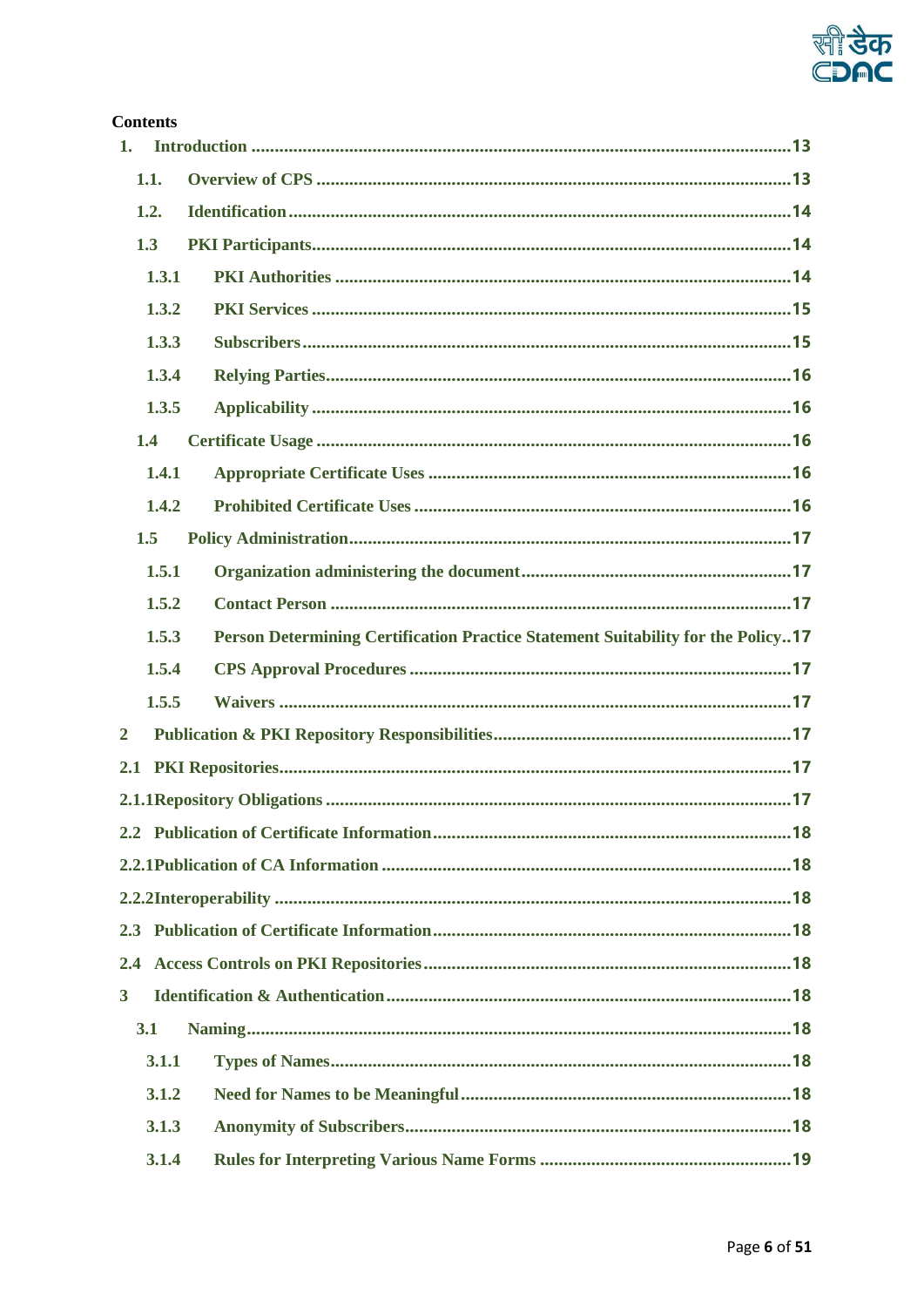

| 3.1.5 |     |
|-------|-----|
| 3.1.6 |     |
| 3.1.7 |     |
| 3.2   |     |
| 3.2.1 |     |
| 3.2.2 |     |
| 3.2.3 |     |
| 3.2.4 |     |
| 3.2.5 |     |
| 3.2.6 |     |
| 3.3   |     |
| 3.4   |     |
| 4     |     |
| 4.1   |     |
| 4.1.1 |     |
| 4.1.2 |     |
| 4.2   |     |
| 4.2.1 |     |
| 4.2.2 |     |
| 4.3   |     |
| 4.3.1 |     |
| 432   | .21 |
| 4.4   |     |
| 4.4.1 |     |
| 4.4.2 |     |
| 4.4.3 |     |
| 4.5   |     |
| 4.5.1 |     |
| 4.5.2 |     |
| 4.6   |     |
| 4.7   |     |
| 4.8   |     |
| 4.9   |     |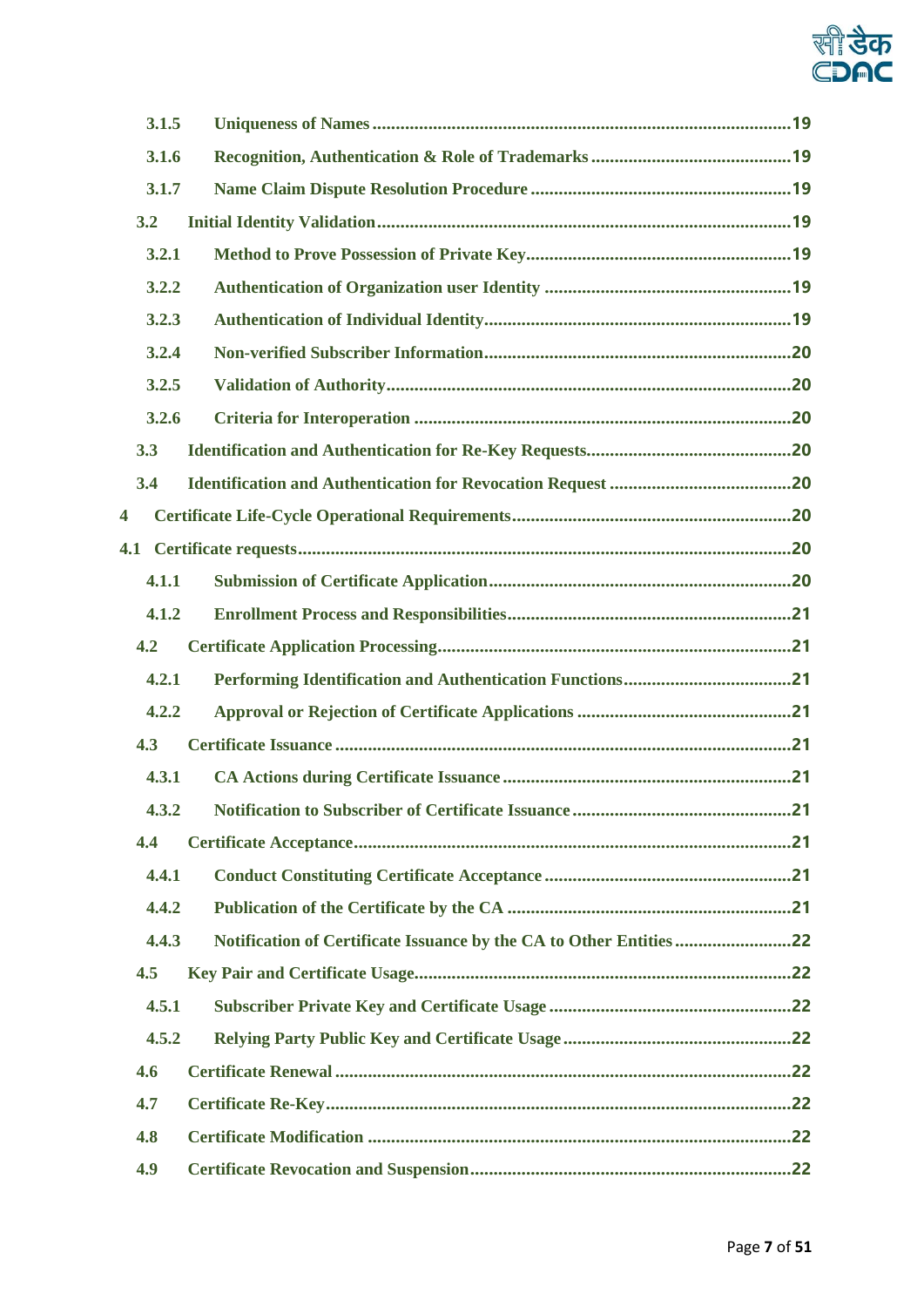

| 4.9.1 |                                                                 |
|-------|-----------------------------------------------------------------|
| 4.9.2 |                                                                 |
| 4.9.3 |                                                                 |
| 4.10  |                                                                 |
| 5     |                                                                 |
| 5.1   |                                                                 |
| 5.1.1 |                                                                 |
| 5.1.2 |                                                                 |
| 5.1.3 |                                                                 |
| 5.1.4 |                                                                 |
| 5.1.5 |                                                                 |
| 5.1.6 |                                                                 |
| 5.1.7 |                                                                 |
| 5.1.8 |                                                                 |
| 5.2   |                                                                 |
| 5.2.1 |                                                                 |
| 5.2.2 |                                                                 |
| 5.2.3 |                                                                 |
| 5.2.4 |                                                                 |
| 5.3   |                                                                 |
| 5.3.1 | <b>Qualifications, Experience and Clearance Requirements 27</b> |
| 5.3.2 | .27                                                             |
| 5.3.3 |                                                                 |
| 5.3.4 |                                                                 |
| 5.3.5 |                                                                 |
| 5.3.6 |                                                                 |
| 5.3.7 |                                                                 |
| 5.4   |                                                                 |
|       |                                                                 |
| 5.4.2 |                                                                 |
| 5.4.3 |                                                                 |
| 5.4.4 |                                                                 |
| 5.4.5 |                                                                 |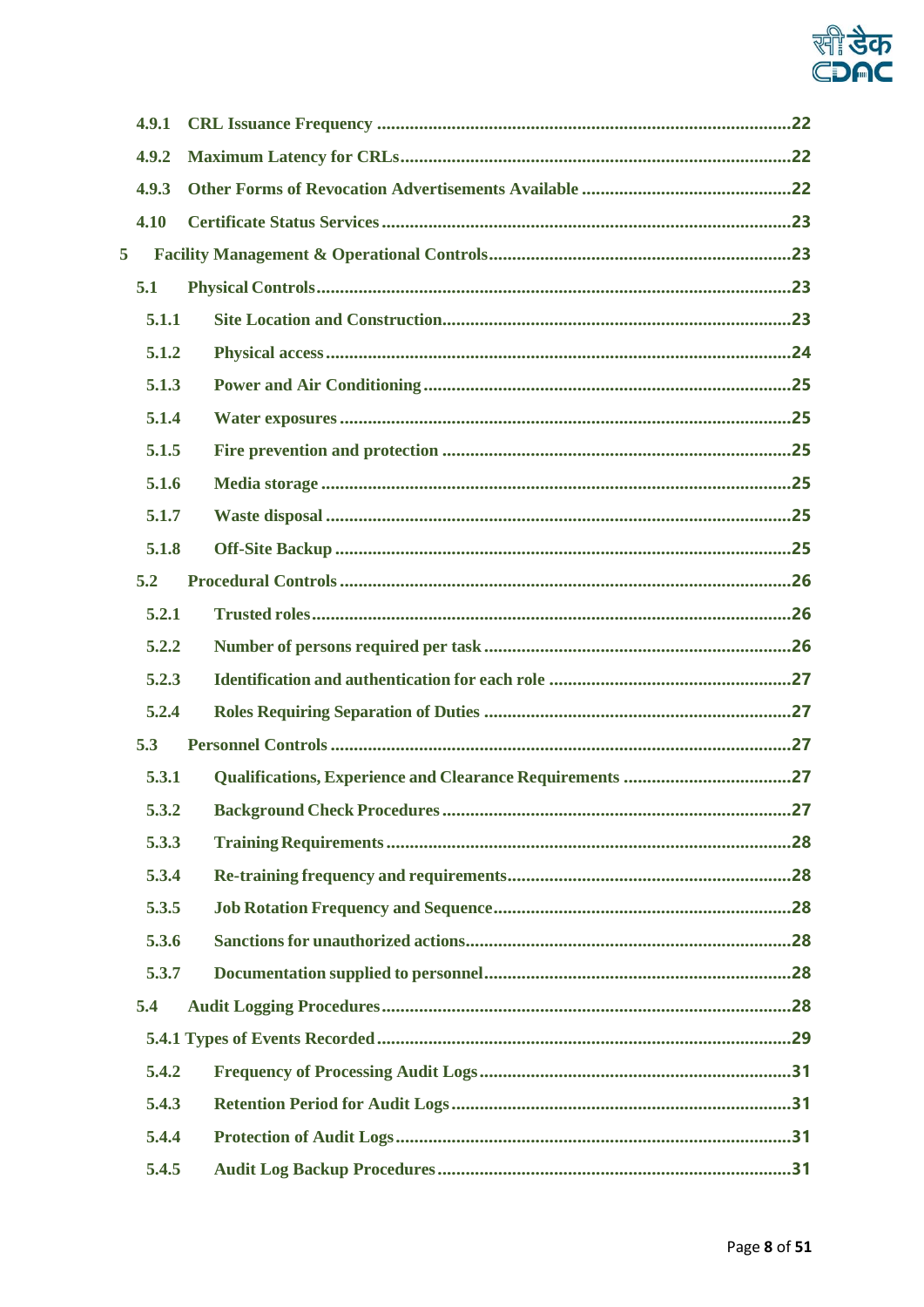

|   | 5.4.6 |                                                                               |
|---|-------|-------------------------------------------------------------------------------|
|   | 5.4.7 |                                                                               |
|   | 5.4.8 |                                                                               |
|   | 5.5   |                                                                               |
|   |       |                                                                               |
|   |       |                                                                               |
|   | 5.5.3 |                                                                               |
|   | 5.5.4 |                                                                               |
|   | 5.5.5 |                                                                               |
|   | 5.5.6 |                                                                               |
|   | 5.5.7 |                                                                               |
|   | 5.6   |                                                                               |
|   | 5.7   |                                                                               |
|   | 5.7.1 |                                                                               |
|   | 5.7.2 | Computing Resources, Software, and/or Data are corrupted34                    |
|   | 5.7.3 |                                                                               |
|   | 5.7.4 |                                                                               |
|   | 5.8   |                                                                               |
| 6 |       |                                                                               |
|   | 6.1   |                                                                               |
|   | 6.1.1 |                                                                               |
|   |       |                                                                               |
|   | 6.1.3 |                                                                               |
|   | 6.1.4 |                                                                               |
|   | 6.1.5 |                                                                               |
|   | 6.1.6 | <b>Public Key Parameters Generation &amp; Quality Checking 36</b>             |
|   | 6.1.7 |                                                                               |
|   | 6.2   | <b>Private Key Protection and Cryptographic Module Engineering Controls36</b> |
|   | 6.2.1 |                                                                               |
|   | 6.2.2 |                                                                               |
|   | 6.2.3 |                                                                               |
|   |       |                                                                               |
|   | 6.2.4 |                                                                               |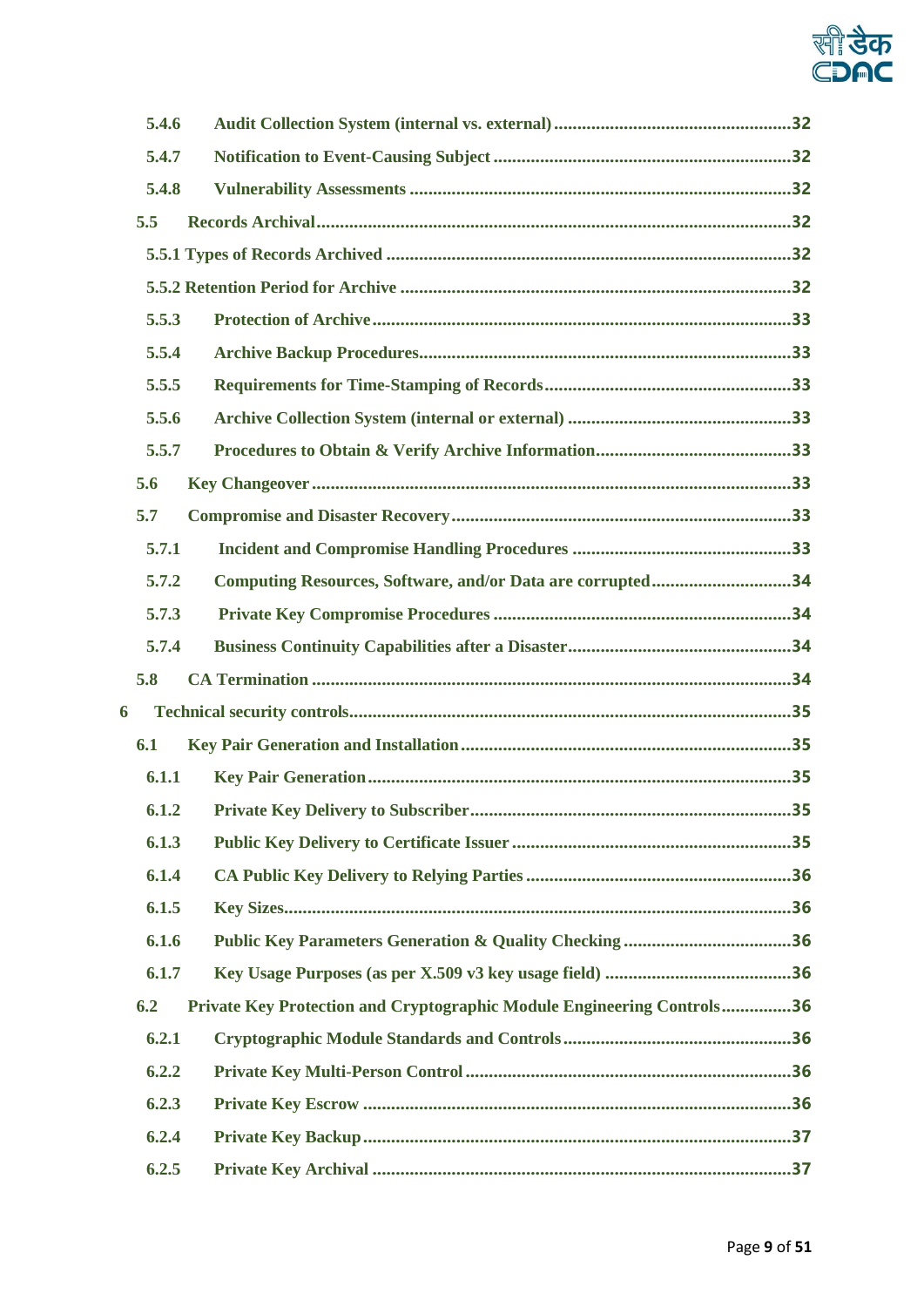

| 6.2.6  | Private Key Transfer into or from a Cryptographic Module 37 |  |
|--------|-------------------------------------------------------------|--|
| 6.2.7  |                                                             |  |
| 6.2.8  |                                                             |  |
| 6.2.9  |                                                             |  |
| 6.2.10 |                                                             |  |
| 6.2.11 |                                                             |  |
| 6.3    |                                                             |  |
| 6.3.1  |                                                             |  |
|        |                                                             |  |
| 6.4    |                                                             |  |
|        |                                                             |  |
|        |                                                             |  |
|        |                                                             |  |
| 6.5    |                                                             |  |
| 6.5.1  |                                                             |  |
|        |                                                             |  |
| 6.6    |                                                             |  |
| 6.6.1  |                                                             |  |
| 6.6.2  |                                                             |  |
| 6.6.3  |                                                             |  |
| 6.7    |                                                             |  |
| 6.8    | 40                                                          |  |
| 7      |                                                             |  |
| 7.1    |                                                             |  |
| 7.2    |                                                             |  |
| 7.2.1  |                                                             |  |
| 7.2.2  |                                                             |  |
| 8      |                                                             |  |
| 8.1    |                                                             |  |
| 8.2    |                                                             |  |
| 8.3    |                                                             |  |
| 8.4    |                                                             |  |
| 8.5    |                                                             |  |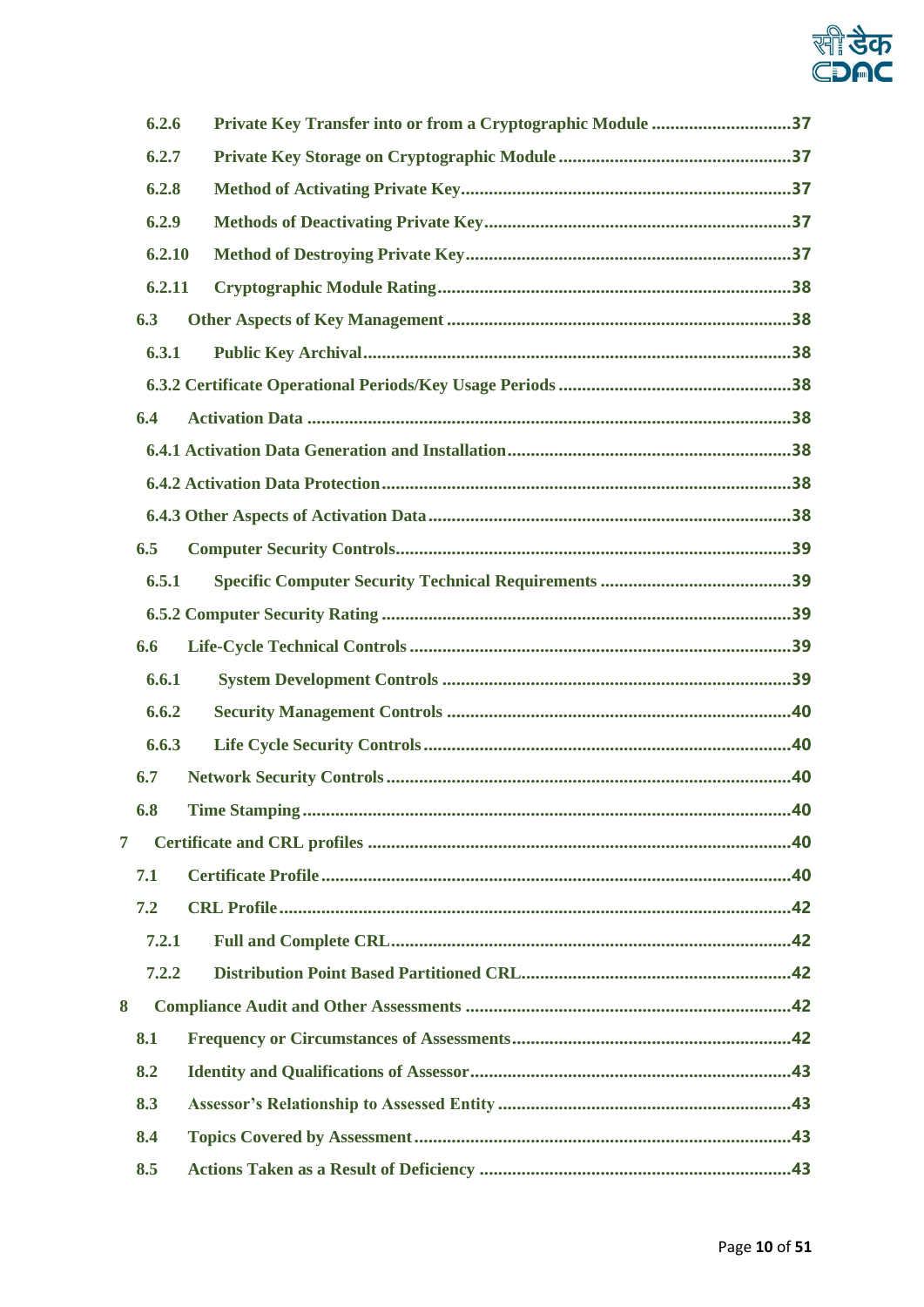

| 8.6              |                                                              |  |
|------------------|--------------------------------------------------------------|--|
| $\boldsymbol{9}$ |                                                              |  |
| 9.1              |                                                              |  |
| 9.1.1            |                                                              |  |
| 9.1.2            |                                                              |  |
| 9.1.3            |                                                              |  |
| 9.1.4            |                                                              |  |
| 9.1.5            |                                                              |  |
| 9.2              |                                                              |  |
| 9.2.1            |                                                              |  |
| 9.2.2            |                                                              |  |
| 9.2.3            |                                                              |  |
| 9.3              |                                                              |  |
| 9.4              |                                                              |  |
| 9.5              |                                                              |  |
| 9.5.1            | Property Rights in Certificates and Revocation Information45 |  |
| 9.5.2            |                                                              |  |
| 9.5.3            |                                                              |  |
| 9.5.4            |                                                              |  |
| 9.6              |                                                              |  |
| 9.6.1            |                                                              |  |
| 9.6.2            |                                                              |  |
| 9.6.3            |                                                              |  |
| 9.6.4            |                                                              |  |
| 9.7              |                                                              |  |
| 9.8              |                                                              |  |
| 9.9              |                                                              |  |
|                  |                                                              |  |
|                  |                                                              |  |
| 9.10             |                                                              |  |
| 9.10.1           |                                                              |  |
| 9.10.2           |                                                              |  |
| 9.10.3           |                                                              |  |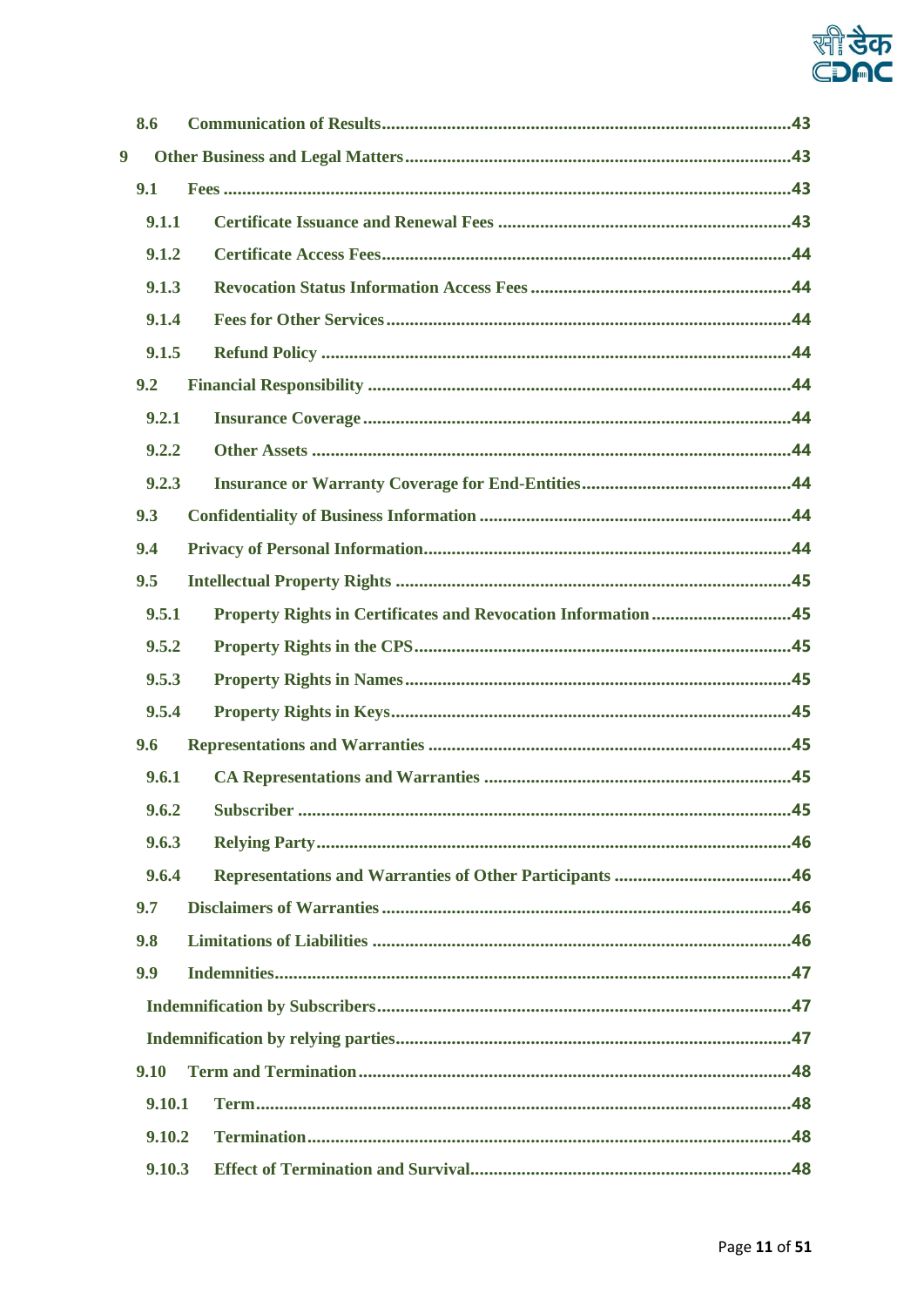

| 9.11      |  |  |
|-----------|--|--|
| 9.12      |  |  |
| 9.12.1    |  |  |
| 9.12.2    |  |  |
| 9.12.3    |  |  |
| 9.13      |  |  |
| 9.13.1    |  |  |
| 9.13.2    |  |  |
| 9.14      |  |  |
| 9.15      |  |  |
| 9.16      |  |  |
| 9.16.1    |  |  |
| 9.16.2    |  |  |
| 9.16.3    |  |  |
| 9.16.4    |  |  |
| 9.16.5    |  |  |
| 9.17      |  |  |
| <b>10</b> |  |  |
| 11        |  |  |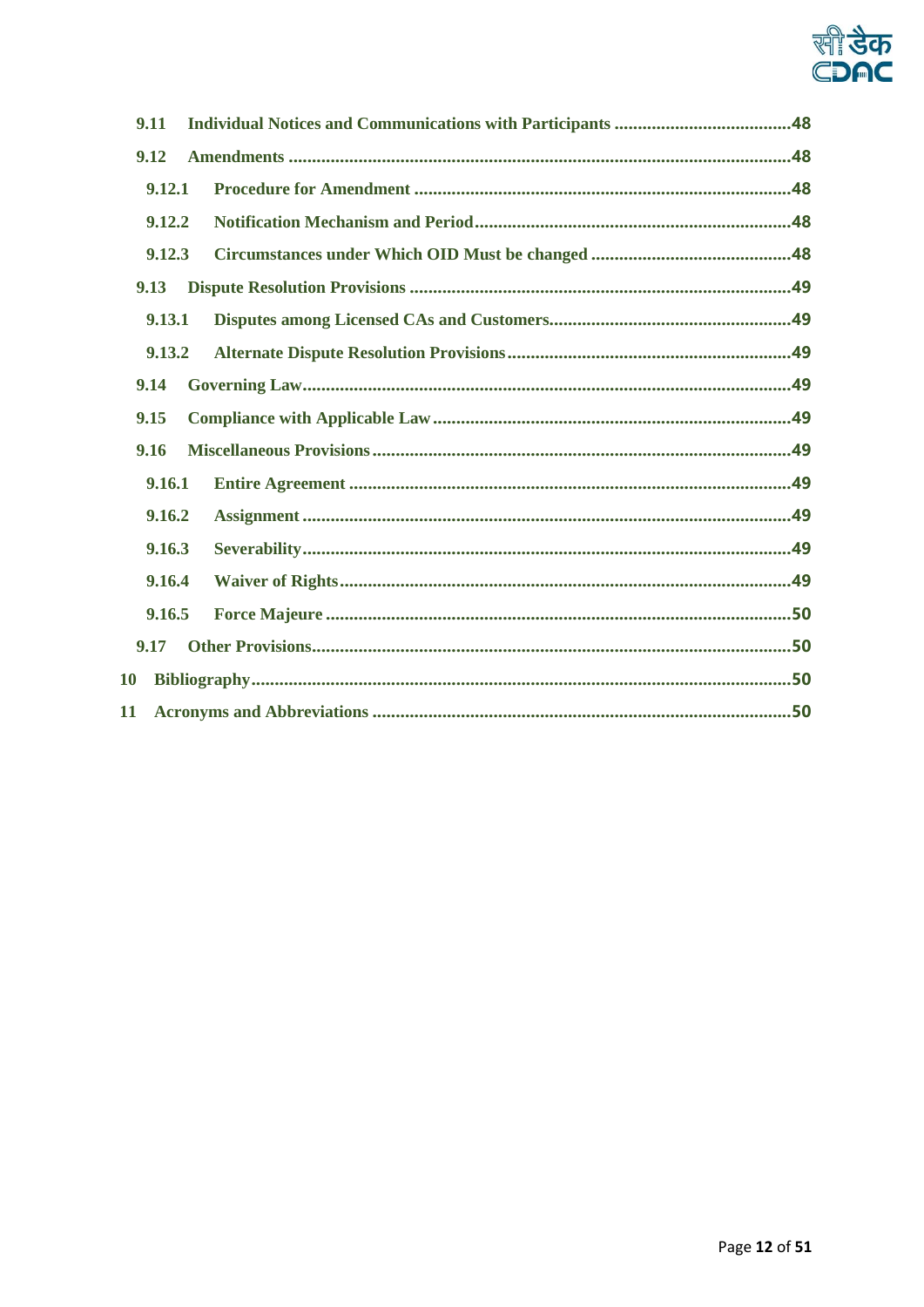# <span id="page-12-0"></span>1. **Introduction**

Centre for Development of Advanced Computing (C-DAC) is a premier R&D organization of the Ministry of Electronics and Information Technology (MeitY). It carries out Research and Development activities in the ICT sector, Electronics and associated areas. CDAC CA is setup to cater the needs of issuing of Digital Certificates for eSign services.

The CA is setup is adhering to the security requirements as mentioned in the information technology Act Schedule II. The Certifying Authorities functions are in accordance with Information technology Act, rules, regulations and guidelines issued by Controller where ever it is applicable. CA provides eSign online electronic signature service in accordance with CCA-EAUTH

Hastaksara - C-DAC's On-line Digital Signing Service: C-DAC through its Hastaksara initiative, is setting up an eSign facility to enable on-line e-authentication and digital signing of documents using Aadhaar KYC Service.

The structure of this document is generally in conformity to the RFC 3647- Internet X.509 PKI Certificate Policy and Certificate Practice Framework guidelines wherever possible. There may be some variations in details and headings in order to meet the requirements of C-DAC CA as set forth by the Office of the CCA and Indian IT Act 2000 and the accompanying rules and regulations, which are specific to the requirements of e-authentication/e-signing technique using Aadhaar KYC Services in India.

The term "Certifying Authority" or CA as used in this CPS, refers to C-DAC CA. as the entity that holds the CA license from the Controller of Certifying Authorities (CCA), Govt. of India. India PKI is a hierarchical PKI with the trust chain starting from the Root Certifying Authority of India (RCAI). RCAI is operated by the Office of Controller of Certifying Authorities, Government of India. Below RCAI there are Certifying Authorities (CAs) licensed by CCA to issue Digital Signature Certificates under the provisions of ITAct. These are also called Licensed CAs. C-DAC CA is a Licensed CA under RCAI.

# <span id="page-12-1"></span>**1.1. Overview of CPS**

India PKI CP defines certificate policies to facilitate interoperability among subscribers and relying parties for e-commerce and e-governance in India. The CP and Certifying Authorities (CAs) are governed by the Controller of Certifying Authorities (CCA). Certificates issued by CAs contain one or more registered Certificate Policy OID, which may be used by a Relying Party to decide whether a certificate can be trusted for a particular purpose.

The Certification Practice Statement (CPS) of C-DAC CA details the practices and operational procedures implemented to meet the assurance requirements. This CPS is consistent with the Internet Engineering Task Force (IETF) Public Key Infrastructure X.509 (IETF PKIX) RFC 3647, Internet X.509 Public Key Infrastructure Certificate Policy and Certification Practice Statement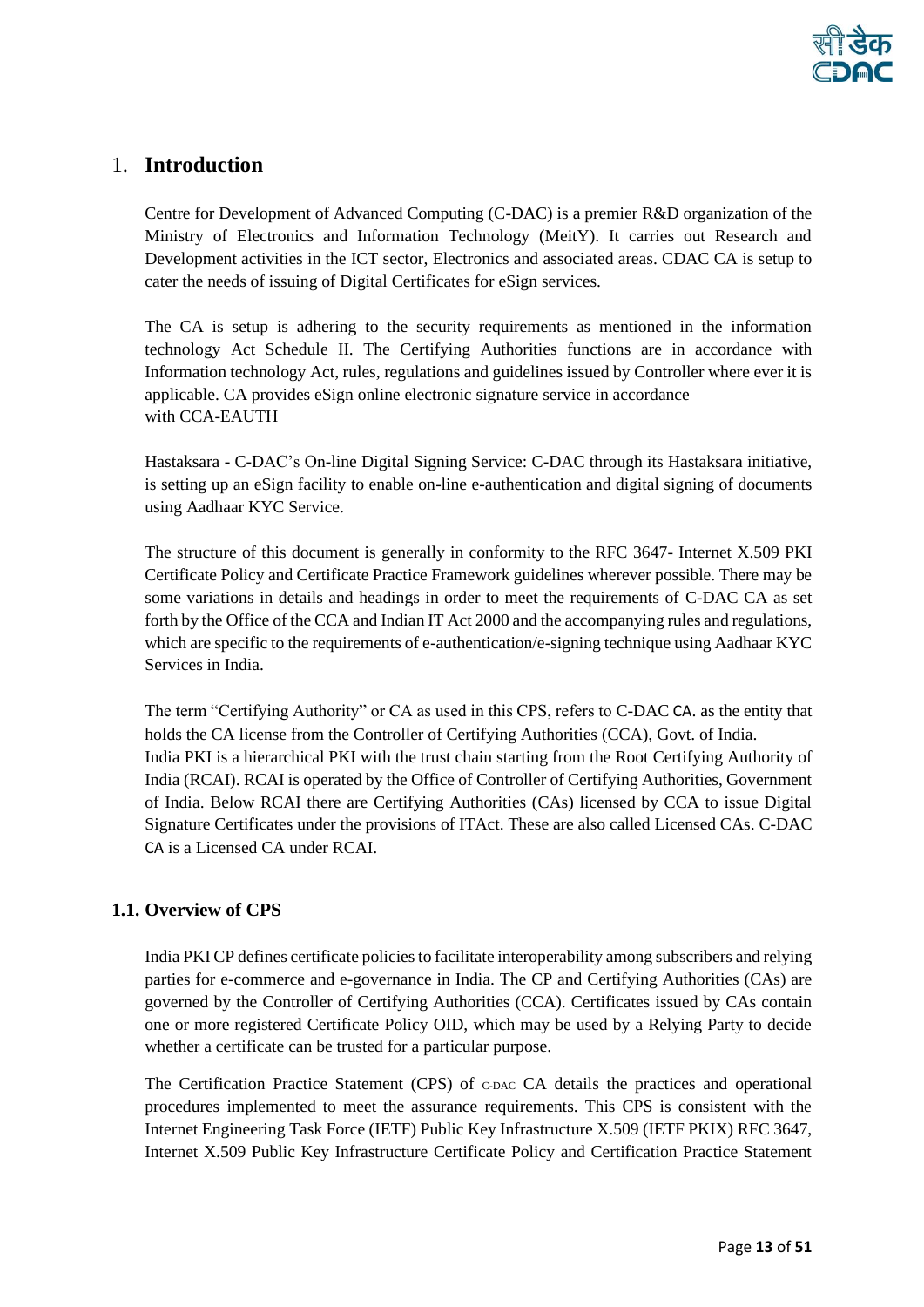

Framework. Controller of Certifying Authority issues licence to operate as Certifying Authority subject to successful compliance audit of CA per the CPS. The CPS is also

- (i) intended to be applicable to and is a legally binding document between the CA, the Subscribers, the applicants, the Relying Parties, employees and contractors; and
- (ii) intended to serve as notice to all parties within the context of the CA CPS

CPS refers to the various requirements specified under the following guidelines issued by CCA

- (i) The identity Verification Guidelines [CCA-IVG]: For the identity verification for different types of certificates like personal, organizational person, SSL, encryption, code signing, system certificate etc.
- (ii) Interoperability Guidelines for DSC [CCA-IOG]: For the certificate profile including content and format of the certificates, key usage, extended key usage etc.
- (iii) X.509 Certificate Policy for India PKI [CCA-CP]: Assurance Class, Certificate policy id, validity of certificates, key size, algorithm, storage requirements, audit parameters etc.
- (iv) e-Authentication guidelines [CCA-eAUTH]: The security procedures for key generation, key protection and audit logs, signature format, identity verification requirements etc.
- (v) Security Requirements for Crypto Devices [CCA-CRYPTO]: The crypto device management & security requirements for holding subscribers' private key.
- (vi) CA Site Specification [CCA-CASITESP]: Requirements for the construction of cryptographic site and security requirements.

# <span id="page-13-0"></span>**1.2. Identification**

The contact details are mentioned in section 1.5.2 of this CPS.

The following are the levels of assurance defined in the Certificate Policy. Each level of assurance has an OID that can be asserted in certificates issued by CA if the certificate issuance meets the requirements for that assurance level. The OIDs are registered under the CCA are as follows:

| <b>Assurance Level</b> | <b>OID</b>         |
|------------------------|--------------------|
| eKyc - Single Factor   | 2.16.356.100.2.4.1 |
| eKyc – Multi Factor    | 2.16.356.100.2.4.2 |

The OIDs allocated to CA and CPS are as given below

| Serial. | Product      | <b>OID</b>         |
|---------|--------------|--------------------|
|         | C-DAC CA     | 2.16.356.100.1.9   |
|         | C-DAC CA CPS | 2.16.356.100.1.9.2 |

# <span id="page-13-1"></span>**1.3 PKI Participants**

#### <span id="page-13-2"></span>**1.3.1 PKI Authorities**

#### **1.3.1.1 Controller of Certifying Authorities (CCA)**

In the context of the CPS, the CCA is responsible for: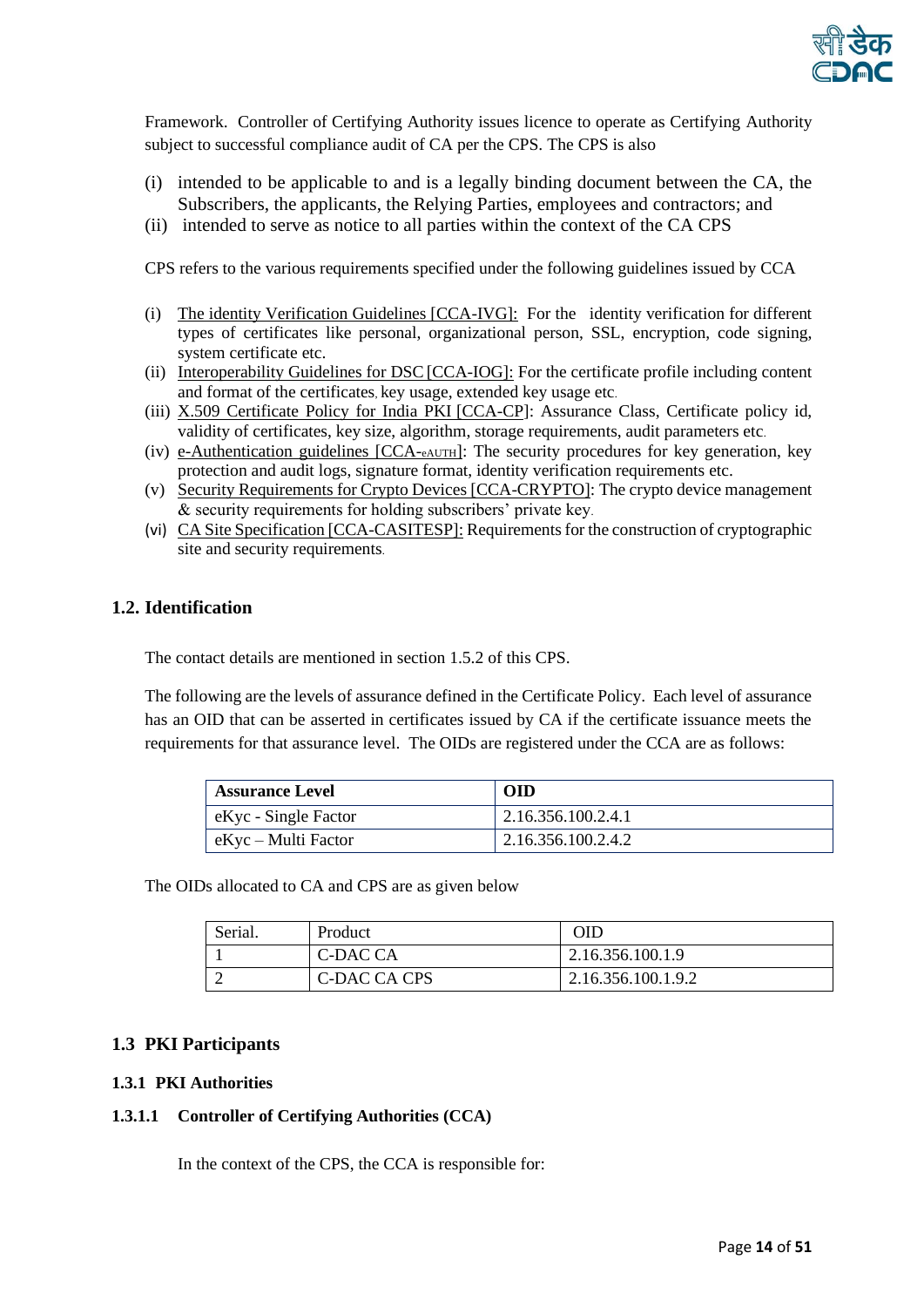

- 1. Developing and administering India PKI CP.
- 2. Compliance analysis and approval of the licensed CAs CPS;
- 3. Laying down guidelines for Identity Verification , Interoperability of DSCs and Private Key storage
- 4. Ensuring continued conformance of Licensed CAs with the CPS by examining compliance audit results.

#### **1.3.1.2 CA**

The C-DAC CA is licensed by CCA as per Information Technology Act. The primary function of CA is to issue end entity certificates. The issuance of DSC is allowed only to users of eSign Service of C-DAC CA. The applicants are electronically authenticated to the eKYC services of C-DAC CA or other specified eKYC services by CCA.

C-DAC CA certificates are certified by Root Certifying Authority of India (RCAI). In India PKI hierarchy, Root certificate is the trust anchor for CA certificates. The following are the CA Certificates issued to CA.

| Sl. No | <b>CA</b> Name | <b>Certified by</b> |
|--------|----------------|---------------------|
|        | C-DAC CA 2014  | CCA India 2014      |

CA issue Digital Signature Certificates to end entities directly. CA issue only short validity Digital Signature Certificates of 30 minutes and CA do not suspends or revokes Digital Signature Certificates. However the CA maintains a null Certificate Revocation List (CRL) in its repository to satisfy the requirements of relying party applications. CRL is signed by issuing CA.

#### <span id="page-14-0"></span>**1.3.2 PKI Services**

.

- (i) **Certificate Services:** The Certificates issued by C-DAC CA are only for the purpose of eSign service. CA issues two classes of Certificates based on the verification and authentication requirements specified under [CCA-IVG](http://www.cca.gov.in/cca/sites/default/files/files/Guidelines/CCA-IVG.pdf)
- (ii) **CRL Services:** CA makes available CRL on the URLs as listed below freely downloadable by subscribers and relying parties, the details of the CRLs are mentioned below;

|          | CRL on the URLs           |
|----------|---------------------------|
| C-DAC CA | https://esign.cdac.in/ca/ |

(iii) **eSign on line Digital Signature Services:** CA is empanelled as ESP to offer eSign online Digital Signature Service as per [the CCA-](http://www.cca.gov.in/cca/sites/default/files/files/ESIGN/CCA-EAUTH.pdf)[eAUTH](http://www.cca.gov.in/cca/sites/default/files/files/ESIGN/CCA-EAUTH.pdf). e-KYC class of certificates will be issued as stated under [CCA-CP](http://www.cca.gov.in/cca/sites/default/files/files/Guidelines/CCA-CP.pdf)

#### <span id="page-14-1"></span>**1.3.3 Subscribers**

A Subscriber is the entity whose name appears as the subject in a certificate, who asserts that it uses its key and certificate in accordance with the certificate policy asserted in the certificate, and who does not itself issue certificates.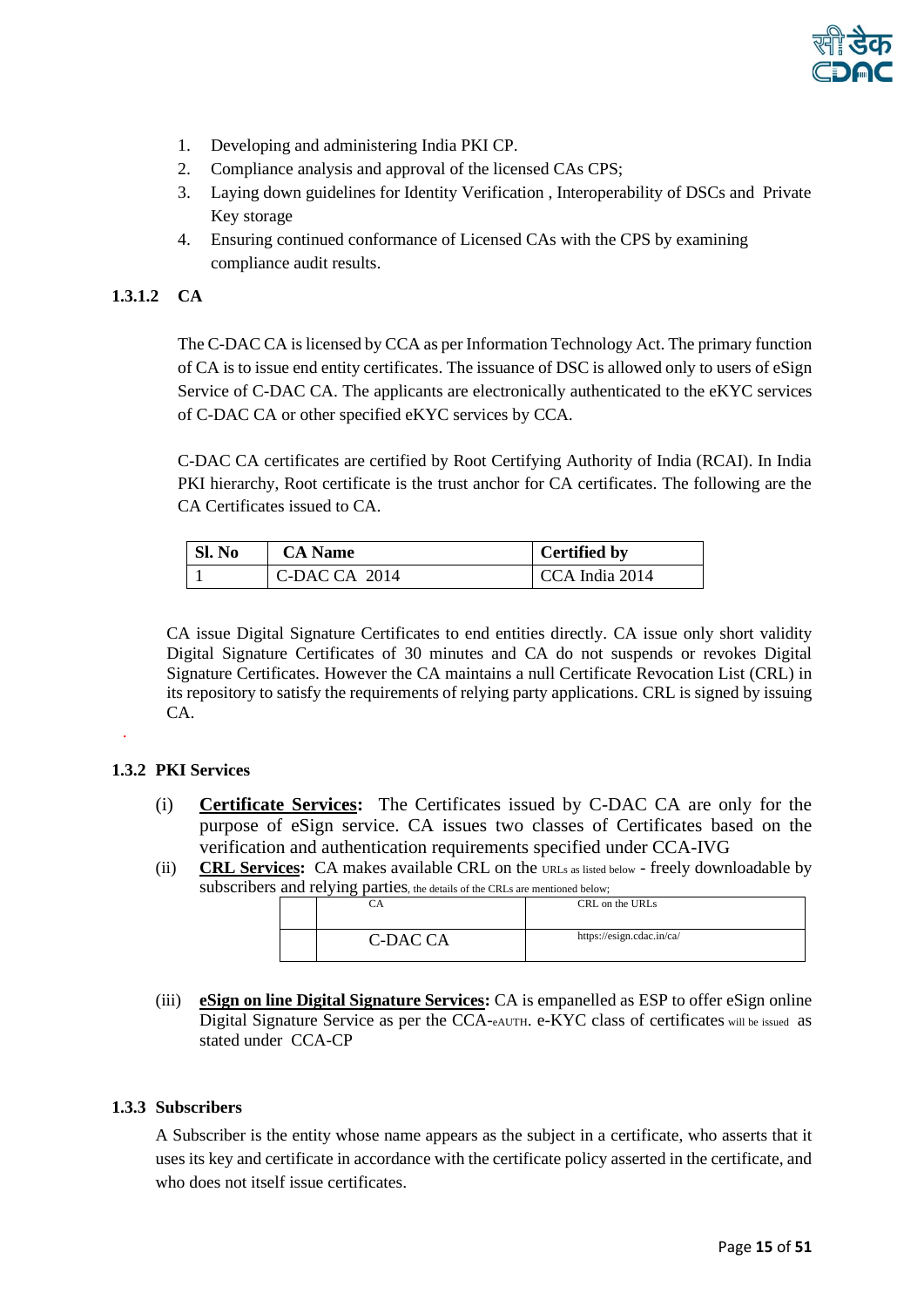

# <span id="page-15-0"></span>**1.3.4 Relying Parties**

A Relying Party is the entity that relies on the validity of the binding of the Subscriber's name to a public key. The Relying Party is responsible for deciding whether or how to check the validity of the certificate by checking the appropriate certificate status information. The Relying Party can use the certificate to verify the integrity of a digitally signed message, or to identify the creator of a message. A Relying Party may use information in the certificate (such as certificate policy identifiers) to determine the suitability of the certificate for a particular use.

# <span id="page-15-1"></span>**1.3.5 Applicability**

C-DAC CA issues the following classes of certificates. The Assurance level and Applicability as defined under India PKI CP is given below

| <b>Assurance</b> | <b>Assurance</b>                               | <b>Applicability</b>                          |
|------------------|------------------------------------------------|-----------------------------------------------|
| Level            |                                                |                                               |
| eKYC             | eKYC -Single Factor class of certificates      | This level is relevant to environments where  |
| Single           | shall be issued based on Single Factor         | Single Factor authentication to eKYC          |
| Factor           | authentication of subscriber<br>the<br>to      | service is acceptable method for credential   |
|                  | eKYC services.<br>These<br>applicable          | verification prior to issuance of DSC.        |
|                  | certificates<br>confirm that the<br>will       | Certificate holder's private keys are created |
|                  | information in Digital Signature certificate   | on hardware and destroyed immediately         |
|                  | provided by the subscriber is same as          | after one time usage at this assurance level. |
|                  | information retained in the eKYC               |                                               |
|                  | databases pertaining to the subscriber         |                                               |
| eKYC             | eKYC -Multi Factor class of certificates       | This level is relevant to environments where  |
| Multi            | shall be issued based on Multi Factor          | Multi Factor authentication to eKYC           |
| Factor           | authentication of subscriber to<br>the         | service is acceptable method for credential   |
|                  | eKYC services.<br>applicable<br>These          | verification prior to issuance of DSC.        |
|                  | will<br>confirm<br>certificates<br>that<br>the | Certificate holder's private keys are created |
|                  | information in Digital Signature certificate   | on hardware and destroyed immediately         |
|                  | provided by the subscriber same as             | after one time usage at this assurance level  |
|                  | information<br>retained<br>in<br>the eKYC      |                                               |
|                  | databases pertaining to the subscriber.        |                                               |

#### <span id="page-15-2"></span>1.4 **Certificate Usage**

#### <span id="page-15-3"></span>**1.4.1 Appropriate Certificate Uses**

Certificate usage is governed by the IT Act of 2000 and Interoperability Guidelines published by CCA.

#### <span id="page-15-4"></span>**1.4.2 Prohibited Certificate Uses**

Certificate usage is governed by the IT Act of 2000 and Interoperability Guidelines published by CCA.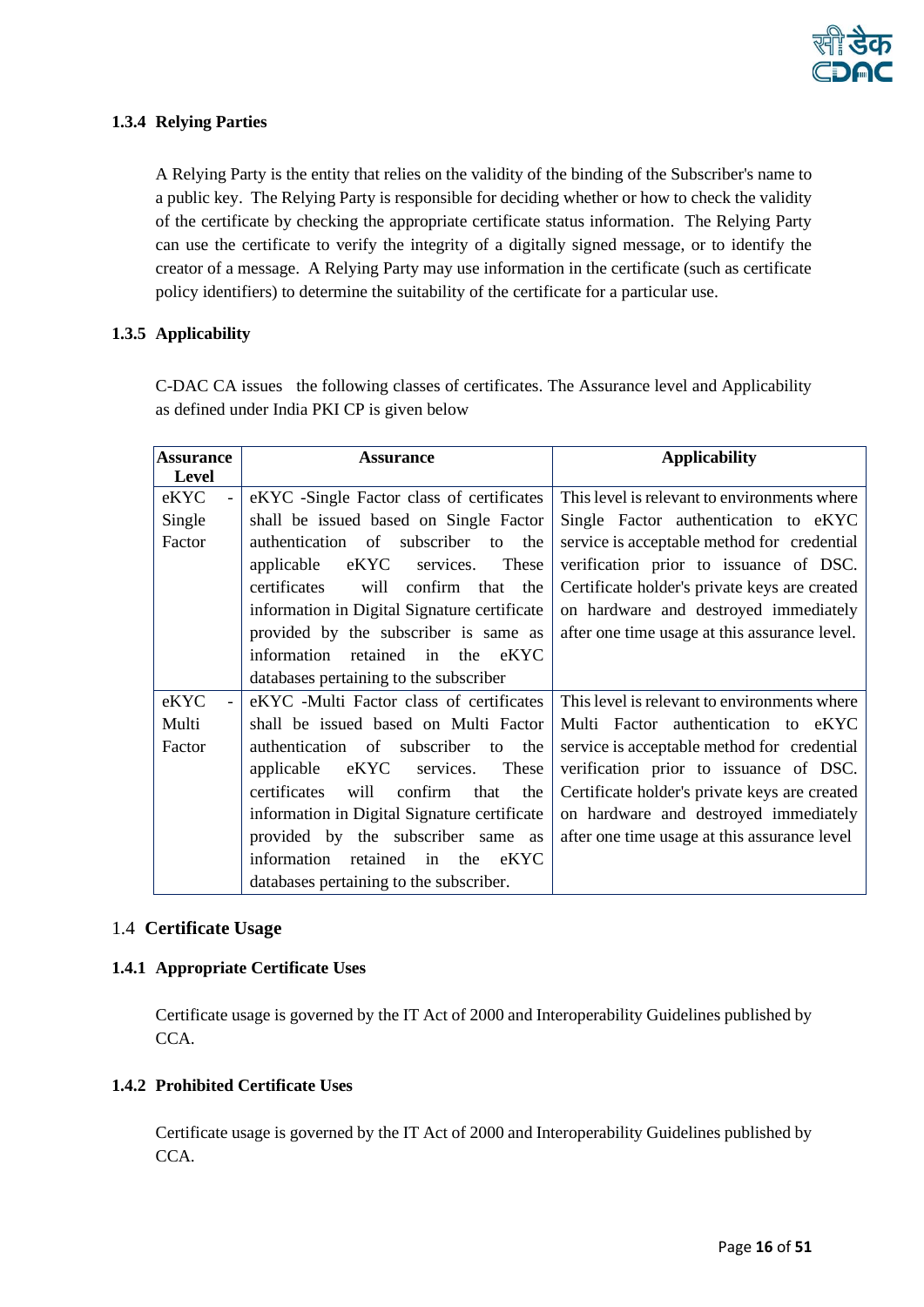

# <span id="page-16-0"></span>**1.5 Policy Administration**

#### <span id="page-16-1"></span>**1.5.1 Organization administering the document**

This CPS is administered by CA and is revised with the approval of CCA.

#### <span id="page-16-2"></span>**1.5.2 Contact Person**

Project Manager, C-DAC CA Centre for Development of Advanced Computing (C-DAC) Pune University Campus Ganesh Khind Pune - 411 007

Email: ess@cdac.in Phone: +91-20-25704-357

For more information or for feedback: Visit C-DAC CA Portal at https://esign.cdac.in/ Contact helpdesk at ess@cdac.in.

#### <span id="page-16-3"></span>**1.5.3 Person Determining Certification Practice Statement Suitability for the Policy**

The determination of suitability of a CPS will be based on an independent auditor's results and recommendations.

# <span id="page-16-4"></span>**1.5.4 CPS Approval Procedures**

The CCA approve CPS of the CA and auditor's assessment will also be taken into account.

# <span id="page-16-5"></span>**1.5.5 Waivers**

There shall be no waivers to this CPS.

# <span id="page-16-6"></span>**2 Publication & PKI Repository Responsibilities**

# <span id="page-16-7"></span>**2.1 PKI Repositories**

CA maintains repository that contain the following information:

- 1. CA Certificates
- 2. Certificate Revocation List (CRL)
	- a) Issued by the Licensed CA
- 3. Digital Signature Certificates issued by CA

#### <span id="page-16-8"></span>**2.1.1 Repository Obligations**

CA maintains a repository and is available at <https://esign.cdac.in/ca/>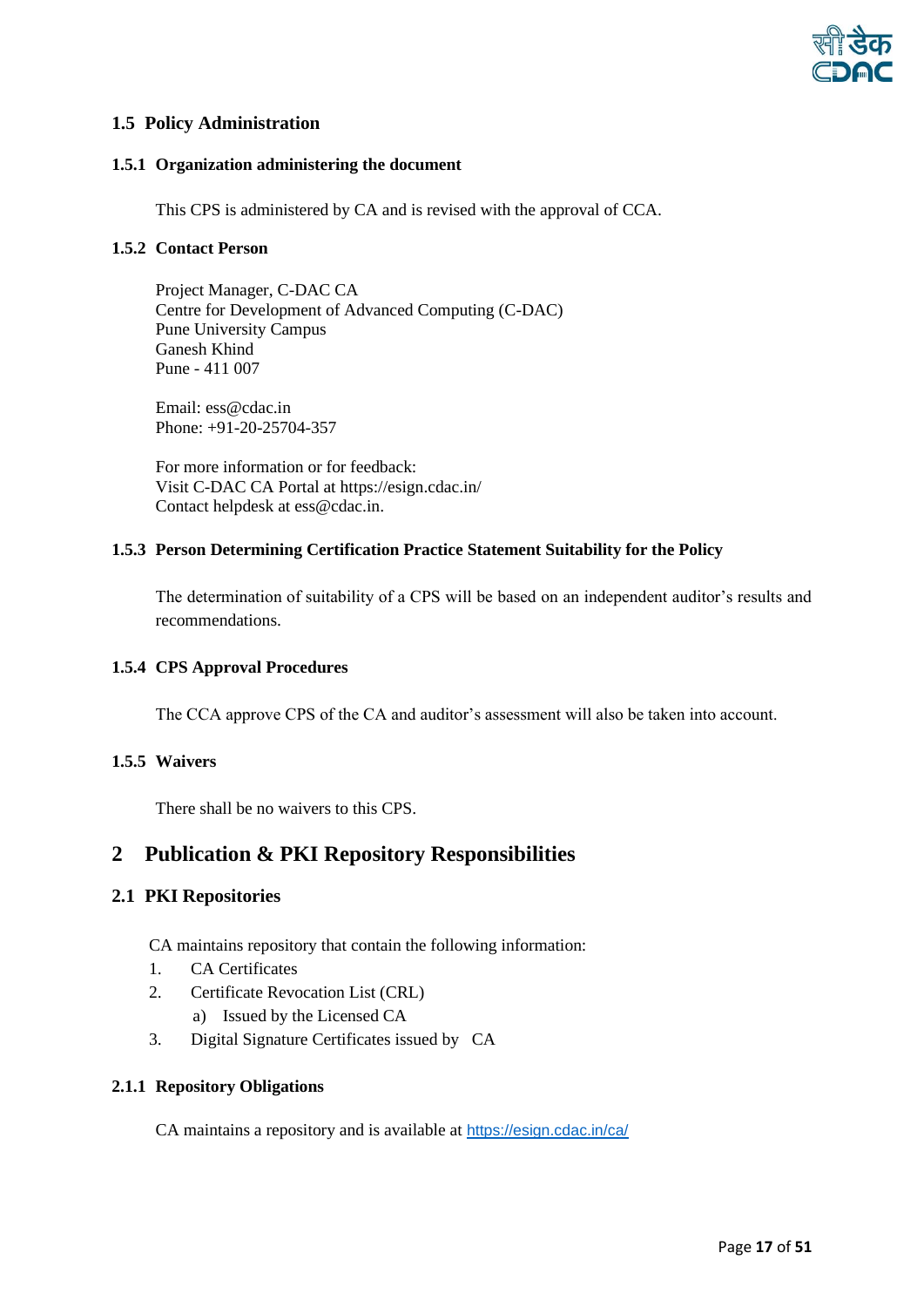

# <span id="page-17-0"></span>**2.2 Publication of Certificate Information**

#### **2.2.1 Publication of CA Information**

<span id="page-17-1"></span>See Sectio[n 2.1.](#page-16-7)

# <span id="page-17-2"></span>**2.2.2 Interoperability**

See Sectio[n 2.1.](#page-16-7)

#### <span id="page-17-3"></span>**2.3 Publication of Certificate Information**

CA Certificates and CRLs are published as specified in this CPS in Section [4](#page-19-5)**.**

#### <span id="page-17-4"></span>**2.4 Access Controls on PKI Repositories**

The PKI Repository information which is not intended for public dissemination or modification is protected.

# <span id="page-17-5"></span>**3 Identification & Authentication**

The requirements for identification and authentication are specified under Information Technology Act, Rules and Guidelines issued there under. Before issuing a Certificate, the CA ensure that all Subject information in the Certificate conforms to the requirements that has been verified in accordance with the procedures prescribed in this CPS.

# <span id="page-17-6"></span>**3.1 Naming**

#### <span id="page-17-7"></span>**3.1.1 Types of Names**

CAs issue certificates containing an X.500 Distinguished Name (DN) in the Issuer and Subject fields. Subject Alternative Name may also be used, and is marked as non-critical. Further requirements for name forms are specified in [CCA-IOG].

#### <span id="page-17-8"></span>**3.1.2 Need for Names to be Meaningful**

The certificates issued pursuant to this CPS shall take care of the following

- (i) Names used in the certificates identifies the person in a meaningful way.
- (ii) The DNs and associated directory information tree reflect organizational structures.
- (iii) The common name (CN) represents the legal name of the subscriber.

#### <span id="page-17-9"></span>**3.1.3 Anonymity of Subscribers**

CA does not issue subscriber certificates with anonymous identities.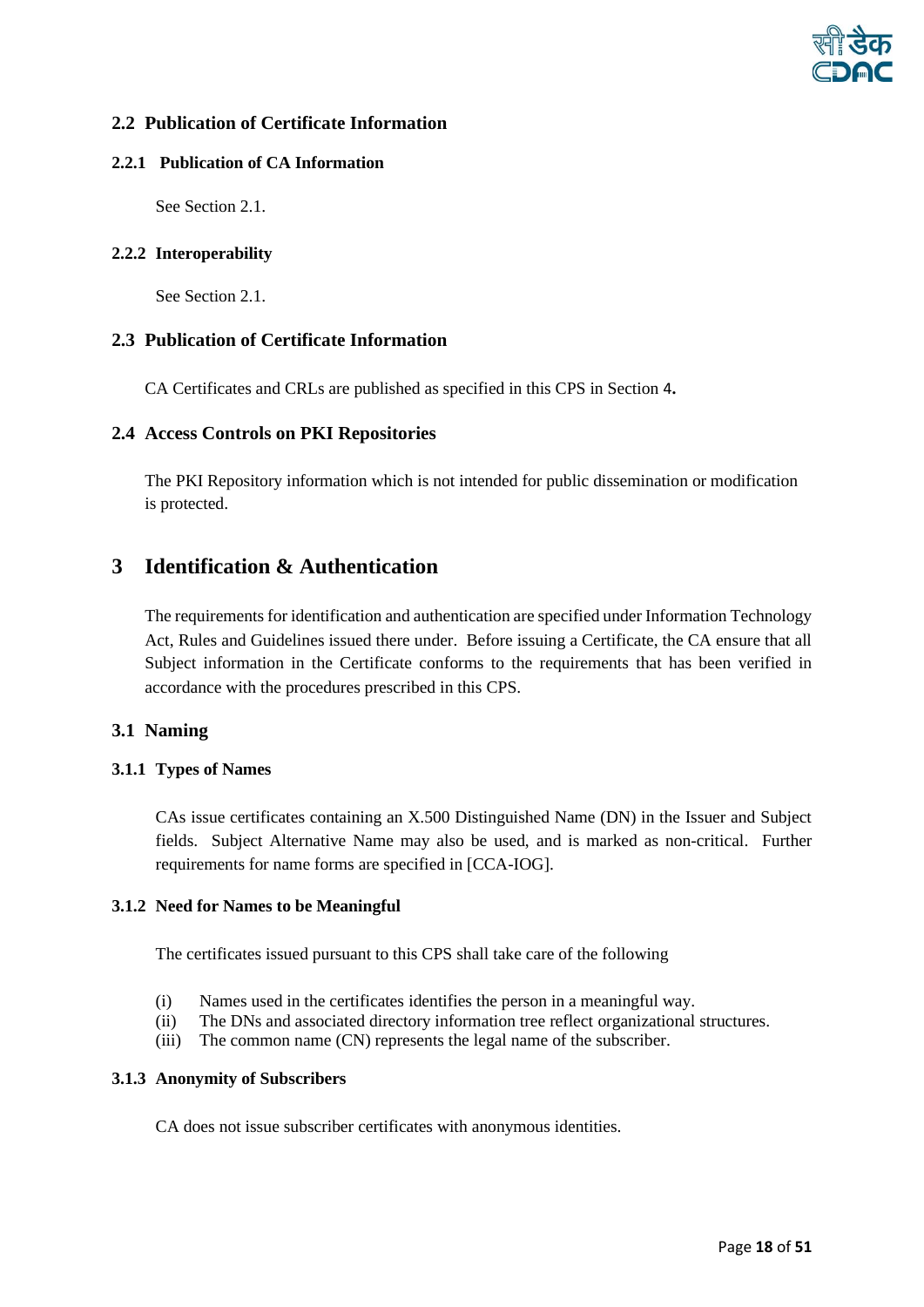

#### <span id="page-18-0"></span>**3.1.4 Rules for Interpreting Various Name Forms**

Rules for interpreting name forms shall be in accordance with applicable standards.

#### <span id="page-18-1"></span>**3.1.5 Uniqueness of Names**

Name uniqueness for interoperability or trustworthiness is enforced in association with serial number and uniqueness of subject DN check carried out against all prior issued certificates by the CA before issuance.

#### <span id="page-18-2"></span>**3.1.6 Recognition, Authentication & Role of Trademarks**

No stipulation.

#### <span id="page-18-3"></span>**3.1.7 Name Claim Dispute Resolution Procedure**

The CA resolves any name collisions (in association with serial number) brought to its attention that may affect interoperability or trustworthiness.

#### <span id="page-18-4"></span>**3.2 Initial Identity Validation**

#### <span id="page-18-5"></span>**3.2.1 Method to Prove Possession of Private Key**

No stipulation

#### <span id="page-18-6"></span>**3.2.2 Authentication of Organization user Identity**

No stipulation. CA does not issue certificates for organizational users

#### <span id="page-18-7"></span>**3.2.3 Authentication of Individual Identity**

The identity and address of the DSC applicant is obtained from eKYC service provider upon successful authentication of the DSC applicant to eKYC service. In order to retain eKYC of applicant by CA in its eKYC database, the process of applicant's identity verification is followed as specified under CCA-IVG. In the case of external eKYC service, the response received from eKYC provider will be accepted under the condition that eKYC provider provides eKYC response directly to CA's ESP system upon successful authentication of applicant. The list of approved eKYC providers are specified by CCA and published in CCA-eAUTH.

CA facilitates key generation of DSC applicant and ensures that the applicant's identity information and public key are properly bound. Additionally, the CA records the process that was followed for issuance of each certificate. The process documentation and authentication requirements are as specified in the CCA-eAUTH and CCA-IVG

#### **3.2.3.1 Authentication of Component Identities**

 No stipulation. CA does not issue certificates for communication and computing component (compute nodes, network equipment like firewall, routers etc.)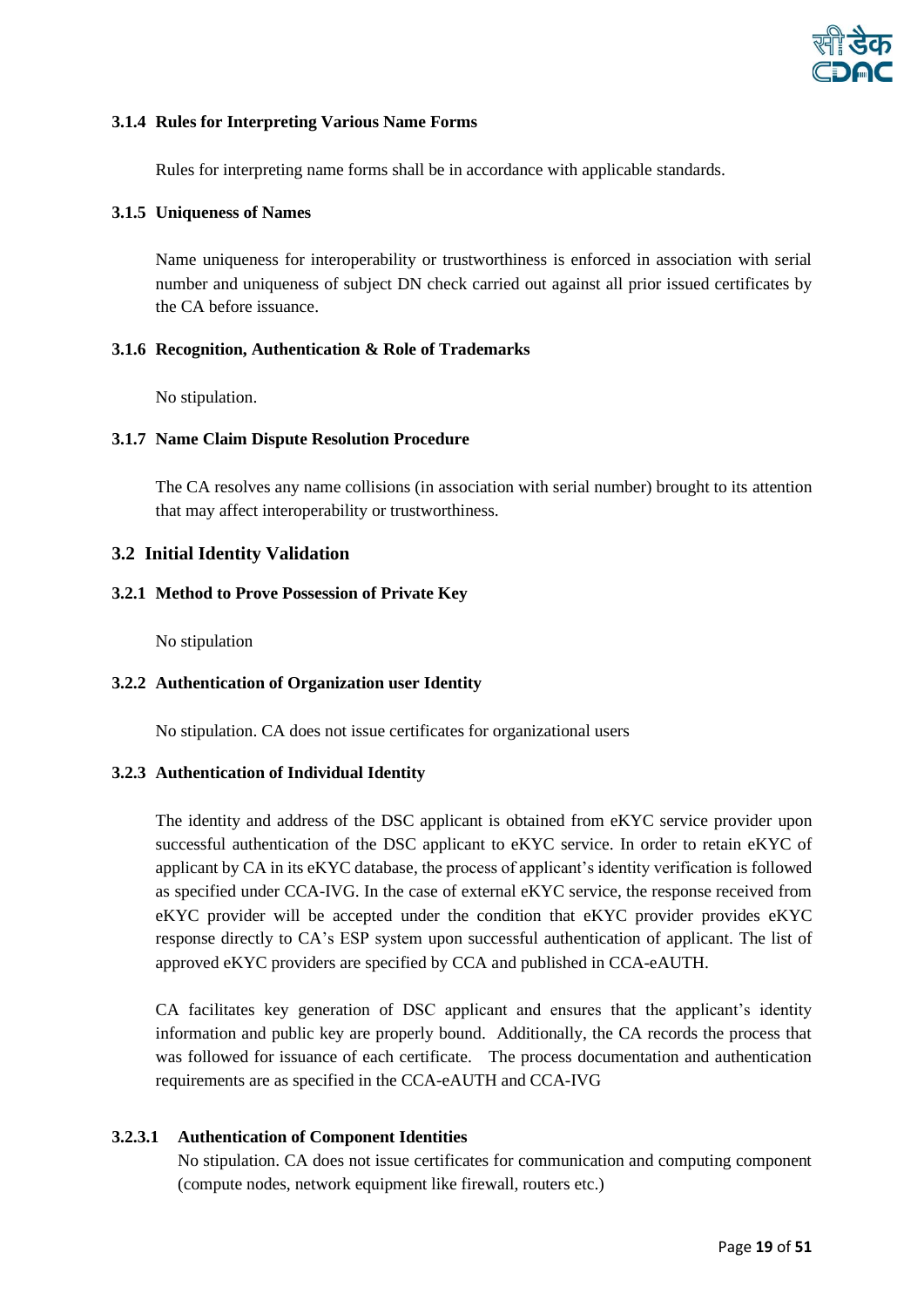

#### <span id="page-19-0"></span>**3.2.4 Non-verified Subscriber Information**

CA does not include non-verified Information of DSC applicant in certificates.

#### <span id="page-19-1"></span>**3.2.5 Validation of Authority**

Validation of eKYC provider is carried out by CA's ESP by way of digital signature verification on the eKYC response received.

#### <span id="page-19-2"></span>**3.2.6 Criteria for Interoperation**

Certificates are issued in accordance with CCA-IOG in order to ensure interoperability.

#### <span id="page-19-3"></span>**3.3 Identification and Authentication for Re-Key Requests**

No stipulation

#### <span id="page-19-4"></span>**3.4 Identification and Authentication for Revocation Request**

No stipulation

# <span id="page-19-5"></span>4 **Certificate Life-Cycle Operational Requirements**

Communication among the CA, eKYC provider and subscriber are implemented with requisite security services (i.e., source authentication, integrity, non-repudiation, or confidentiality) applied to them commensurate with the assurance level of the certificate being managed.

No physical documents are involved in the DSC issuance process. All electronic transaction logs sufficient to establish the eKYC enrolment (if applicable) and authentication are archived. CA has implemented the mechanism, at least as strong as the certificates being managed, to secure web site using Secure Socket Layer (SSL) certificate and set up with appropriate algorithms and key sizes to satisfy the integrity and confidentiality requirements for certificate management. Based on the content of communication, all, or none of the security services are enforced.

#### <span id="page-19-6"></span>**4.1 Certificate requests**

The ESP services provided by CA facilitate Key pair generation, DSC application form generation and submission of certificate request to CA based on the authentication provided by DSC applicant.

CA may trust the response received from well recognized national data base or enroll DSC applicants directly to build their own eKYC database. The process for enrolling users to their own eKYC database is specified under section 5 of CCA-IVG.

#### <span id="page-19-7"></span>**4.1.1 Submission of Certificate Application**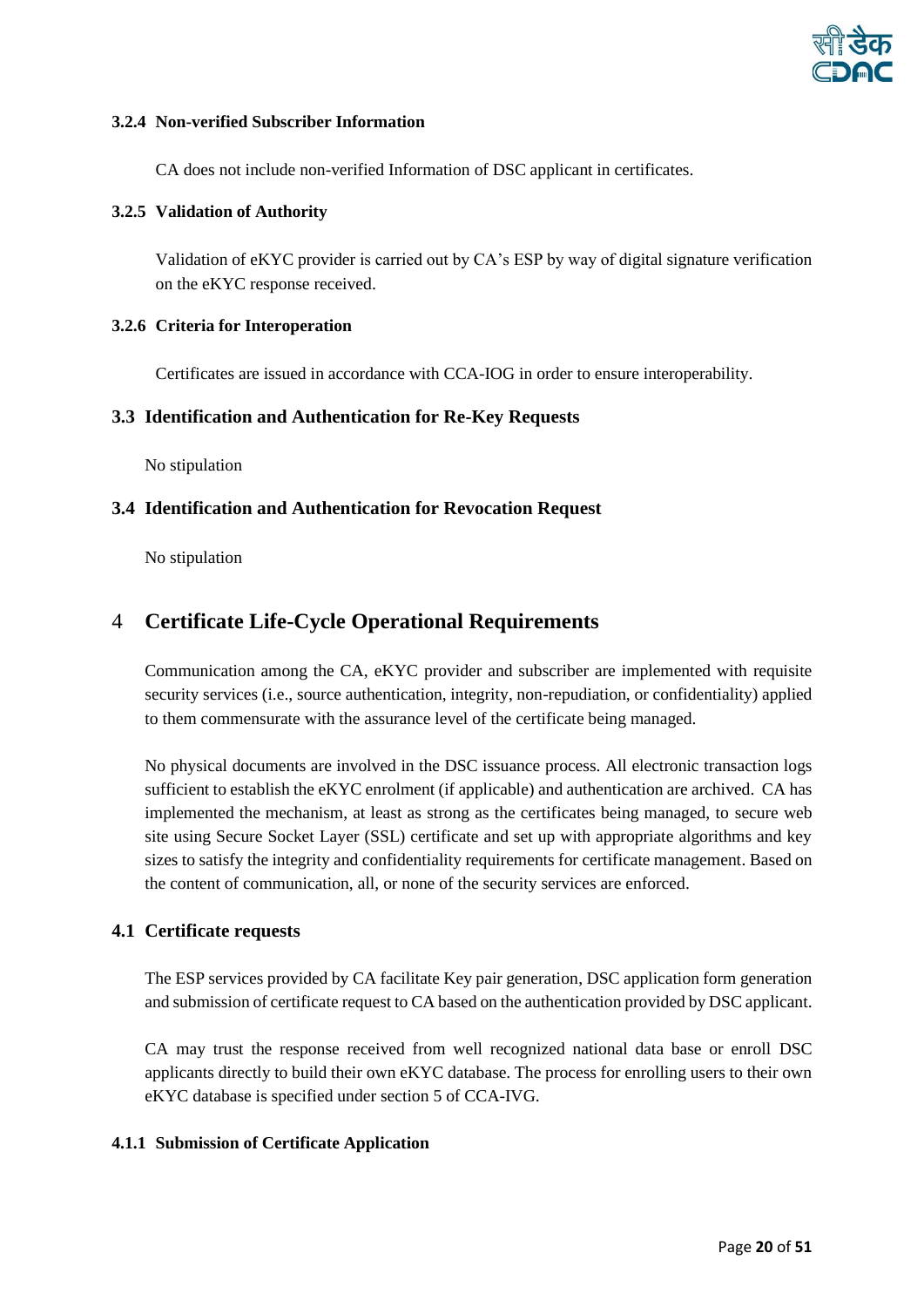

Ref 4.1

# <span id="page-20-0"></span>**4.1.2 Enrollment Process and Responsibilities**

Ref 4.1

#### <span id="page-20-1"></span>**4.2 Certificate Application Processing**

CA provide interface to applicant to provide authentication for accessing their eKYC information retained in the CA's eKYC database. In the case of external eKYC service, the direct receipt of digitally signed response from eKYC provider is accepted after signature verification.

#### <span id="page-20-2"></span>**4.2.1 Performing Identification and Authentication Functions**

See Sectio[n 3.2.3](#page-18-7)

#### <span id="page-20-3"></span>**4.2.2 Approval or Rejection of Certificate Applications**

ESP submits Certificate Applications to the CA for processing that could either result in approval or denial.

# <span id="page-20-4"></span>**4.3 Certificate Issuance**

For the applicant, the ESP services of CA generates DSC application form and submits it to CA to CA. Upon successful verification of source, DSC is issued by CA. The acceptance or rejection is depending on user authentication and consent.

#### <span id="page-20-5"></span>**4.3.1 CA Actions during Certificate Issuance**

CA verifies the source of a certificate request before issuance. ESP of CA ensures that the private keys are generated and secured by HSM. Certificates are electronically verified to ensure that all the fields and extensions are properly populated. After generation of DSC, ESP of CA ensures that the private keys are destroyed. The certificates are of one time use and 30 minutes validity. The issued certificates are archived.

### <span id="page-20-6"></span>**4.3.2 Notification to Subscriber of Certificate Issuance**

The issuances of DSCs are tightly integrated with application. CA will notify the subject (End Entity Subscriber) of certificate issuance through application response.

#### <span id="page-20-7"></span>**4.4 Certificate Acceptance**

#### <span id="page-20-8"></span>**4.4.1 Conduct Constituting Certificate Acceptance**

The certificates are of one time use and the applicants can accept or reject DSC after receipt.

#### <span id="page-20-9"></span>**4.4.2 Publication of the Certificate by the CA**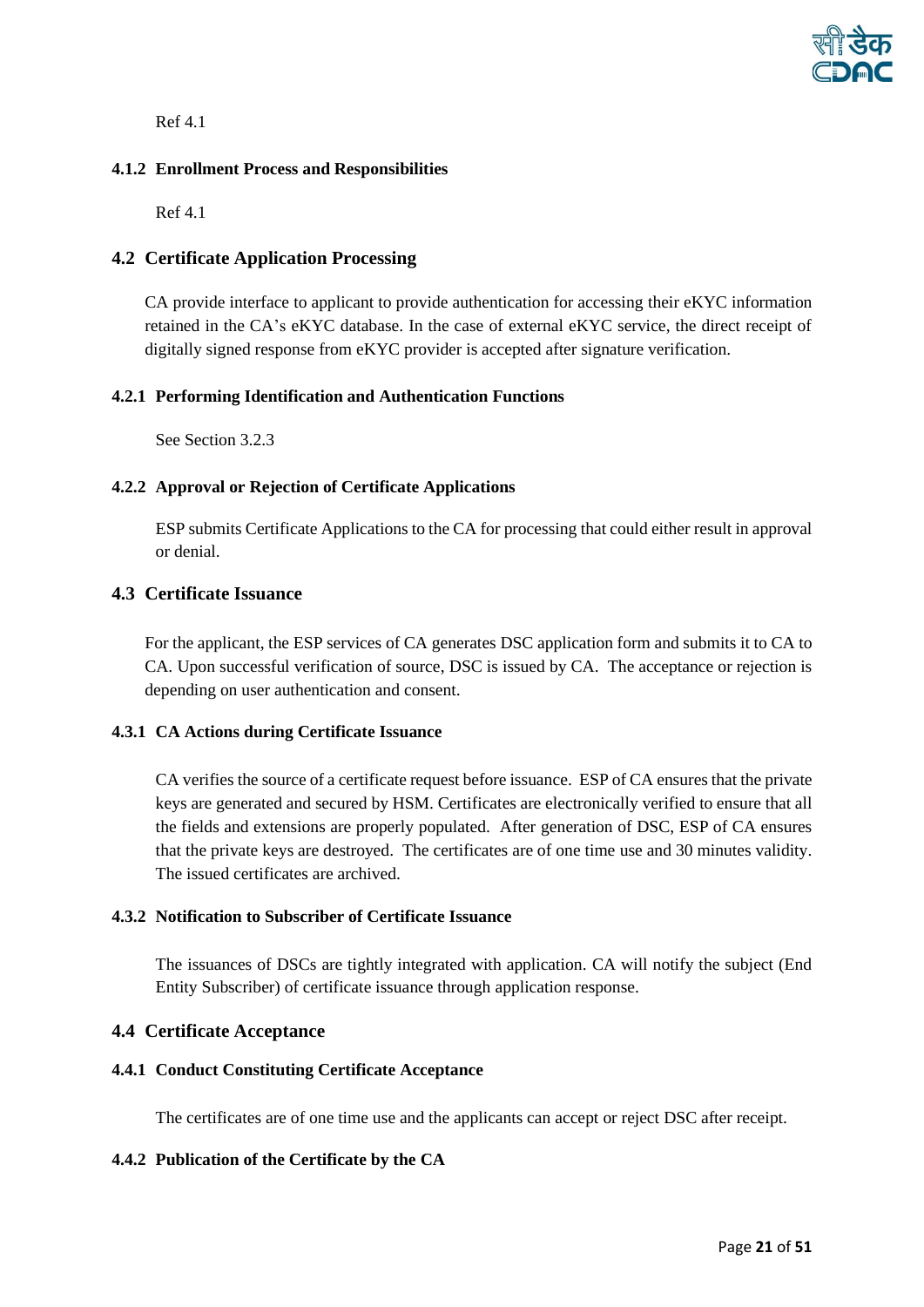

The issued DSCs are archived by CA for seven years.

#### <span id="page-21-0"></span>**4.4.3 Notification of Certificate Issuance by the CA to Other Entities**

No stipulation

# <span id="page-21-1"></span>**4.5 Key Pair and Certificate Usage**

#### <span id="page-21-2"></span>**4.5.1 Subscriber Private Key and Certificate Usage**

The key pair generation is facilitated by ESP of CA and are destroyed after signature creation and certificate generation.

#### <span id="page-21-3"></span>**4.5.2 Relying Party Public Key and Certificate Usage**

Relying parties are required to use public key certificates and associated public keys for the purposes as constrained by the extensions (such as key usage, extended key usage, certificate policies, etc.) in the certificates.

#### <span id="page-21-4"></span>**4.6 Certificate Renewal**

No stipulation

#### <span id="page-21-5"></span>**4.7 Certificate Re**-**Key**

No stipulation

#### <span id="page-21-6"></span>**4.8 Certificate Modification**

No stipulation

#### <span id="page-21-7"></span>**4.9 Certificate Revocation and Suspension**

#### <span id="page-21-8"></span>**4.9.1 CRL Issuance Frequency**

CA issues null CRLs CA publishes CRLs at least once every year. The published CRL carries a validity of 365 days. CA publishes CRLs not later than the next scheduled update.

#### <span id="page-21-9"></span>**4.9.2 Maximum Latency for CRLs**

CA publishes CRLs immediately after generation. Furthermore, each CRL will be published no later than the time specified in the nextUpdate field of the previously issued CRL. CAs issue CRLs at least once every year, and the nextUpdate time in the CRL may be no later than 365 days after issuance time (i.e., the thisUpdate time).

# **4.9.3 Other Forms of Revocation Advertisements Available**

<span id="page-21-10"></span>Other than implementation of CRLs , no other forms of on-line revocation status will be provided by CA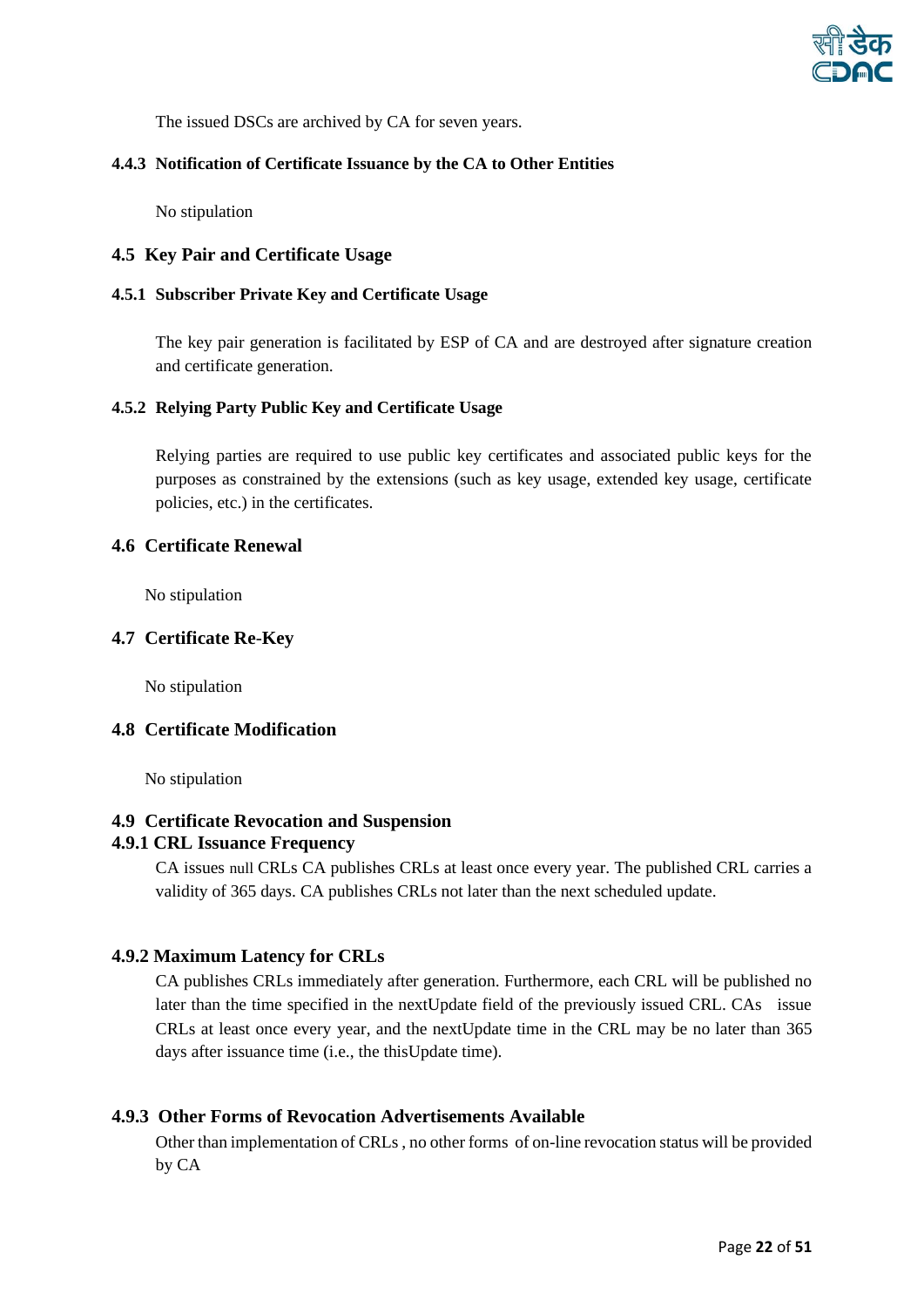

# <span id="page-22-0"></span>**4.10 Certificate Status Services**

No stipulation

# <span id="page-22-1"></span>5 **Facility Management & Operational Controls**

C-DAC CA has implemented physical, environmental and personnel security controls in order to perform secure operations of certificate operations like authentication, key generation, certificate issuance audit and archival.

C-DAC CA shall ensure that it's Physical Infrastructure used for CA at Primary site and disaster recovery site and its repository is fully secured as per requirements stipulated under the provisions of IT Act 2000, Rules, Regulations and Guidelines.

# <span id="page-22-2"></span>**5.1 Physical Controls**

CA operation premises are actively monitored with redundant power and notification methods. Sensitive areas within the facility, such as power and network connection are also controlled within the protected facility.

The operation site has multiple tiers of security enforced through Photo ID badges, proximity cards and biometric access devices. All visitors are escorted by trusted persons and every visitor signs the visitor's log.

The facility is continually staffed (24x7), either by trusted persons or by an on-site guard service during non-business hours.

# <span id="page-22-3"></span>**5.1.1 Site Location and Construction**

C-DAC CA shall provide its CA services from their datacenter which is physically secured to prevent unauthorized handling of sensitive personal data. The physical security standards are designed as per physical and operational security guidelines mentioned in the Information Technology Act, 2000 and IT (CA) Rules, 2000 (Schedule II).

The system components and operation of CA are contained within a physically protected environment to deter, detect and prevent unauthorized use of, access to, or disclosure of sensitive information. The physical security standards are modeled as per the physical and operational security guidelines mentioned in the Information Technology Act.

CA's primary site consists of five physical security tiers comprising of:

Tier 1 - The security personnel at the C-DAC building, where the MS-Facility is located forms the first level of security. Security appointed by C-DAC guards the entrance and allows only C-DAC employees and persons having valid C-DAC gate pass.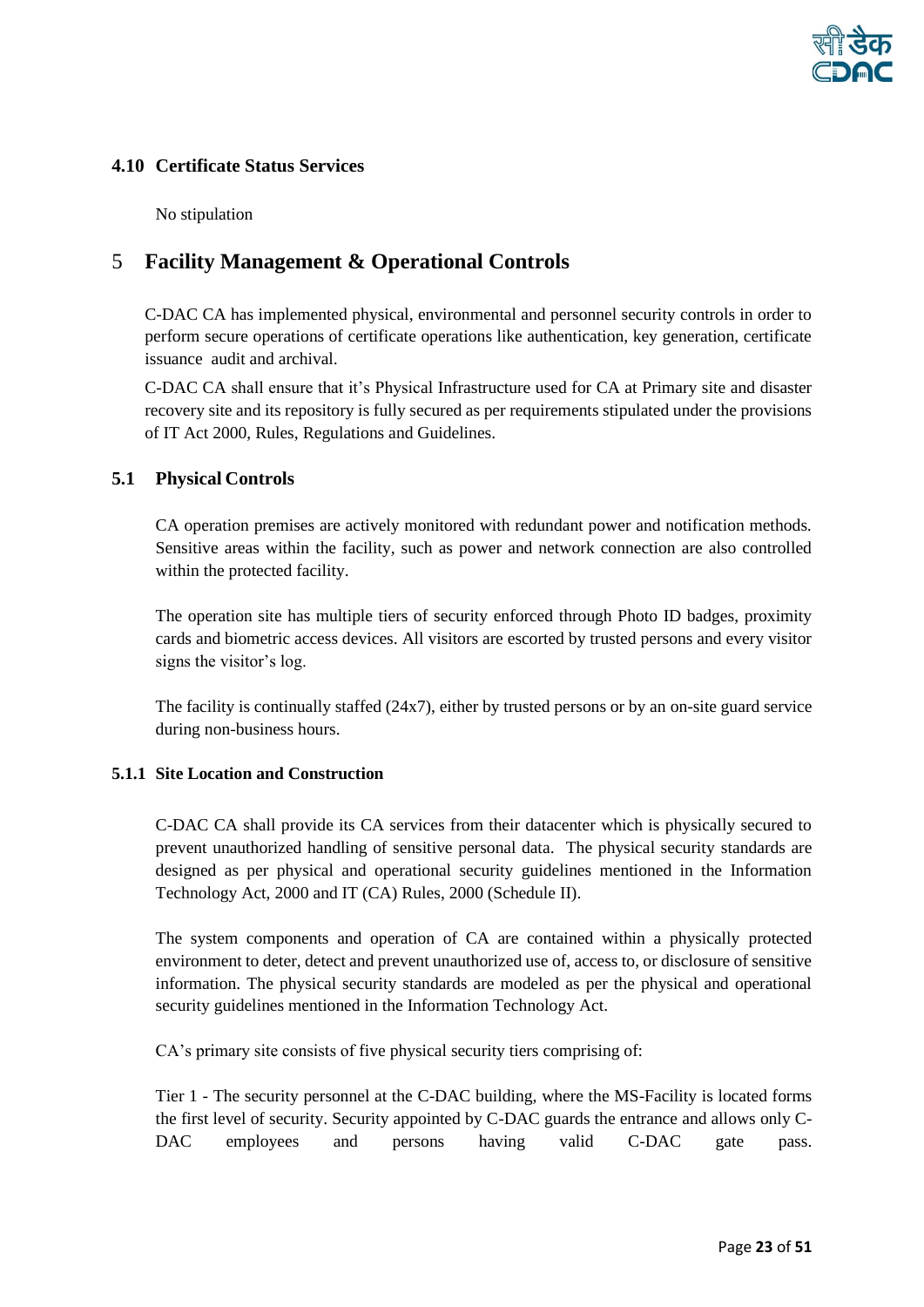

Tier 2 – This is the first level where CA operations commence. This is manned by physical security personnel and physical access check is performed. Enforces physical proximity access control restricting entries only to CA authorized personnel.

Tier 3 - This is where the core CA operations are housed. This is further divided in Three physical areas, one leading to other and finally to area housing CA infrastructure. The entry is based on Biometric Access Control.

Tier 4 - The biometric authentication is required to enter in console area.

Tier 5: This is where the core CA operations are housed. Two factor authentication (biometrics and physical proximity) is required to be provided by CA authorized personal for access to first two areas inside DC.

Certificate issuance and revocation is done in this area which houses the Certificate Manager server. The Key Ceremony is also done here. The HSM module is housed in this area together with Servers. Dual control for physical access is enabled with two factor authentication

#### <span id="page-23-0"></span>**5.1.2 Physical access**

Necessary physical security controls to restrict access to physical premises, relevant network, hardware and Software of C-DAC CA setup, has been implemented by and is being actively monitored on 24x7 basis and reviewed (by audit process) on periodic basis. Physical security is enforced in the facility by putting in place a set of controls through implementation of policies administrative procedures, use of biometric systems, access cards etc.

Access to the site is restricted to authorized officials only on need basis and the same is logged and reviewed. Further, Persons visiting the C-DAC CA DC facility are always escorted by authorized official after requisite approval and the same is recorded.

# **5.1.2.1 CA Physical Access**

CA has implemented mechanism to protect equipment from unauthorized access.

The physical security requirements laid down for the CA equipment are:

- 1. No unauthorized access to the hardware is permitted
- 2. All removable media and paper containing sensitive plain-text information is stored in secure containers
- 3. All entry/exits are monitored either manually or electronically.
- 4. Access logs are maintained and inspected periodically
- 5. Multiple layers of increasing security are provided in areas such as perimeter, building, and CA room
- 6. Two person authentication is required for access to core CA infrastructure, including HSM, Servers etc.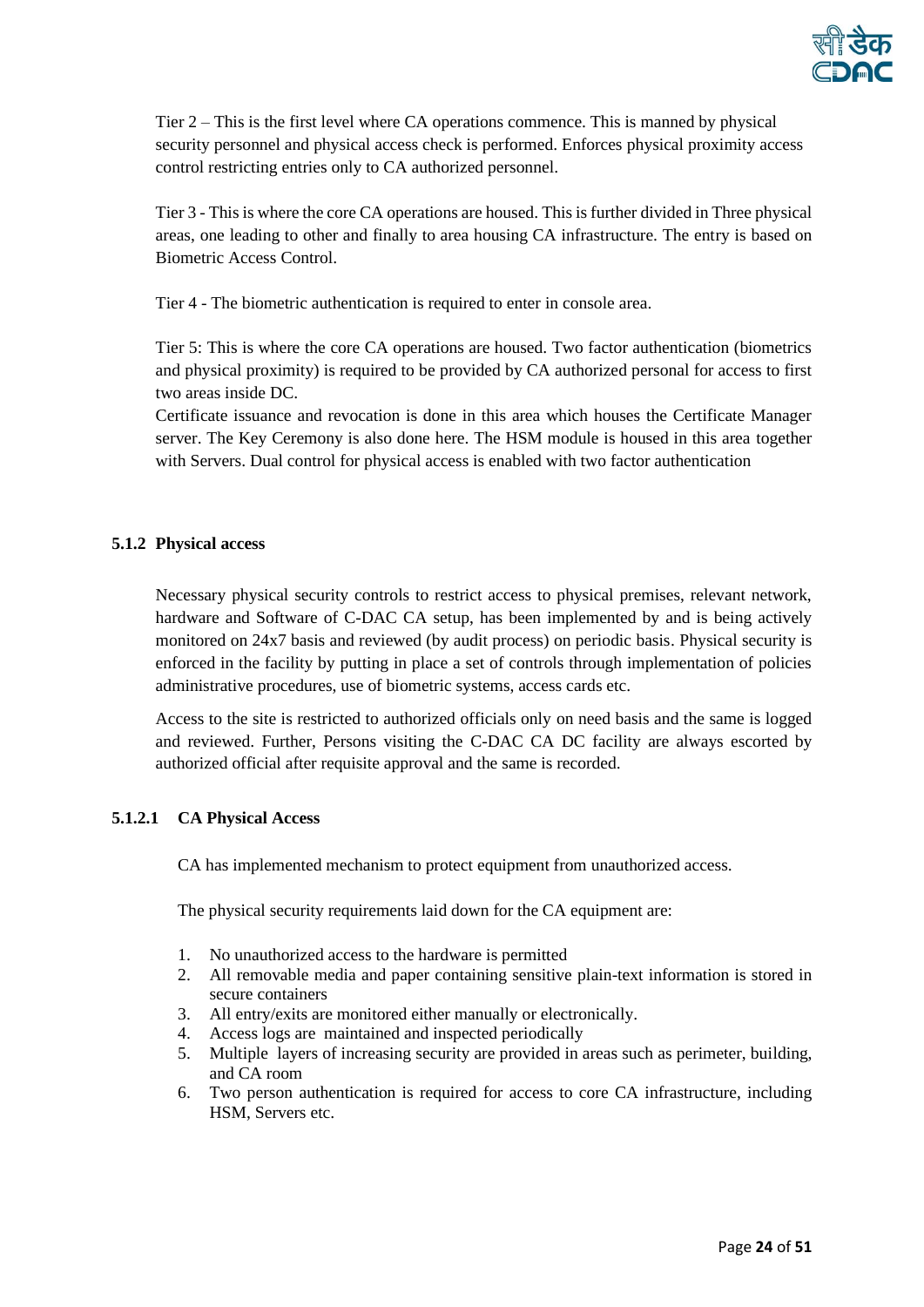

#### <span id="page-24-0"></span>**5.1.3 Power and Air Conditioning**

C-DAC CA datacenter facility has Primary and backup power systems/ sources with UPS system with adequate backup for power are deployed for protection against power outages. Further the datacenter temperature and relative humidity is monitored and controlled on a regular basis by using the HVAC equipment.

#### <span id="page-24-1"></span>**5.1.4 Water exposures**

C-DAC CA datacenter facility has been constructed to minimize the risk of the threats related to water. Datacenter facility of C-DAC CA/ eSign services has the raised floor within entire datacenter area. Further the Water leakage sensors are placed below the floor to detect the water leakage. Any water leakage incident will be sensed by these sensors and they will raise an alarm to provide the warning to Datacenter operations staff.

Further to address water flood situation at their primary datacenter location, the C-DAC CA/ eSign operations can be shifted to disaster recovery site.

#### <span id="page-24-2"></span>**5.1.5 Fire prevention and protection**

C-DAC CA datacenter facility has been constructed to minimize the risk of the threats related to Fire and adequate fire detection equipment like Smoke, water, vibration detectors. Further, for Fire Protection Fire extinguishers, DSPA fire protection system has been implemented.

#### <span id="page-24-3"></span>**5.1.6 Media storage**

C-DAC CA has implemented the controls as per the provisions of IT Act 2000, Rules, Regulations and Guidelines as applicable that their critical backup media of data and information related to C-DAC CA Services are secured at Primary and disaster recovery site from environment threats such as temperature, humidity and magnetic and electrostatic interference and from any unauthorized access. As per the policy access to this backup media is limited to authorized personal only.

#### <span id="page-24-4"></span>**5.1.7 Waste disposal**

C-DAC CA shall perform the secured transfer & disposal of media as per its Policy for Electronic waste (e-Waste) Management & Policy for Media Handling & Security, C-DAC CA has documented guidelines for secure transfer & disposal of media. Media tapes, floppies, CDs & removable media are physically destroyed before disposal. Hard disk of desktops/ servers is demagnetized to destroy the content & necessary records are maintained while disposal of assets are as per e-waste policy. Classified paper documents are shredded if not in use. Further, Cryptographic modules will pass through the process of Zeroisation and they will be physically destroyed to make it unreadable.

#### <span id="page-24-5"></span>**5.1.8 Off-Site Backup**

C-DAC CA Services shall backup all critical data on periodic basis and backup copies shall be stored securely at three locations 1) Primary, 2) Disaster recovery site,  $\&$  3) Third site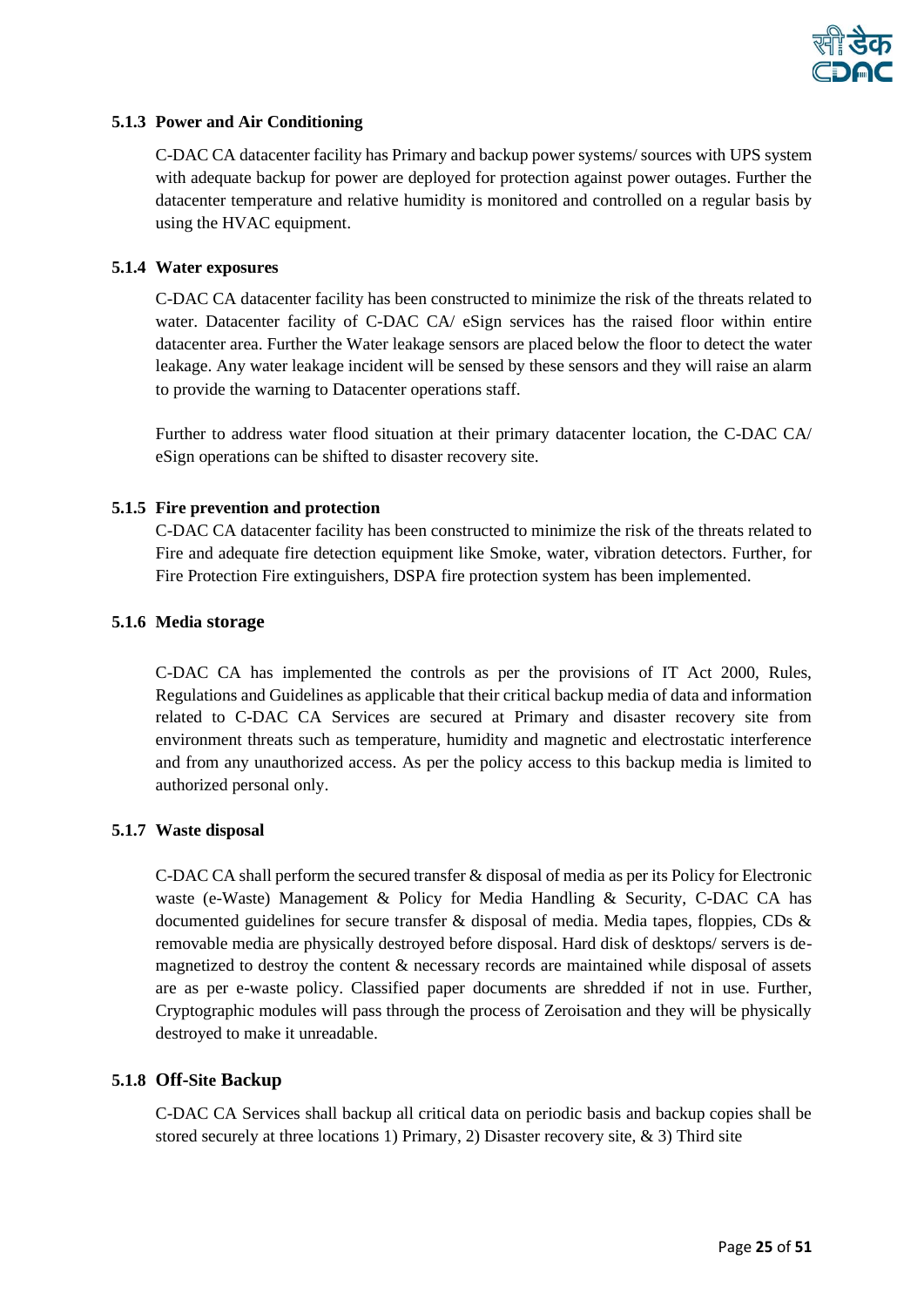

# <span id="page-25-0"></span>**5.2 Procedural Controls**

#### <span id="page-25-1"></span>**5.2.1 Trusted roles**

Identified Officials of C-DAC CA who have an access to C-DAC CA facility or control the operations of C-DAC CA are considered as "Trusted Officials". C-DAC CA shall prepare the document of roles and responsibility. Trusted Officials include, but are not limited to:

- ❖ Authorized officials of PKI business operations
- ❖ Authorized officials from System/ Database & Cryptographic administration
- ❖ Authorized officials that are assigned responsibility for managing the infrastructure

#### **5.2.1.1 CA Administrator**

The administrator is responsible for:

- 1. Installation, configuration, and maintenance of the CA;
- 2. Establishing and maintaining CA system accounts;<br>
Configuring certificate profiles or templates and an
- Configuring certificate profiles or templates and audit parameters, and;
- 4. Generating and backing up CA keys.
- 5. Administrators shall not issue certificates to subscribers.

#### **5.2.1.2 CA officer**

CDAC CA issue certificate based online authentication, there is no role of CA officer in respect of verification.

# **5.2.1.3 Audit Administrator**

The Audit Administrator is responsible for:

- 1. Reviewing, maintaining, and archiving audit logs;
- 2. Performing or overseeing internal compliance audits to ensure that the CA is operating in accordance with its CPS;

#### **5.2.1.4 System Administrator**

The System Administrator is responsible for the routine operation of the CA equipment and operations such as system backups and recovery or changing recording media.

#### **5.2.1.5 Organizational Registration Authority**

No stipulation

#### **5.2.1.6 PKI Sponsor**

No stipulation

#### <span id="page-25-2"></span>**5.2.2 Number of persons required per task**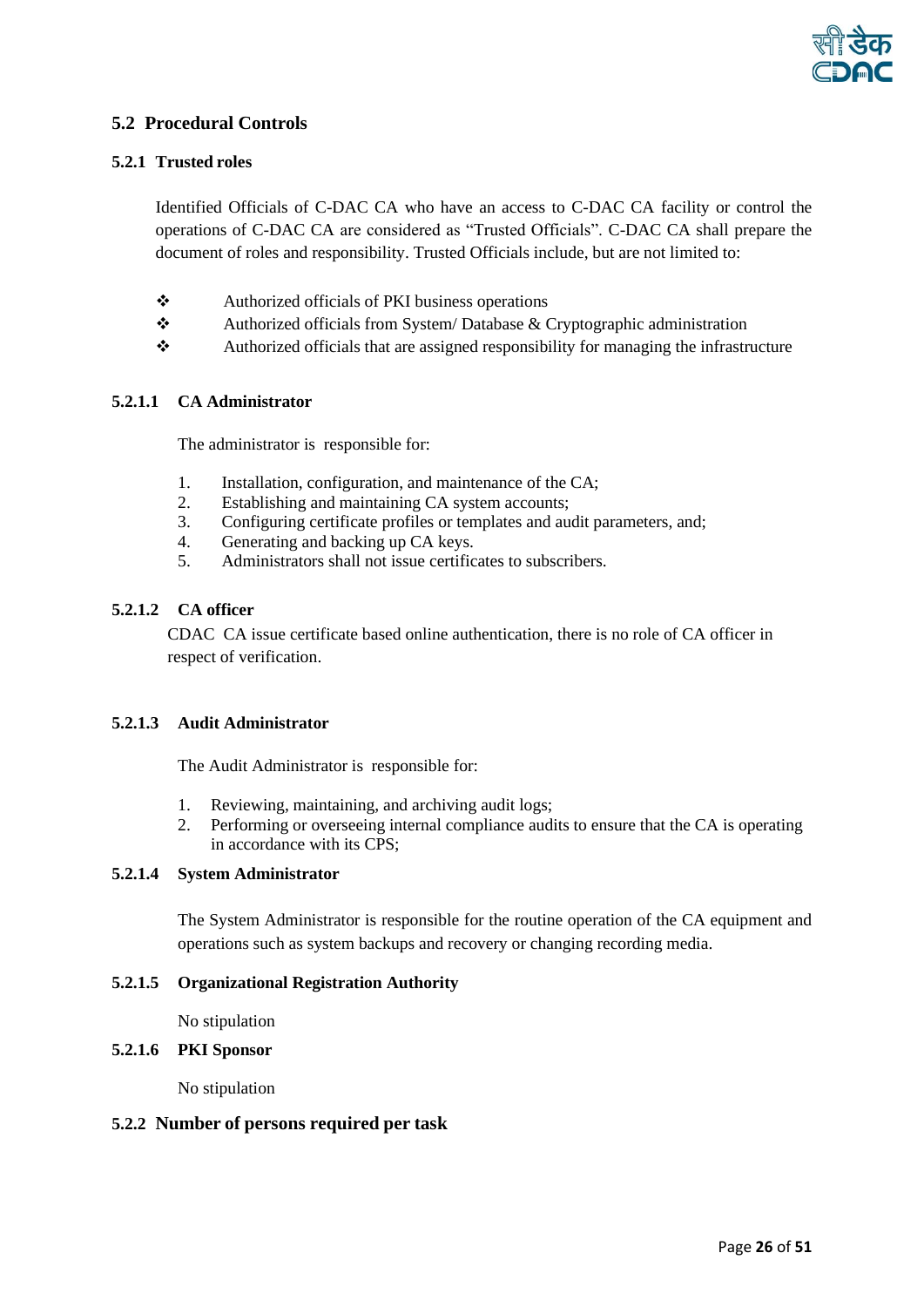

C-DAC CA shall employ at least two CA administrators and two system administrators for performing and handling sensitive functions in order to protect the integrity of CA activities. Further C-DAC CA shall review this on annual basis and make the changes as needed for satisfying operational and administrative needs.

# <span id="page-26-0"></span>**5.2.3 Identification and authentication for each role**

C-DAC CA shall perform complete background check as per procedure prior to assigning the role of authorized trusted personal or trusted official. C-DAC CA shall ensure that each trusted officials performing this role shall;

- ❖ Be restricted to actions authorized for their role
- ❖ Role is Not shared with anyone

#### <span id="page-26-1"></span>**5.2.4 Roles Requiring Separation of Duties**

Role separation is enforced either by the CA equipment, or procedurally, or by both means. Individuals may assume more than one role, except:

- 1. Individuals who assume an Officer role will not assume CA Administrator or Audit Administrator role;
- 2. Individuals who assume an Audit Administrator role will not assume any other role on the CA; and
- 3. Under no circumstances any of the four roles will perform its own compliance audit function.
- 4. No individual will be assigned more than one identity

# <span id="page-26-2"></span>**5.3 Personnel Controls**

#### <span id="page-26-3"></span>**5.3.1 Qualifications, Experience and Clearance Requirements**

Officials being considered for trusted official/ roles shall possess the required background, qualifications and professional experience necessary to perform the roles ably and satisfactorily.

C-DAC CA shall authorize any official as trusted official after he has acquired the required skills and qualification to perform the trusted role.

# <span id="page-26-4"></span>**5.3.2 Background Check Procedures**

C-DAC CA as per their Human Resource policy performs following Background checks with the help of services of private or government agency, for trusted personnel, but not limited to:

- ❖ Check of previous employment
- ❖ Check for permanent and present address
- ❖ Check for educational qualifications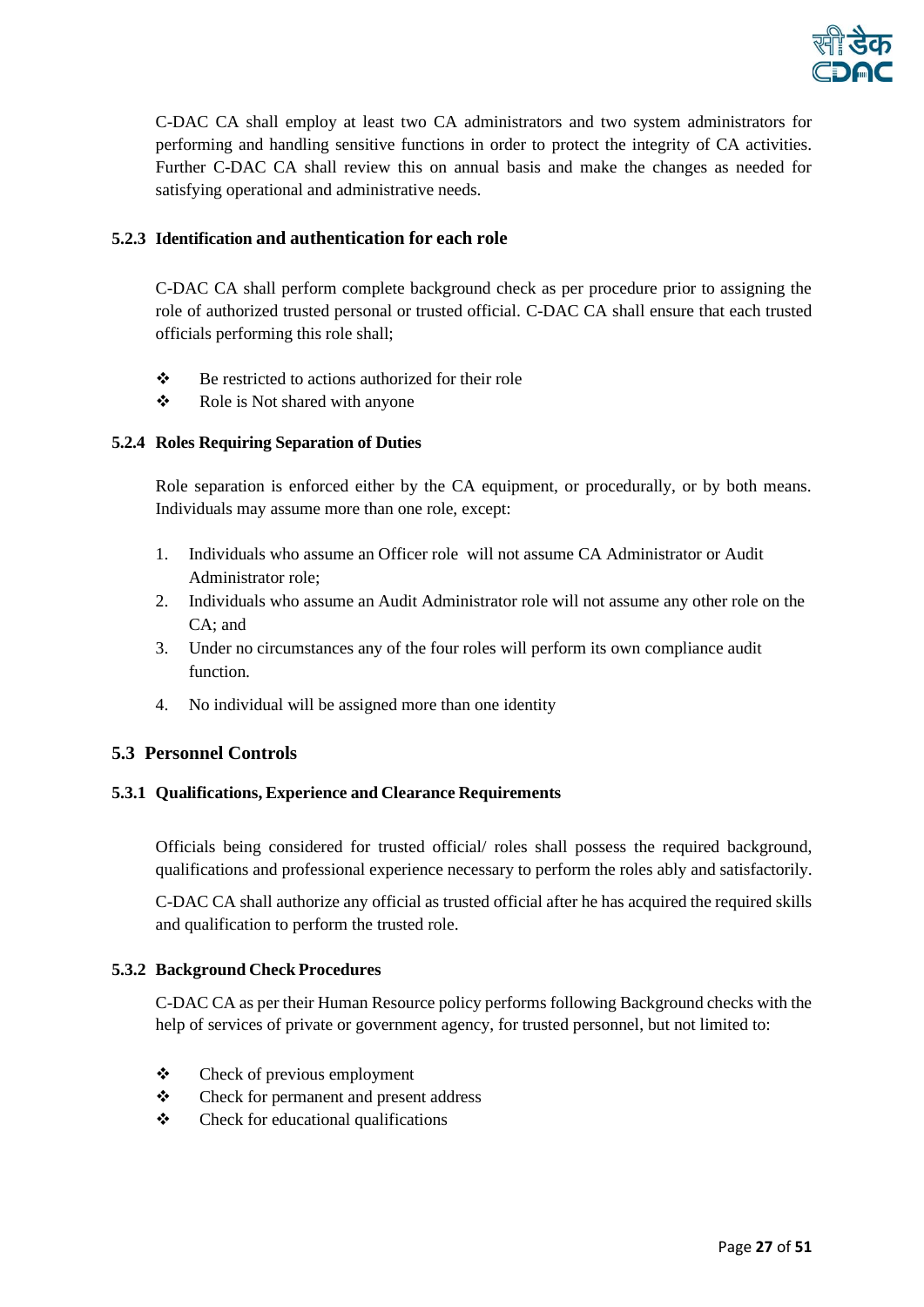

The personnel shall be rejected for the trusted role if any of the above checks reveals misrepresentation or indicates that the concerned individual is not suitable for the corresponding trusted role.

# <span id="page-27-0"></span>**5.3.3 TrainingRequirements**

C-DAC CA shall provide adequate training to personnel designated for each trusted role to perform their job responsibilities ably and satisfactorily.

This includes;

- Broad training with respect to duties to be performed
- Awareness of relevant features of IT Security policy of C-DAC CA
- Awareness of relevant features Disaster Recovery and Business Continuity Plan
- Incident handling and reporting Process
- The adequacy of such training will be determined from time to time.

# <span id="page-27-1"></span>**5.3.4 Re-training frequency and requirements**

C-DAC CA shall provide its personnel ongoing training to update their skills and knowledge to perform their job responsibilities ably and satisfactorily. Refresher training for the personnel in all the trusted roles shall be given by the C-DAC CA either on annual basis or as and when, if required.

#### <span id="page-27-2"></span>**5.3.5 Job Rotation Frequency and Sequence**

Not Stipulated

#### <span id="page-27-3"></span>**5.3.6 Sanctions for unauthorized actions**

In case if trusted personnel found guilty or an attempt for an unauthorized action, then his/ her access to facility and operations system would be immediately suspended or revoked and investigation would be made. Any violations or unauthorized actions of C-DAC CA policies and procedures will invite disciplinary actions. Such disciplinary actions may include without limitation termination of employment.

# <span id="page-27-4"></span>**5.3.7 Documentation supplied to personnel**

All the personnel involved in C-DAC CA services shall be required to read this CPS and other policy documents related to C-DAC CA services. Adequate training materials and relevant documents shall be provided to all the personnel in trusted roles to perform their job responsibilities ably and satisfactorily.

# <span id="page-27-5"></span>**5.4 Audit Logging Procedures**

Audit log files are generated for all events relating to the security of the CAs. The security audit logs either automatically collected or if not possible, a logbook, paper form, or other physical mechanism are used. All security audits logs, both electronic and non-electronic, are retained and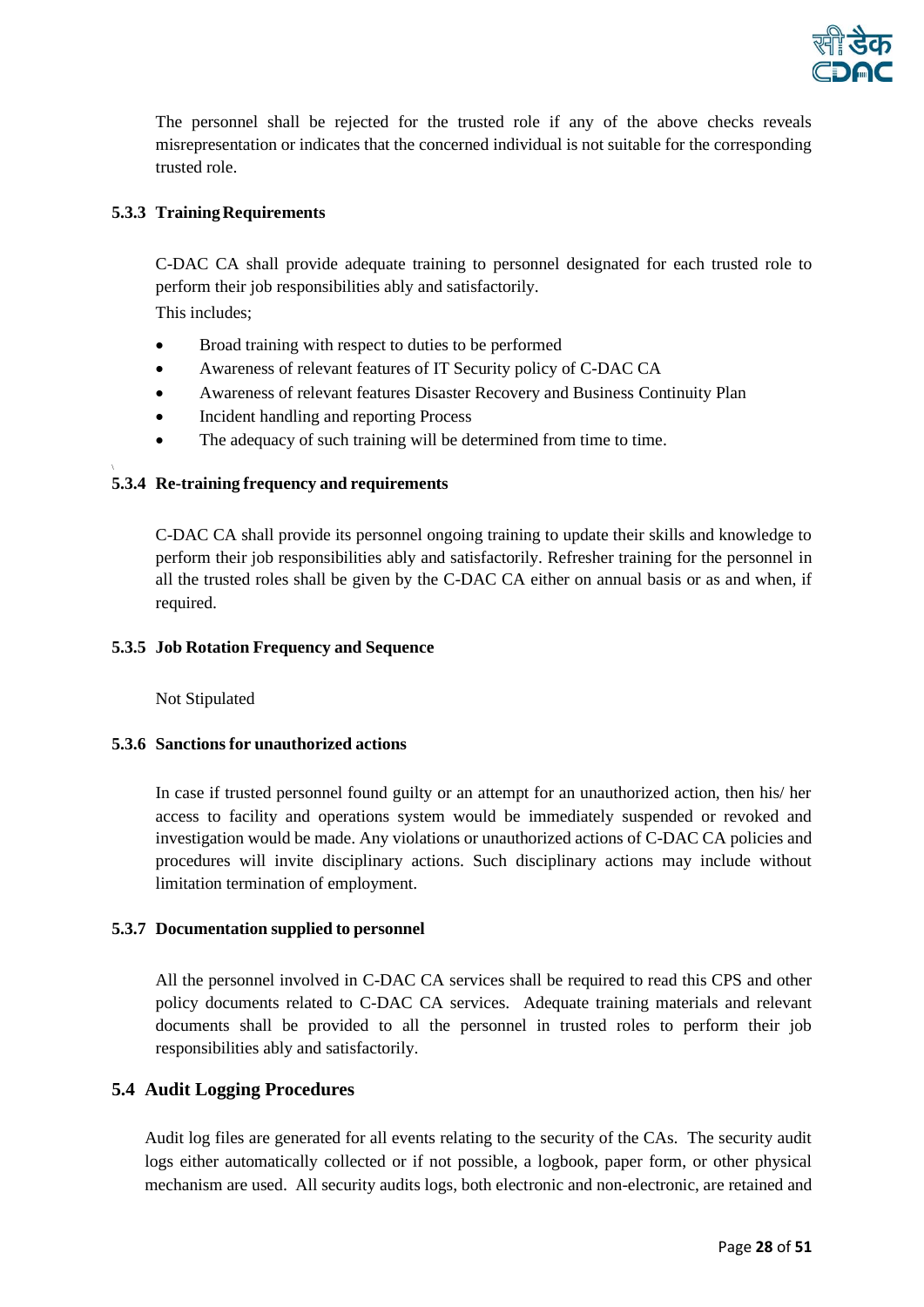

made available during compliance audits. The security audit logs for each auditable event defined in this section shall be maintained in accordance with Section [0.](#page-31-5)

# <span id="page-28-0"></span>**5.4.1 Types of Events Recorded**

All security auditing capabilities of the CA operating system and the CA applications required by this CPS are enabled. Each audit record shall include the following (either recorded automatically or manually for each auditable event):

- 1. The type of event,
- 2. The date and time the event occurred,
- 3. Success or failure where appropriate, and
- 4. The identity of the entity and/or operator that caused the event.

The following events shall be audited:

| <b>Auditable Event</b>                                                            | <b>CA</b> |
|-----------------------------------------------------------------------------------|-----------|
| <b>SECURITY AUDIT</b>                                                             |           |
| Any changes to the Audit parameters, e.g., audit frequency, type of event audited |           |
| Any attempt to delete or modify the Audit logs                                    |           |
| <b>IDENTITY-PROOFING</b>                                                          |           |
| Successful and unsuccessful attempts to assume a role                             |           |
| The value of maximum number of authentication attempts is changed                 |           |
| The number of unsuccessful authentication attempts exceeds the maximum            |           |
| authentication attempts during user login                                         |           |
| An Administrator unlocks an account that has been locked as a result of           |           |
| unsuccessful authentication attempts                                              |           |
| An Administrator changes the type of authenticator, e.g., from a password to a    |           |
| biometric                                                                         |           |
| <b>LOCAL DATA ENTRY</b>                                                           |           |
| All security-relevant data that is entered in the system                          |           |
| <b>REMOTE DATA ENTRY</b>                                                          |           |
| All security-relevant messages that are received by the system                    |           |
| <b>DATA EXPORT AND OUTPUT</b>                                                     |           |
| All successful and unsuccessful requests for confidential and security-relevant   |           |
| information                                                                       |           |
| <b>KEY GENERATION</b>                                                             |           |
| Whenever the Component generates a key (not mandatory for single session or       |           |
| one-time use symmetric keys)                                                      |           |
| PRIVATE KEY LOAD AND STORAGE                                                      |           |
| The loading of Component private keys                                             |           |
| All access to certificate subject Private Keys retained within the CA             |           |
| TRUSTED PUBLIC KEY ENTRY, DELETION AND STORAGE                                    |           |
| All changes to the trusted Component Public Keys, including additions and         |           |
| deletions                                                                         |           |
| PRIVATE AND SECRET KEY EXPORT                                                     |           |
| The export of private and secret keys (keys used for a single session or message  |           |
| are excluded)                                                                     |           |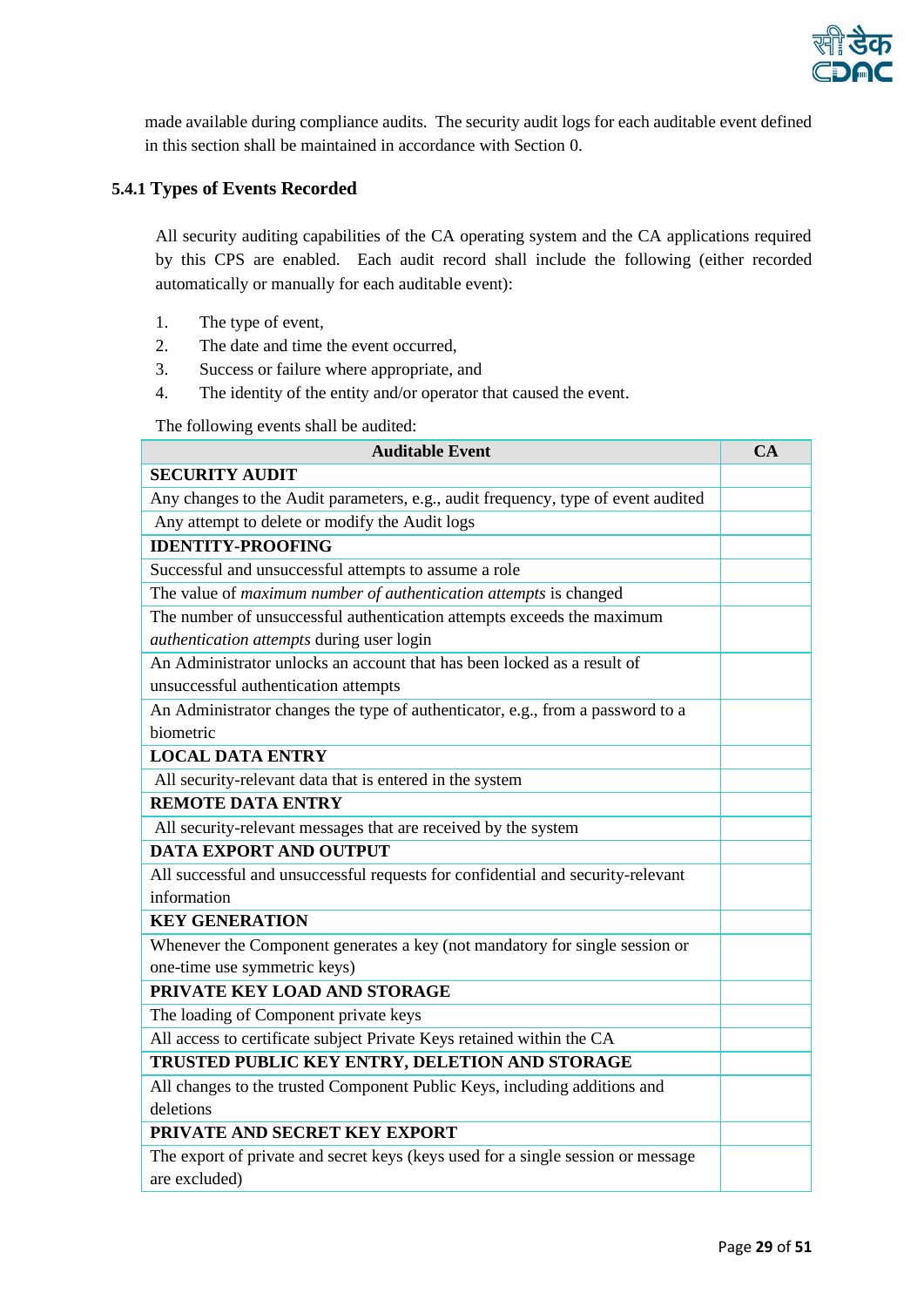

| <b>Auditable Event</b>                                                 | CA |
|------------------------------------------------------------------------|----|
| <b>CERTIFICATE REGISTRATION</b>                                        |    |
| All certificate requests                                               |    |
| <b>CERTIFICATE REVOCATION</b>                                          |    |
| All certificate revocation requests                                    |    |
| <b>CONFIGURATION</b>                                                   |    |
| Any security-relevant changes to the configuration of the Component    |    |
| <b>ACCOUNT ADMINISTRATION</b>                                          |    |
| Roles and users are added or deleted                                   |    |
| The access control privileges of a user account or a role are modified |    |
| <b>CERTIFICATE PROFILE MANAGEMENT</b>                                  |    |
| All changes to the certificate profile                                 |    |
| <b>CERTIFICATE REVOCATION LIST PROFILE MANAGEMENT</b>                  |    |
| All changes to the certificate revocation list profile                 |    |
| <b>MISCELLANEOUS</b>                                                   |    |
| Appointment of an individual to a Trusted Role                         |    |
| Designation of personnel for multiparty control                        |    |
| Installation of the Operating System                                   |    |
| Installation of the PKI Application                                    |    |
| Installation of hardware cryptographic modules                         |    |
| Removal of hardware cryptographic modules                              |    |
| Destruction of cryptographic modules                                   |    |
| <b>System Startup</b>                                                  |    |
| Logon attempts to PKI Application                                      |    |
| Receipt of hardware / software                                         |    |
| Attempts to set passwords                                              |    |
| Attempts to modify passwords                                           |    |
| Back up of the internal CA database                                    |    |
| Restoration from back up of the internal CA database                   |    |
| File manipulation (e.g., creation, renaming, moving)                   |    |
| Posting of any material to a PKI Repository                            |    |
| Access to the internal CA database                                     |    |
| All certificate compromise notification requests                       |    |
| Loading tokens with certificates                                       |    |
| Shipment of Tokens                                                     |    |
| <b>Zeroing Tokens</b>                                                  |    |
| Re-key of the Component                                                |    |
| <b>CONFIGURATION CHANGES</b>                                           |    |
| Hardware                                                               |    |
| Software                                                               |    |
| <b>Operating System</b>                                                |    |
| Patches                                                                |    |
| <b>Security Profiles</b>                                               |    |
| PHYSICAL ACCESS / SITE SECURITY                                        |    |
| Personnel Access to room housing Component                             |    |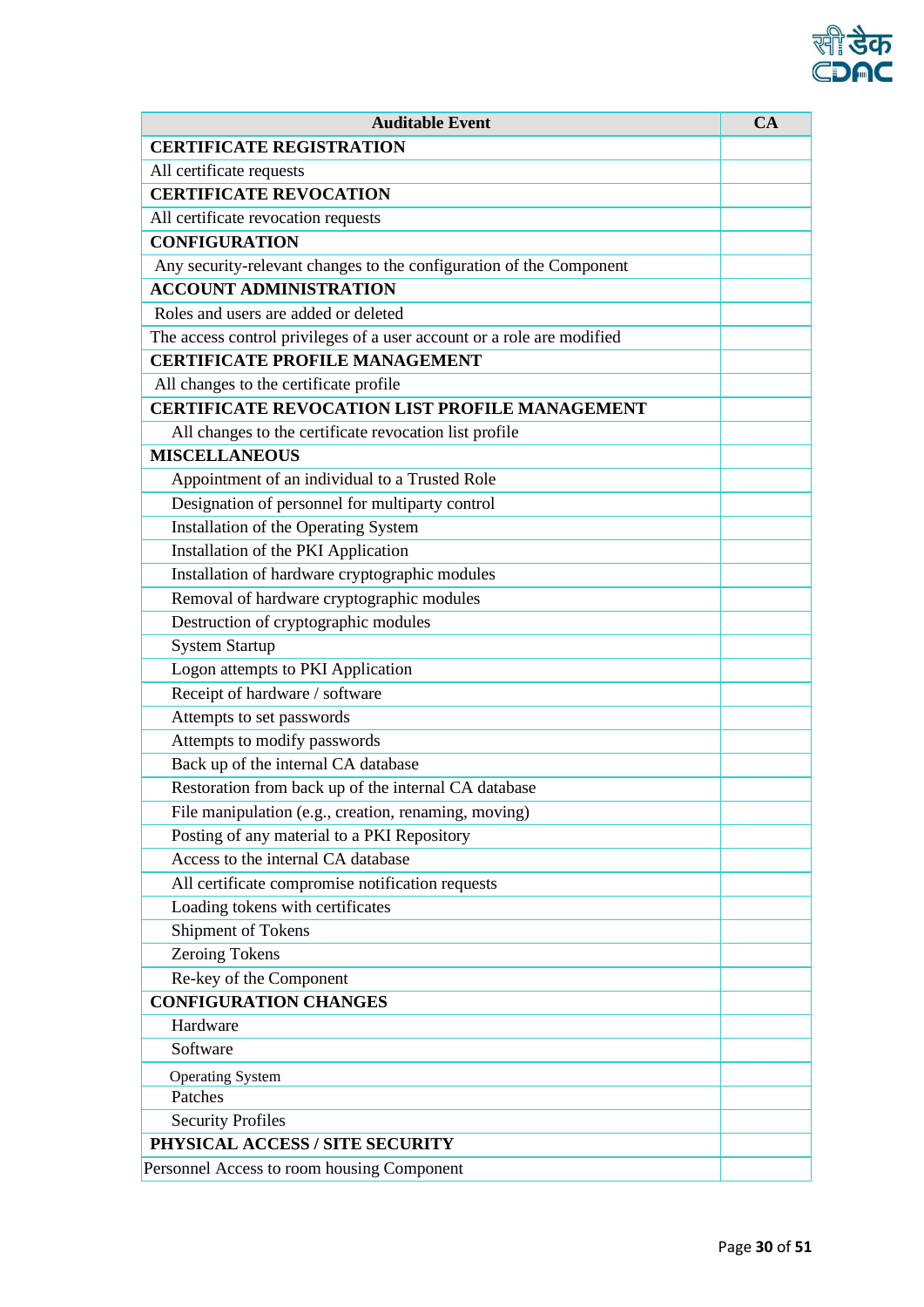

| <b>Auditable Event</b>                                     | CA |
|------------------------------------------------------------|----|
| Access to the Component                                    |    |
| Known or suspected violations of physical security         |    |
| <b>ANOMALIES</b>                                           |    |
| Software error conditions                                  |    |
| Software check integrity failures                          |    |
| Receipt of improper messages                               |    |
| Misrouted messages                                         |    |
| Network attacks (suspected or confirmed)                   |    |
| Equipment failure                                          |    |
| Electrical power outages                                   |    |
| Uninterruptible Power Supply (UPS) failure                 |    |
| Obvious and significant network service or access failures |    |
| Violations of Certificate Policy                           |    |
| <b>Violations of Certification Practice Statement</b>      |    |
| <b>Resetting Operating System clock</b>                    |    |

# <span id="page-30-0"></span>**5.4.2 Frequency of Processing Audit Logs**

Audit logs are examined for key security and operational events at least on a weekly basis. In addition, CA reviews its audit logs as required in the event of any suspicious or unusual activity based on irregularities and incidents within CA systems.

The processing of audit logs includes a review of the audit logs and recording of significant events in an audit log summary. It includes a verification that the log has not been tampered with, a brief inspection of all log entries, and a detailed investigation of any irregularities in the logs. Actions taken based on audit log reviews are recorded.

#### <span id="page-30-1"></span>**5.4.3 Retention Period for Audit Logs**

See Section 2.

# <span id="page-30-2"></span>**5.4.4 Protection of Audit Logs**

System configuration and procedures are implemented together to ensure that:

- 1. Only authorized people have read access to the logs;
- 2. Only authorized people may archive audit logs; and,
- 3. Audit logs are not modified.
- 4. After back-up and archived, the audit logs are allowed by the system to be over-written.

#### <span id="page-30-3"></span>**5.4.5 Audit Log Backup Procedures**

Audit logs and audit summaries shall be archived as per Section [0.](#page-31-4)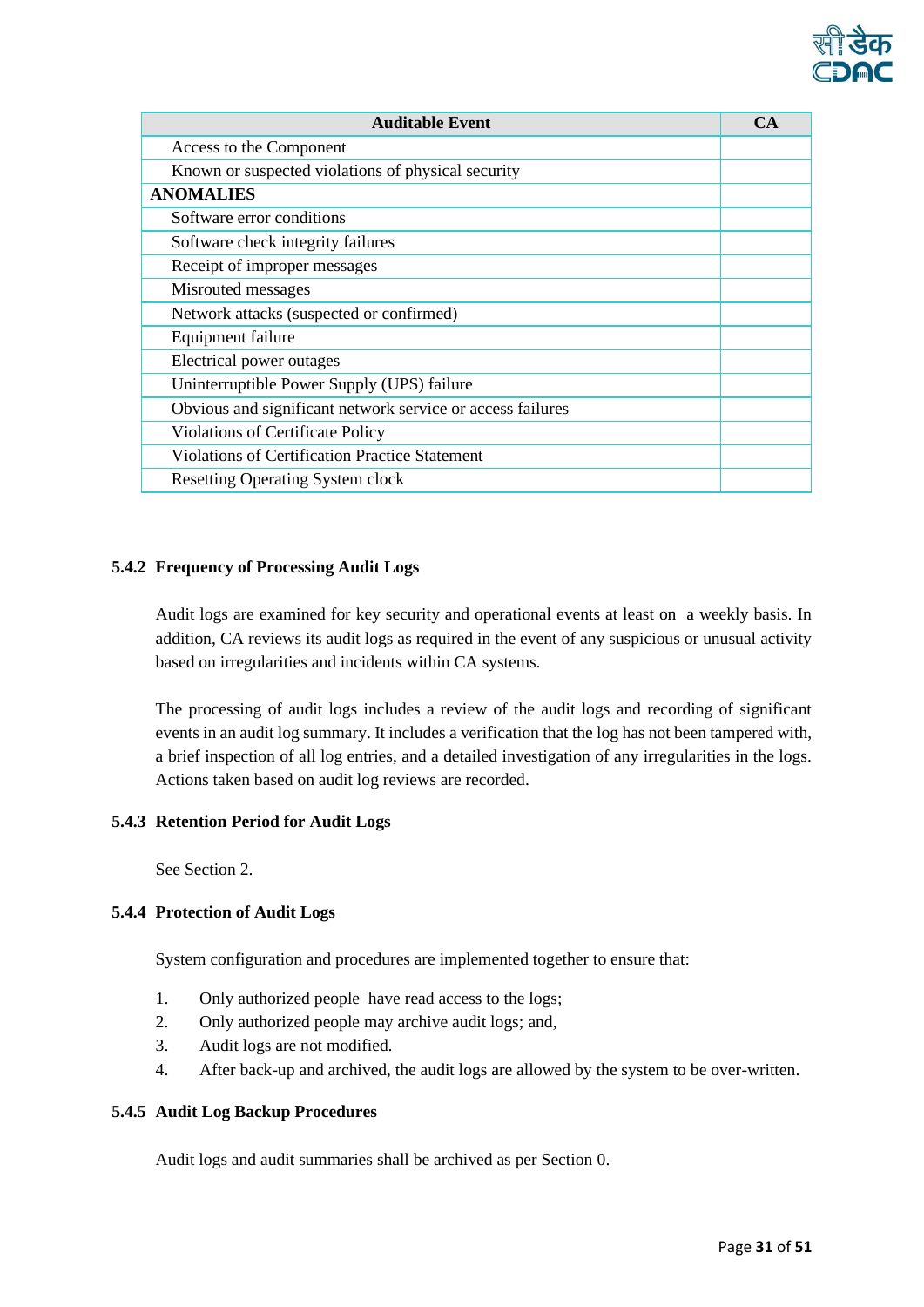

#### <span id="page-31-0"></span>**5.4.6 Audit Collection System (internal vs. external)**

Automated audit data is generated and recorded at the application, network and operating system level. Manually generated audit data is recorded by CA personnel.

Audit processes are invoked at system startup, and cease only at system shutdown. In the case of failure of audit collection system, CA operations are suspended until the problem is remedied.

#### <span id="page-31-1"></span>**5.4.7 Notification to Event-Causing Subject**

This CPS imposes no requirement to provide notice (that an event was audited) to the individual, organization, device, or application that caused the event.

#### <span id="page-31-2"></span>**5.4.8 Vulnerability Assessments**

Events in the audit log are recorded, in part, to monitor system vulnerabilities. A vulnerability assessment is performed, reviewed, and revised following an examination of these monitored events.

# <span id="page-31-3"></span>**5.5 Records Archival**

#### <span id="page-31-4"></span>**5.5.1 Types of Records Archived**

CA retains an archive of information and actions that are material to each certificate application and to the creation, Issuance and revocation of each certificate issued by the CA. These records include all relevant evidence regarding:

| Data To Be Archived                                          |
|--------------------------------------------------------------|
| <b>Certification Practice Statement</b>                      |
| Contractual obligations                                      |
| System and equipment configuration                           |
| Modifications and updates to system or configuration         |
| Certificate requests                                         |
| Subscriber identity authentication data as per Section 3.2.3 |
| Documentation of delivery of certificates                    |
| All certificates issued or published                         |
| All CRLs and CRLs issued and/or published                    |
| All Audit Logs                                               |
| All Audit Log Summaries                                      |
| Other data or applications to verify archive contents        |
| Compliance audit reports                                     |

# <span id="page-31-5"></span>**5.5.2 Retention Period for Archive**

Records associated with certificates are archived for a period of 7 years from the date of expiry of the certificate.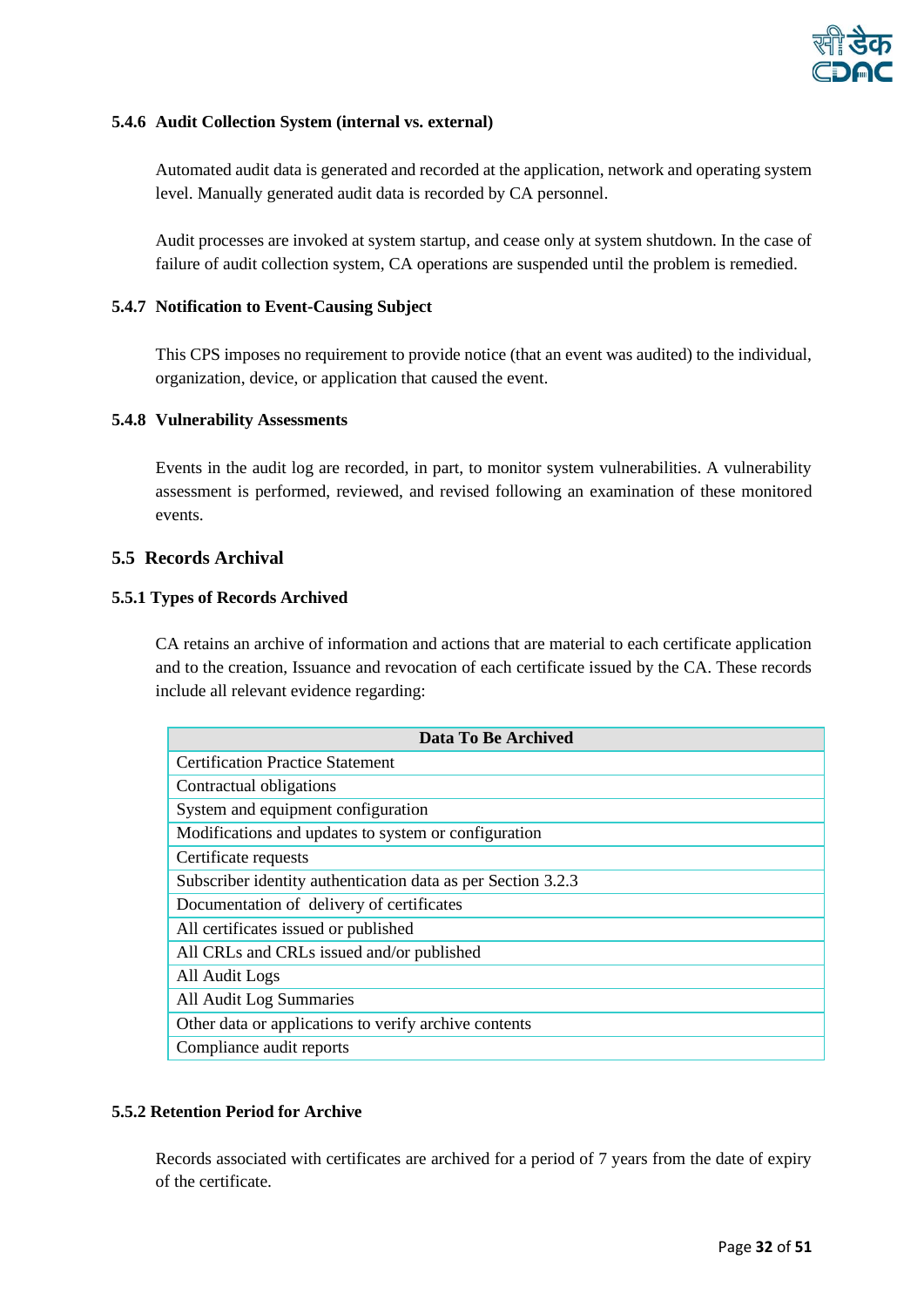

#### <span id="page-32-0"></span>**5.5.3 Protection of Archive**

CA protects its archived records so that only authorized persons can access the archived data. CA protects the archive against unauthorized viewing, modification, deletion, or other tampering, by storage within a trustworthy system. The media holding the archive data and the systems required to process the archive data are maintained to ensure that the archive data can be accessed for the time period

#### <span id="page-32-1"></span>**5.5.4 Archive Backup Procedures**

CA creates back-up copies of archives compiled as and when the archives are created. Backup copies of the archive and copies of paper-based records are maintained in an off-site disaster recovery/ warehouse facility. CA has implemented a process to scan and digitize the physical documents to ensure tracking and easy retrieval.

#### <span id="page-32-2"></span>**5.5.5 Requirements for Time-Stamping of Records**

Archived records are time stamped such that order of events can be determined. Certificates, CRLs, other revocation databases and usage entries contain time and date information provided by System time, which is synchronized with IST (NPLI).

#### <span id="page-32-3"></span>**5.5.6 Archive Collection System (internal or external)**

The archive collection system is internal to the CA.

# <span id="page-32-4"></span>**5.5.7 Procedures to Obtain & Verify Archive Information**

Only CA trusted personnel are permitted to access the archived data. Additionally, the archive information may be made available to the CCA upon request.

# <span id="page-32-5"></span>**5.6 Key Changeover**

The C-DAC CA, keys and certificate shall be changed at the time of expiry/ renewal as stipulated by the IT Act and the Key change shall be processed as per Key Generation specified in this CPS.

#### <span id="page-32-6"></span>**5.7 Compromise and Disaster Recovery**

#### <span id="page-32-7"></span>**5.7.1 Incident and Compromise Handling Procedures**

If a CA detects a potential hacking attempt or other form of compromise, it will perform an investigation in order to determine the nature and the degree of damage. If the CA key is suspected of compromise, the procedures outlined in Sectio[n 0](#page-33-1) shall be followed. Otherwise, the scope of potential damage shall be assessed in order to determine if the CA needs to be rebuilt, only some certificates need to be revoked, and/or the CA key needs to be declared compromised.

CA will inform CCA if any of the following cases occur: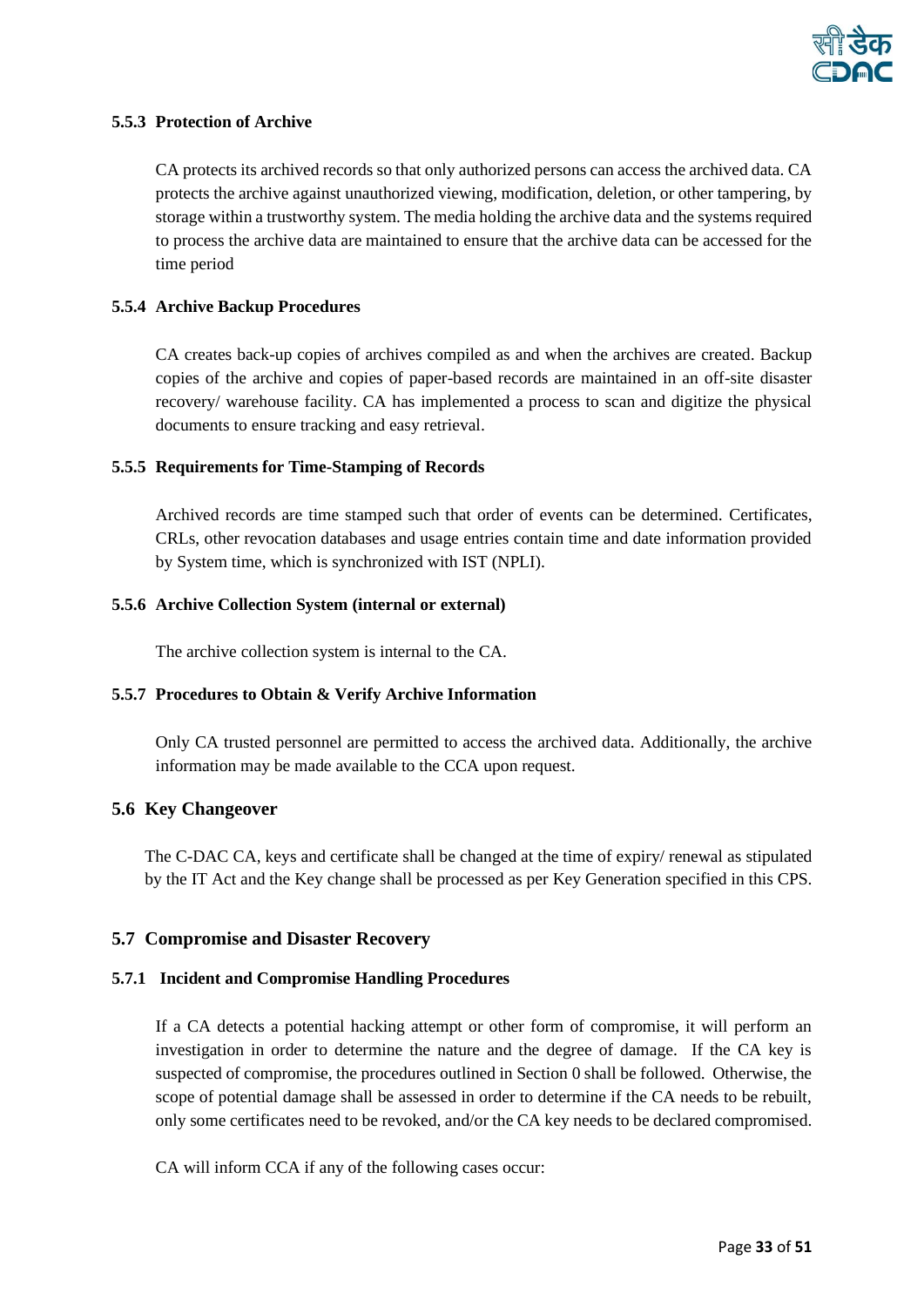

- 1. Suspected or detected compromise of the CA system;
- 2. Physical or electronic attempts to penetrate the CA system;
- 3. Denial of service attacks on the CA system; or
- 4. Any incident preventing CA from issuing a CRL within 24 hours of the time specified in the next update field of its currently valid CRL. A CA will make all efforts to restore capability to issue CRL as quickly as possible.

#### <span id="page-33-0"></span>**5.7.2 Computing Resources, Software, and/or Data are corrupted**

CA have a Disaster Recovery center as per the guidelines of IT Act. The disaster recovery site will be made operational using the latest available backup data.

If CA equipment is damaged or rendered inoperative, but the signature keys are not destroyed, CA makes all efforts to establish the operation as quickly as possible, giving priority to the ability to generate CRL or make use of Disaster Recovery facility for CRL generation.

If both primary and Disaster recovery sites cannot be used to establish revocation capability in a reasonable time-frame, the CA may request for revocation of its certificate(s) to CCA.

#### <span id="page-33-1"></span>**5.7.3 Private Key Compromise Procedures**

If CA signature keys are compromised, lost, or suspected to be compromised:

CCA shall be notified at the earliest feasible time so that RCAI can revoke the CA certificate;

- 1. A CA key pair shall be generated by CA in accordance with procedures set forth in this applicable CPS;
- 2. New CA certificates shall be requested in accordance with the initial registration process set elsewhere in this CP;
- 3. If the CA can obtain accurate information on the certificates it has issued and that are still valid (i.e., not expired or revoked), the CA may re-issue (i.e., renew) those certificates with the not After date in the certificate as in original certificates; and
- 4. The CA shall also investigate what caused the compromise or loss, and what measures must be taken to preclude recurrence.

#### <span id="page-33-2"></span>**5.7.4 Business Continuity Capabilities after a Disaster**

In the case of a disaster whereby CA installation is physically damaged and all copies of the CA Signing Key are destroyed as a result, the CA shall request that its certificates be revoked. The CA shall follow steps 1 through 4 in Section [0](#page-33-1) above.

# <span id="page-33-3"></span>**5.8 CA Termination**

C-DAC CA shall reserve right to terminate the CA operations and in such scenario, C-DAC CA shall ensure safe keeping of archival of its records and Certificates as per provisions of IT Act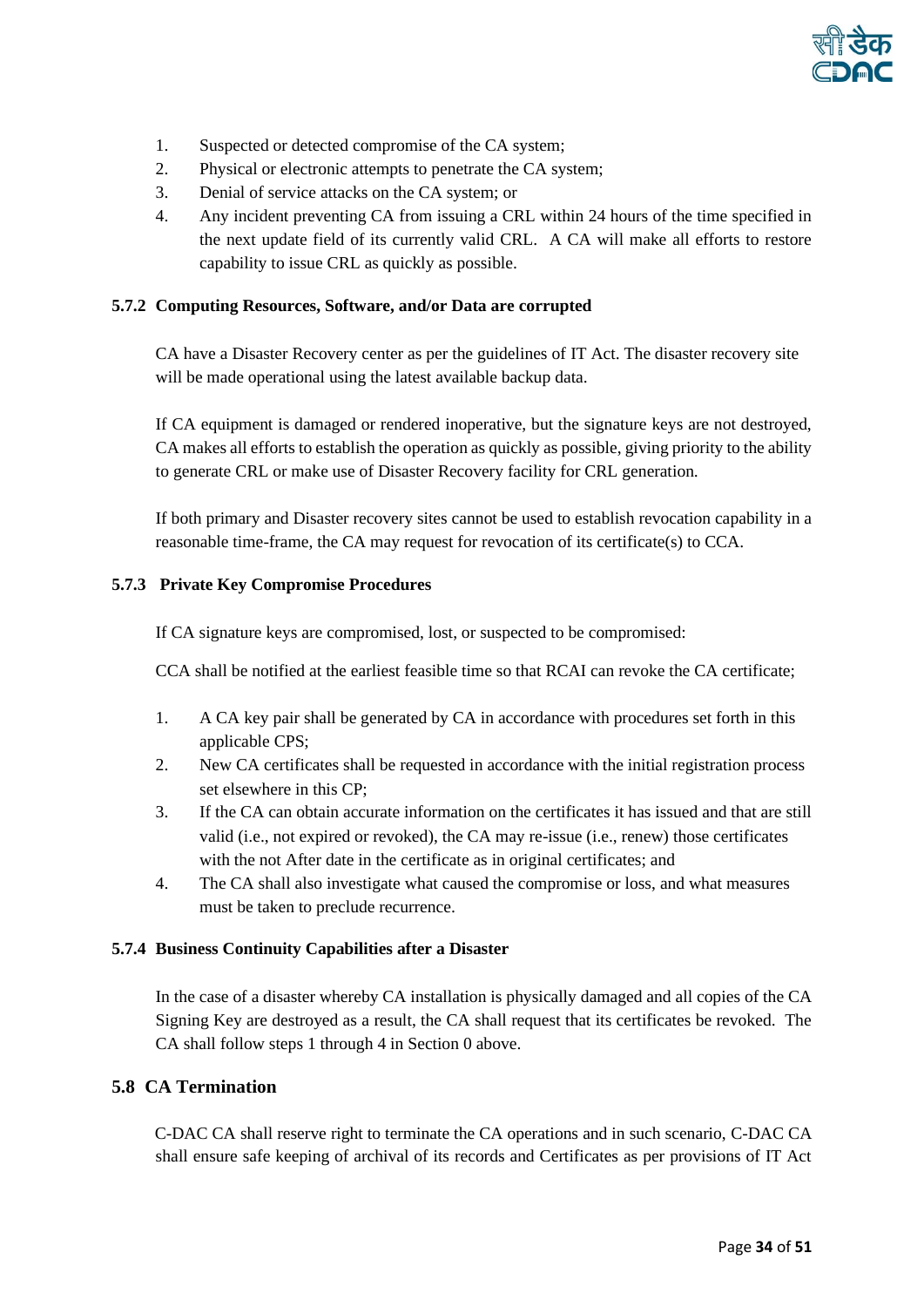

2000, Rules, Regulations and Guidelines as may be applicable. C-DAC CA shall ensure following;

- (a) Shall provide advance notice of ninety days to CCA with its reason to stop acting as a Certifying Authority.
- (b) Shall provide notice of ninety days to all ASPs intimating them that C-DAC CA will not be acting as Certifying Authority.
- (c) Shall make best effort before discontinuing its CA services to ensure minimal disruption to its subscribers and relying parties.
- (d) Shall preserve records related to C-DAC CA for the period of seven years after discontinuing its CA services.
- (e) Shall destroy its own CA Certificate signing private key after the date of expiry mentioned in the license or intimation and confirm the date and time of destruction of the private key to the CCA.

# <span id="page-34-0"></span>**6 Technical security controls**

#### <span id="page-34-1"></span>**6.1 Key Pair Generation and Installation**

#### <span id="page-34-2"></span>**6.1.1 Key Pair Generation**

C-DAC CA shall ensure following for key generation process; The following table provides the requirements for key pair generation for the various entities.

| <b>Entity</b>                 | <b>FIPS 140-1/2 Level</b> | <b>Hardware or</b><br><b>Software</b> | <b>Generated in</b><br><b>Entity</b><br><b>Module</b> |
|-------------------------------|---------------------------|---------------------------------------|-------------------------------------------------------|
|                               |                           | Hardware                              | Yes                                                   |
| Human Subscriber<br>Signature | 2 for eKYC Class          | Hardware                              | Yes                                                   |

For CA key pair generation, multiparty controls are used as specified in Sectio[n 5.2.2.](#page-25-2) CA creates a verifiable audit trail for key pair generation as per the security requirements Procedures which are followed and the same will be documented. The process is validated by an Auditor.

#### <span id="page-34-3"></span>**6.1.2 Private Key Delivery to Subscriber**

Subscriber private key is generated by ESP of CA and destroyed after one time usage. The certificate is of maximum validity 30 minutes. The signature along with certificate is delivered to the end entity subscribers.

In the case CA as eKYC provider, the user id and associated PIN created by the user during the enrollment process to CA eKYC database and the OTP sent to the mobile of applicant is verified for applicant authentication.

#### <span id="page-34-4"></span>**6.1.3 Public Key Delivery to Certificate Issuer**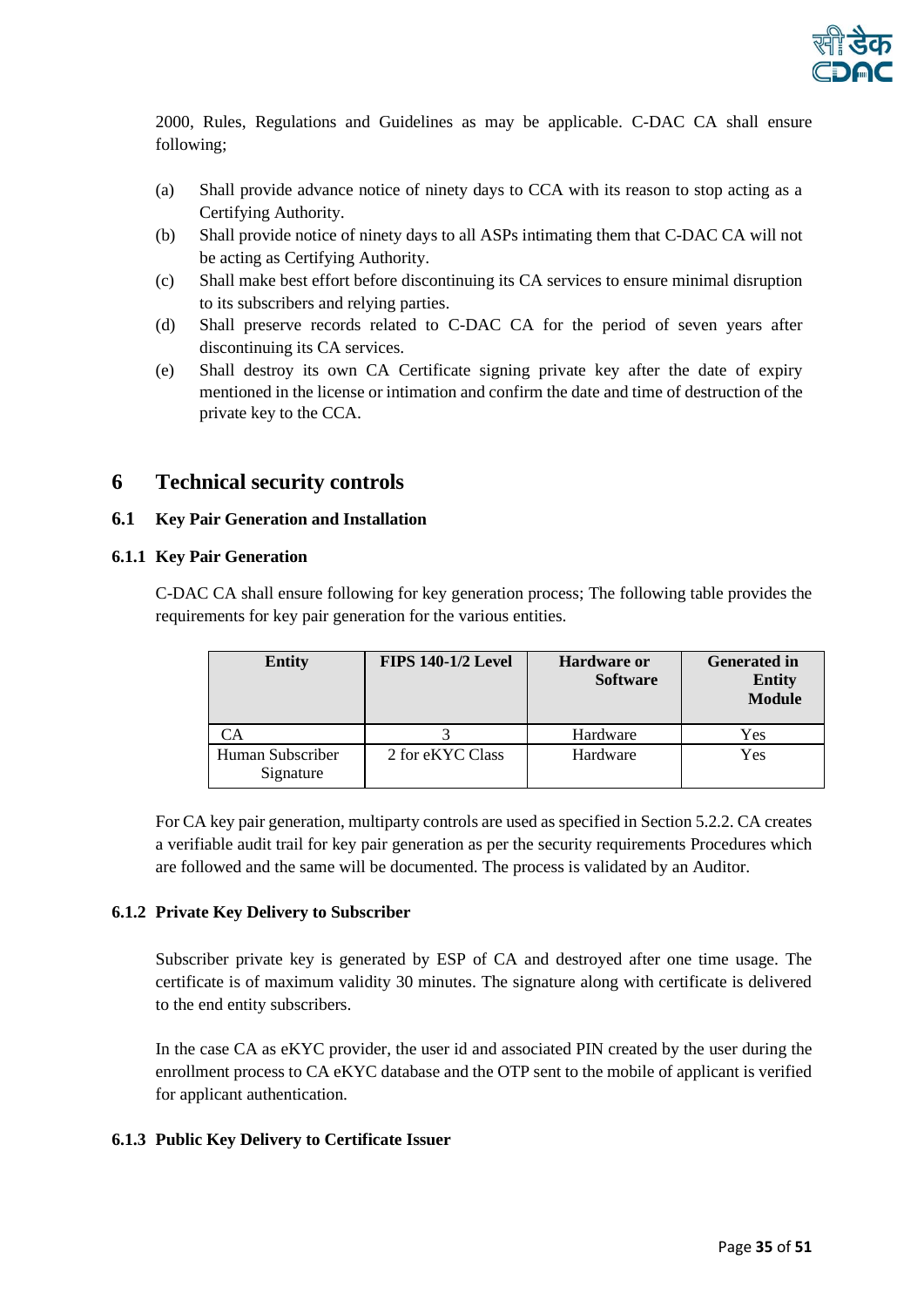

C-DAC CA shall ensure that their own public key shall be delivered to root CA in PKCS#10 request and it is delivered to Root CA in secure medium along with an authorization letter from C-DAC CA authorized trusted personnel.

As per e-Authentication guidelines, for subscribers, the public key is delivered via a secure channel to Application Service Providers and a copy of public key is maintained for Audit & Logging purposes.

# <span id="page-35-0"></span>**6.1.4 CA Public Key Delivery to Relying Parties**

C-DAC CA shall publish its own CA public key for relying parties at its repository on C-DAC CA portal (at https://esign.cdac.in/ca).

#### <span id="page-35-1"></span>**6.1.5 Key Sizes**

The key length size of the C-DAC CA shall be 2048-bit RSA key pair and Subscribers shall have keys which are 2048 bits long RSA key or Elliptical Curve Cryptography (ECC) 256 bits long key.

#### <span id="page-35-2"></span>**6.1.6 Public Key Parameters Generation & Quality Checking**

C-DAC CA shall ensure that its CA application is configured to set parameters for CA and Subscriber public key generation. RSA and ECC keys are generated in accordance with FIPS 186-2.

#### <span id="page-35-3"></span>**6.1.7 Key Usage Purposes (as per X.509 v3 key usage field)**

Key usage purposes are incorporated in C-DAC CA as detailed in Section 7- Certificate and CRL profiles in this CPS document. C-DAC CA shall ensures that CA signing key is the only key permitted to be used for signing Aadhaar based DSC and CRLs.

# <span id="page-35-4"></span>**6.2 Private Key Protection and Cryptographic Module Engineering Controls**

#### <span id="page-35-5"></span>**6.2.1 Cryptographic Module Standards and Controls**

C-DAC CA shall ensure that cryptographic module used by C-DAC CA system to generate CA keys is designed to comply with FIPS 140-2 level 3. And C-DAC CA shall ensure that necessary measures are taken to ensure that key pairs generated for eSign Service of C-DAC CA is secured by HSM.

#### <span id="page-35-6"></span>**6.2.2 Private Key Multi-Person Control**

C-DAC CA has implemented control that multiple trusted personnel are required to activate the C-DAC CA private key, requires the presence of two persons to complete activity. No single C-DAC CA trusted personnel is allowed to generate the CA private key.

#### <span id="page-35-7"></span>**6.2.3 Private Key Escrow**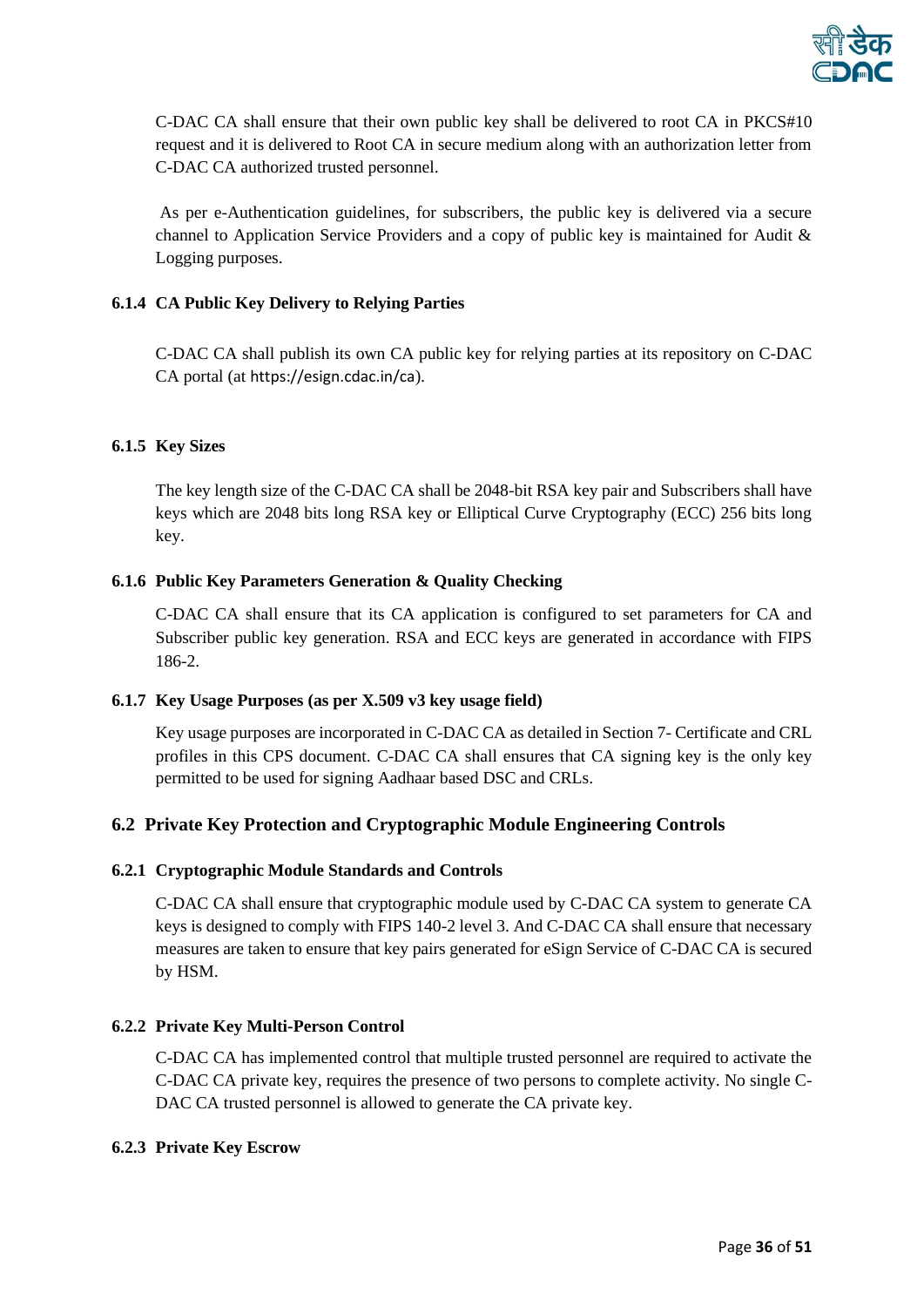

Not applicable

#### <span id="page-36-0"></span>**6.2.4 Private Key Backup**

#### **6.2.4.1 Backup of CA Private Signature Key**

CA private signature keys are backed up under the same multi-person control as the original signature key. Numbers of backup copies are limited to three and securely stored under the same multi-person control as the operational key.

#### **6.2.4.2 Backup of Subscriber Private Signature Key**

The ESP of CA generate key pair and destroy after certificate generation.

#### <span id="page-36-1"></span>**6.2.5 Private Key Archival**

At the end of the validity period, CA private key will be destroyed and will not be archived.

#### <span id="page-36-2"></span>**6.2.6 Private Key Transfer into or from a Cryptographic Module**

CA key pairs are generated and secured by hardware cryptographic modules. CA ensures that The CA private keys are backed up in secure manner and transferred in an encrypted form.

#### <span id="page-36-3"></span>**6.2.7 Private Key Storage on Cryptographic Module**

CA stores Private Keys in hardware cryptographic module and keys are not accessible without authentication mechanism that is in compliance with FIPS 140-2 rating of the cryptographic module.

#### <span id="page-36-4"></span>**6.2.8 Method of Activating Private Key**

The user must be authenticated to the cryptographic module before the activation of any private key(s). Acceptable means of authentication include but are not limited to pass-phrases, Personal Identification Numbers (PINs) or biometrics. Entry of activation data is protected from disclosure (i.e., the data should not be displayed while it is entered).

#### <span id="page-36-5"></span>**6.2.9 Methods of Deactivating Private Key**

Cryptographic module that has been activated is never left unattended or otherwise available to unauthorized access. After use, cryptographic modules are deactivated. After deactivation, the use of the cryptographic modules based CA key pair requires the presence of the trusted roles with the activation data in order to reactivate said CA key pair.

#### <span id="page-36-6"></span>**6.2.10 Method of Destroying Private Key**

Private signature keys will be destroyed when they are no longer needed, or when the certificates to which they correspond expire or are revoked. Destroying private key inside cryptographic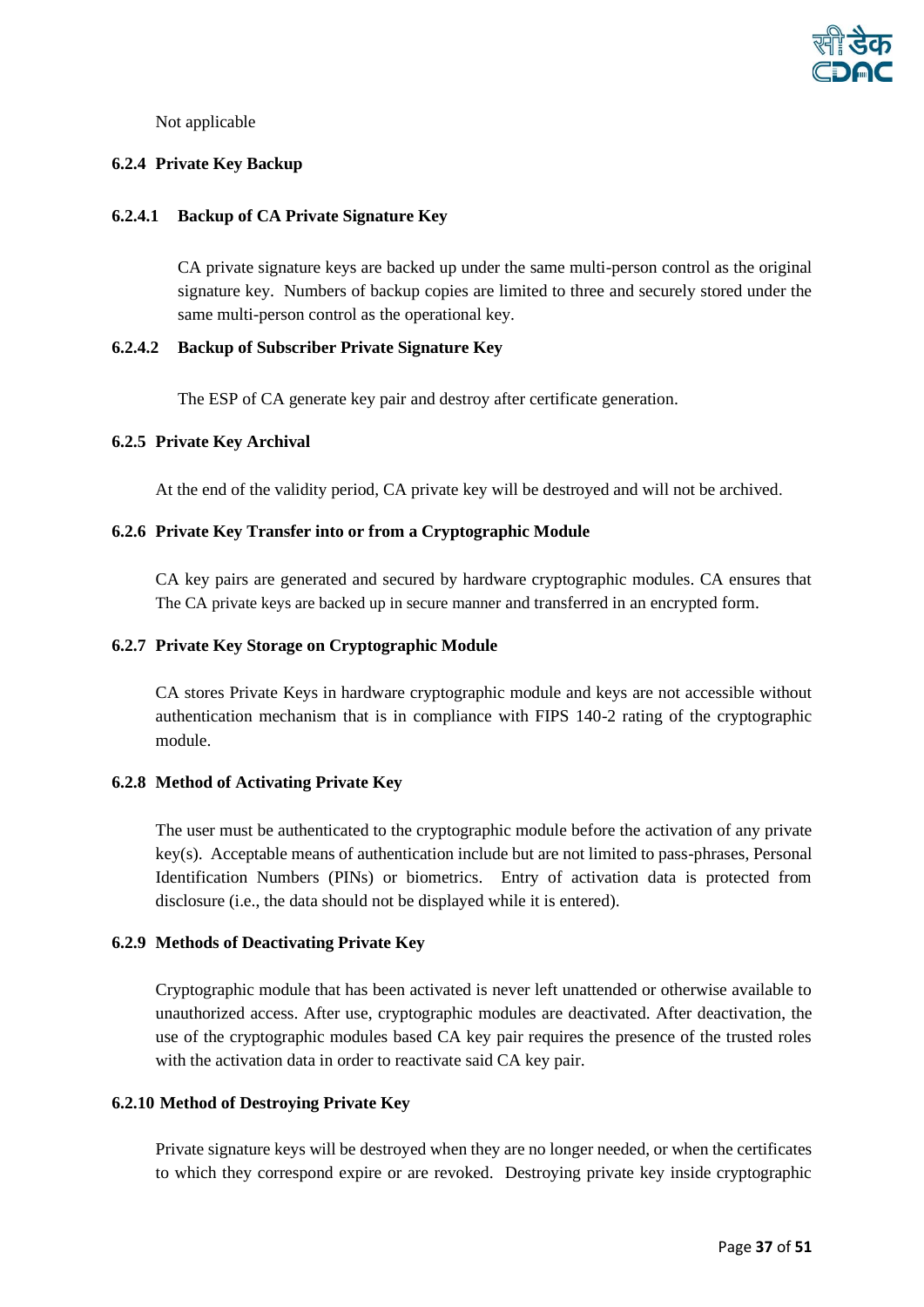

modules requires destroying the key(s) inside the HSM using the 'zeroization' function of the cryptographic modules in a manner that any information cannot be used to recover any part of the private key. All the private key back-ups are destroyed in a manner that any information cannot be used to recover any part of the private key. If the functions of cryptographic modules are not accessible in order to destroy the key contained inside, then the cryptographic modules will be physically destroyed. The destruction operation is realized in a physically secure environment

# <span id="page-37-0"></span>**6.2.11Cryptographic Module Rating**

See Sectio[n 6.2.1.](#page-35-5)

#### <span id="page-37-1"></span>**6.3 Other Aspects of Key Management**

#### <span id="page-37-2"></span>**6.3.1 Public Key Archival**

The public key is archived as part of the certificate archival.

#### <span id="page-37-3"></span>**6.3.2 Certificate Operational Periods/Key Usage Periods**

See Section 5.6

#### <span id="page-37-4"></span>**6.4 Activation Data**

#### <span id="page-37-5"></span>**6.4.1 Activation Data Generation and Installation**

The activation data used to unlock private keys is protected from disclosure by a combination of cryptographic and physical access control mechanisms. Activation data holders are responsible for their accountability and protection.

When they are not used, activation data are always stored in a safe for which access is controlled by holders in limited roles.

#### <span id="page-37-6"></span>**6.4.2 Activation Data Protection**

The activation data used to unlock private keys is protected from disclosure.

After a predetermined number of failed login attempts, a facility to lock the account temporarily has been provided. The activation data written on paper is stored securely in a safe.

#### <span id="page-37-7"></span>**6.4.3 Other Aspects of Activation Data**

CA changes the activation data whenever the HSM is re-keyed or returned from maintenance. Before sending a cryptographic module for maintenance, all sensitive information contained in the cryptographic module is destroyed.

Subscribers are responsible to ensure the protection of their activation data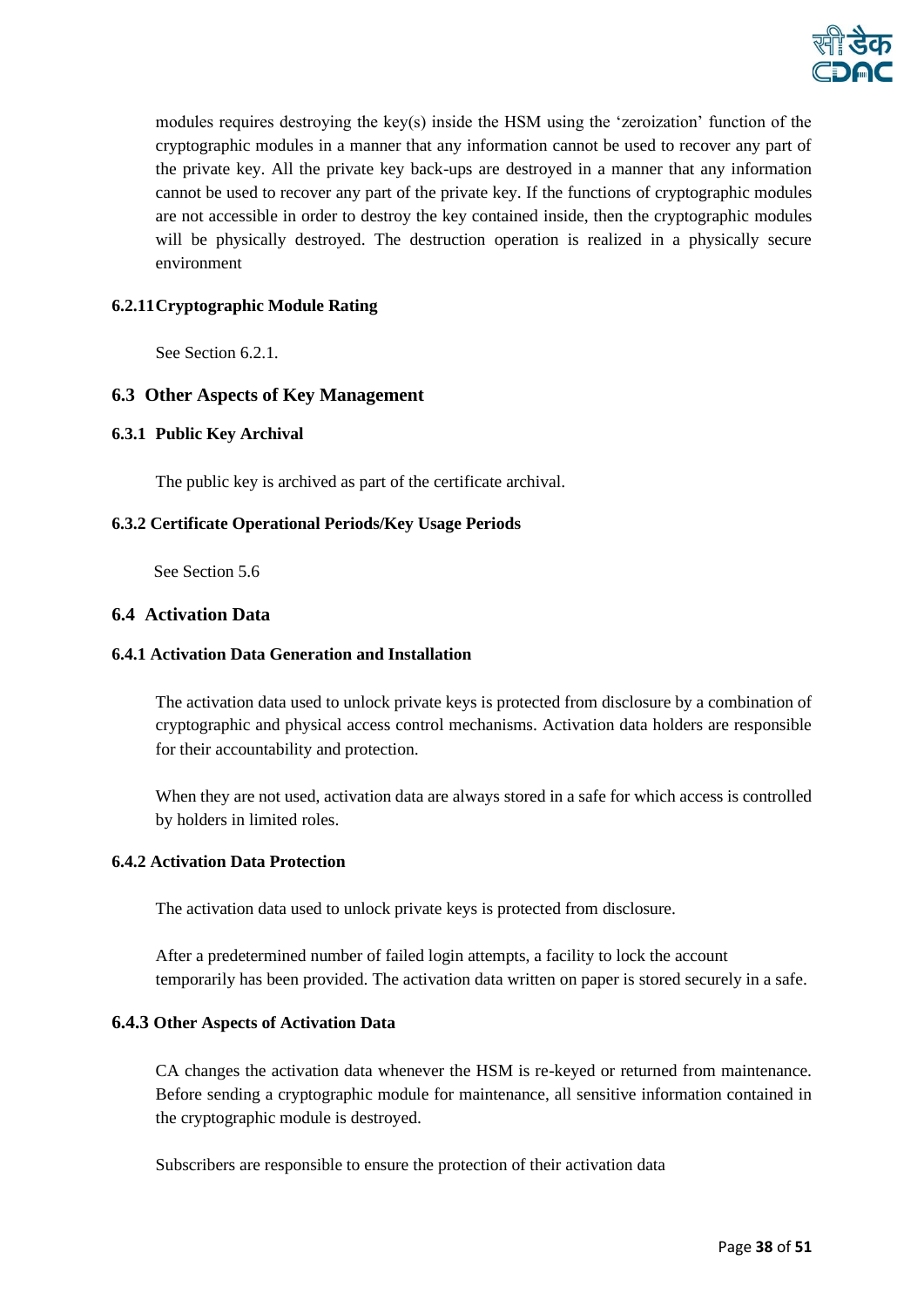

# <span id="page-38-0"></span>**6.5 Computer Security Controls**

#### <span id="page-38-1"></span>**6.5.1 Specific Computer Security Technical Requirements**

The following computer security functions are provided by the operating system, or through a combination of operating system, software, and physical safeguards.

- 1. Require authenticated logins for trusted roles
- 2. Provide Discretionary Access Control
- 3. Provide a security audit capability
- 4. Require a trusted path for identification and authentication
- 5. Provide domain isolation for process
- 6. Provide self-protection for the operating system

CA computer systems are configured with minimum required accounts and network services.

CA has implemented a combination of physical and logical security controls to ensure that the CA administration is net carried out with less than two person control.

#### <span id="page-38-2"></span>**6.5.2 Computer Security Rating**

No Stipulation.

#### <span id="page-38-3"></span>**6.6 Life-Cycle Technical Controls**

#### <span id="page-38-4"></span>**6.6.1 System Development Controls**

The system development controls for the CA are as follows:

- 1. Hardware and software are purchased in such a way so as to reduce the likelihood that any particular component was tampered with.
- 2. All hardware must be shipped or delivered via controlled methods that provide a continuous chain of accountability, from the purchase location to the operations location
- 3. The hardware and software are dedicated to performing the PKI activities. There are no other applications; hardware devices, network connections, or component software installed which is not part of the PKI operation.
- 4. Proper care is taken to prevent malicious software from being loaded onto the equipment. Only applications required performing the PKI operations is obtained from sources authorized by local policy.
- 5. CA hardware and software are scanned for malicious code on first use and periodically thereafter.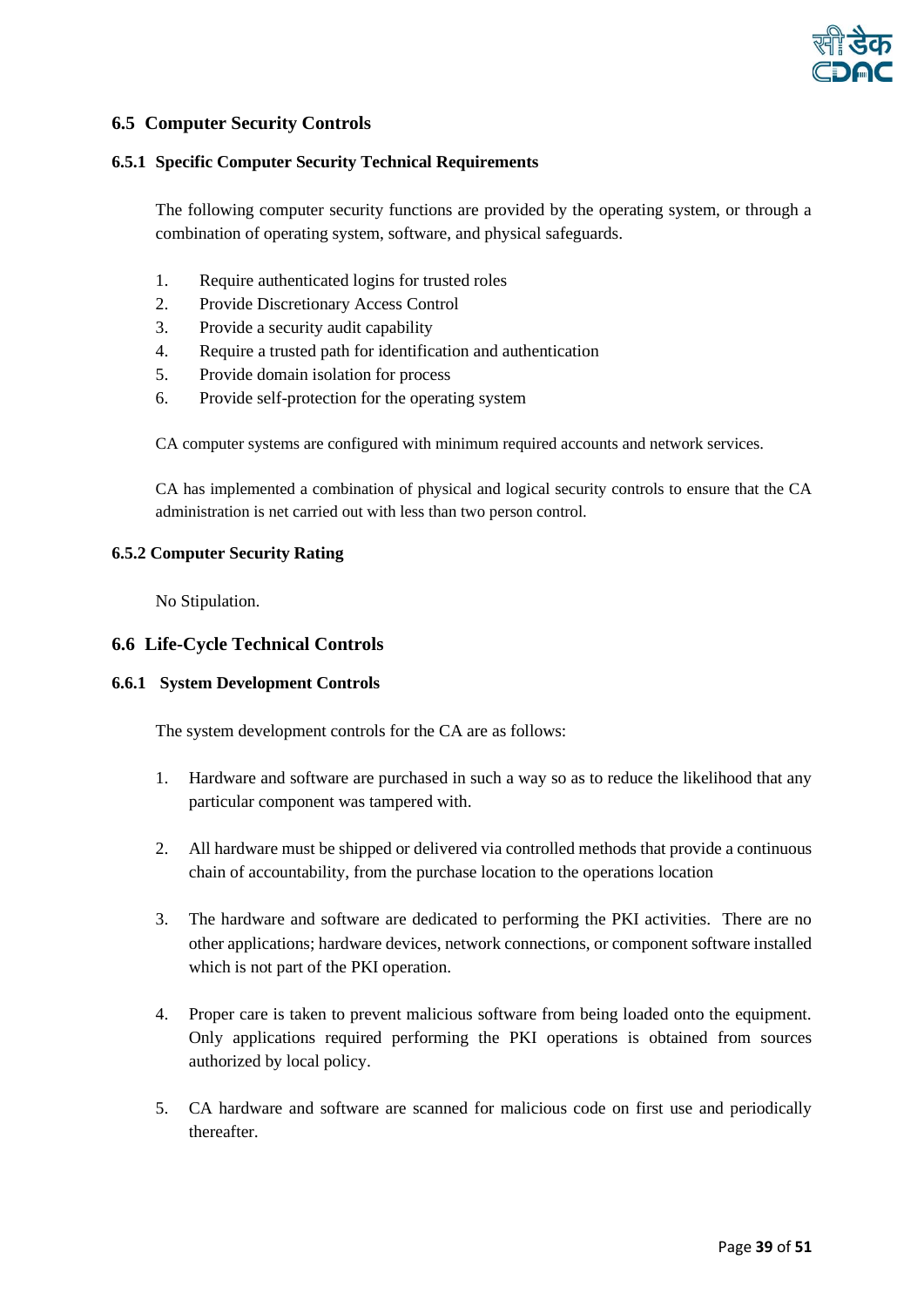

#### <span id="page-39-0"></span>**6.6.2 Security Management Controls**

The configuration of the CA system as well as any modification and upgrade is documented and controlled. There is a mechanism for detecting unauthorized modification to the CA software or configuration. A formal configuration management methodology is used for installation and ongoing maintenance of the CA system. The CA software, when first loaded, is verified as being that supplied from the vendor, with no modifications, and be the version intended for use.

#### <span id="page-39-1"></span>**6.6.3 Life Cycle Security Controls**

Capacity demands are monitored and projections of future capacity requirements made to ensure that adequate processing power and storage are available.

#### <span id="page-39-2"></span>**6.7 Network Security Controls**

CA employs appropriate security measures to ensure that they are guarded against denial of service and intrusion attacks. Such measures include the use of hardware firewalls, hardware filtering routers, and intrusion detection systems. Unused network ports and services are turned off. Protocols that provide network security attack vector(s) is not permitted through the boundary control devices.

Any boundary control devices used to protect the network on which PKI equipment is hosted will deny all but the necessary services to the PKI equipment even if those services are enabled for other devices on the network.

#### <span id="page-39-3"></span>**6.8 Time Stamping**

All CA components are regularly synchronized with a time service such as Indian Standard Time Service. Time derived from the time service is used for establishing the time of:

- Initial validity time of a Subscriber's Certificate
- Posting of CRL updates

Asserted times is accurate to within three minutes. Electronic or manual procedures are used to maintain system time. Clock adjustments are auditable events as listed in Section [0.](#page-28-0)

# <span id="page-39-4"></span>**7 Certificate and CRL profiles**

# <span id="page-39-5"></span>**7.1 Certificate Profile**

Certificate profiles are listed under CCA-IOG, Annexure III - Reference Certificate Profiles. The CA Certificates issued under this CPS conform to X-509 Version 3 digital Certificate.

The End User Certificate Profile (issued for personal use) and CA certificate profiles are given below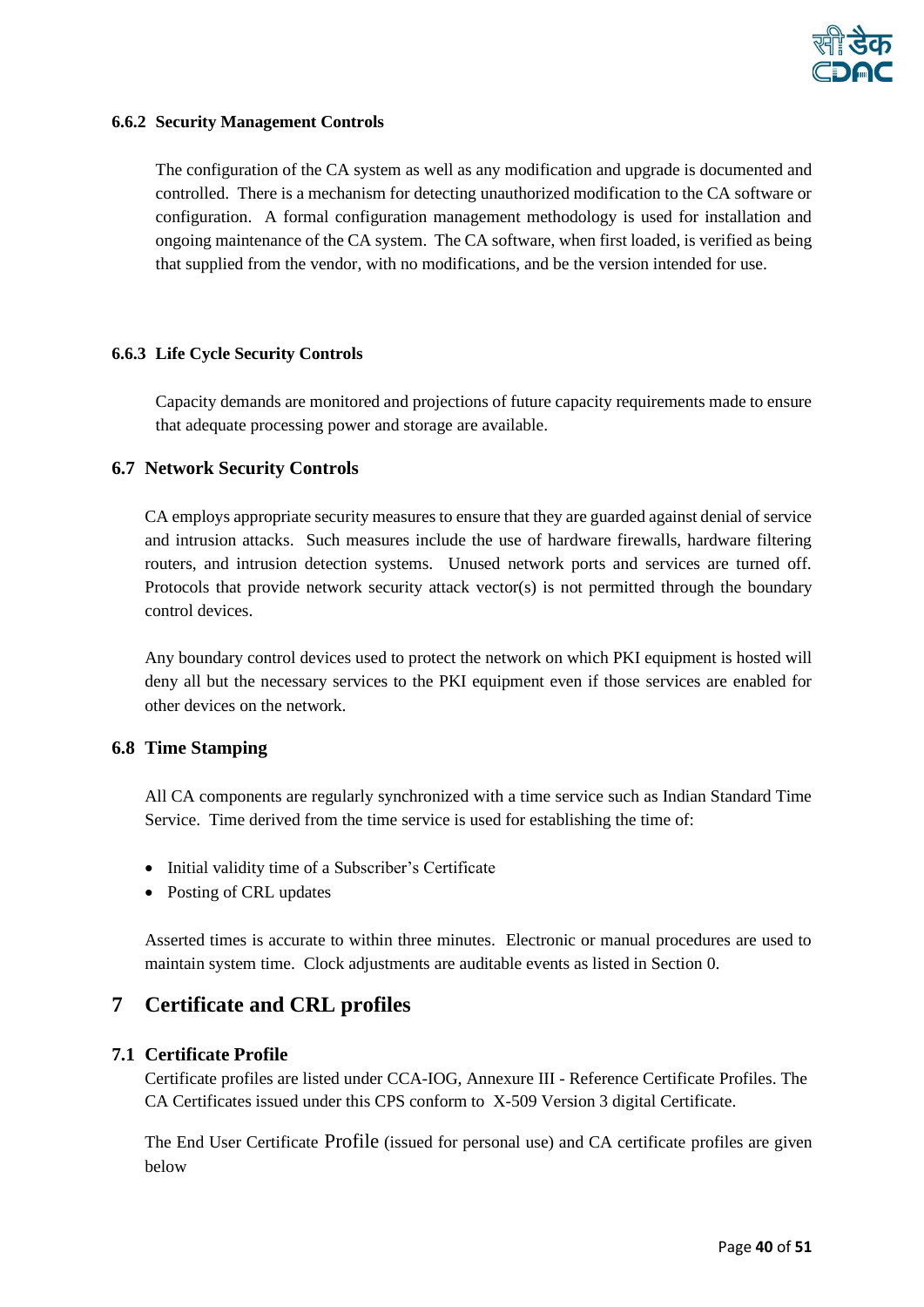

# **CA Certificate Profile**

| CA CERTIFICATE -BASIC FIELDS |                                                                                                                                                   |  |
|------------------------------|---------------------------------------------------------------------------------------------------------------------------------------------------|--|
| Version                      | Version 3                                                                                                                                         |  |
| Serial number                | Positive number of maximum Length 20 bytes and unique to each                                                                                     |  |
|                              | certificate issued by issuer CA                                                                                                                   |  |
| Signature Algorithm          | SHA256 with RSA Encryption (null parameters)                                                                                                      |  |
| <b>Issuer DN</b>             | Subject DN of the issuing CA                                                                                                                      |  |
| Validity                     | Validity expressed in UTC Time for certificates valid through 2049                                                                                |  |
| Subject DN                   | The X.500 distinguished name of the entity associated with the public<br>key certified in the subject public key field of the certificate (Common |  |
|                              | Name (CN), House Identifier, Street Address, State / Province, Postal                                                                             |  |
|                              | Code, Organisational Unit (OU), Organisation (O), Country (C))                                                                                    |  |
| Subject Public Key           | rsaEncryption {1 2 840 113549 1 1 1}, 2048 RSA Key modulus,                                                                                       |  |
|                              | public exponent                                                                                                                                   |  |
| Signature                    | Issuer CA's signature                                                                                                                             |  |
|                              | <b>EXTENSIONS</b>                                                                                                                                 |  |
| authorityKeyIdentifier       | Identifies the CA certificate that must be used to verify the CA                                                                                  |  |
|                              | certificate. It contains subjectKeyIdentifier of the issuing CA                                                                                   |  |
|                              | certificate                                                                                                                                       |  |
| subjectKeyIdentifier         | unique value associated with the Public key                                                                                                       |  |
| basicConstraints             | CA Boolean = True, pathLenConstraints 0                                                                                                           |  |
| keyUsage                     | keyCertSign and cRLSign                                                                                                                           |  |
| certificatePolicies          | The value must contain the OID representing the India PKI                                                                                         |  |
|                              | certificate policy the certificate is valid for . (Policy                                                                                         |  |
|                              | Identifier=2.16.356.100.2)                                                                                                                        |  |
| cRLDistributionPoints        | location of CRL information                                                                                                                       |  |
| authorityInfoAccess          | location of OCSP Responder (only required if OCSP is needed to                                                                                    |  |
|                              | check revocation status of CA Certificate)                                                                                                        |  |

# **User certificate profile**

| END ENTITY CERTIFICATE -BASIC FIELDS |                                                                          |  |
|--------------------------------------|--------------------------------------------------------------------------|--|
| Version                              | Version 3                                                                |  |
| Serial number                        | Positive number of maximum Length 20 bytes and unique to each            |  |
|                                      | certificate issued by a issuer CA                                        |  |
| Signature Algorithm                  | SHA256 with RSA Encryption (null parameters)                             |  |
|                                      | or                                                                       |  |
|                                      | ECDSA with SHA256 {1 2 840 10045 4 3 2}                                  |  |
| <b>Issuer DN</b>                     | Subject DN of the issuing CA                                             |  |
| Validity                             | Validity expressed in UTC Time for certificates valid through 2049       |  |
| Subject DN                           | The X.500 distinguished name of the entity associated with the public    |  |
|                                      | key certified in the subject public key field of the certificate (Common |  |
|                                      | Name, Serial Number, State or Province Name, Postal Code, Telephone      |  |
|                                      | number, Pseudonym, Organisation, Country)                                |  |
| Subject Public Key                   | rsaEncryption {1 2 840 113549 1 1 1}, 2048 RSA Key modulus, public       |  |
|                                      | <b>OR</b><br>exponent                                                    |  |
|                                      | ecPublicKey { 1.2.840.10045.2.1}, namedCurve, {                          |  |
|                                      | 1.2.840.10045.3.1.7 (NIST curve P-256)                                   |  |
| Signature                            | Issuer CA's signature                                                    |  |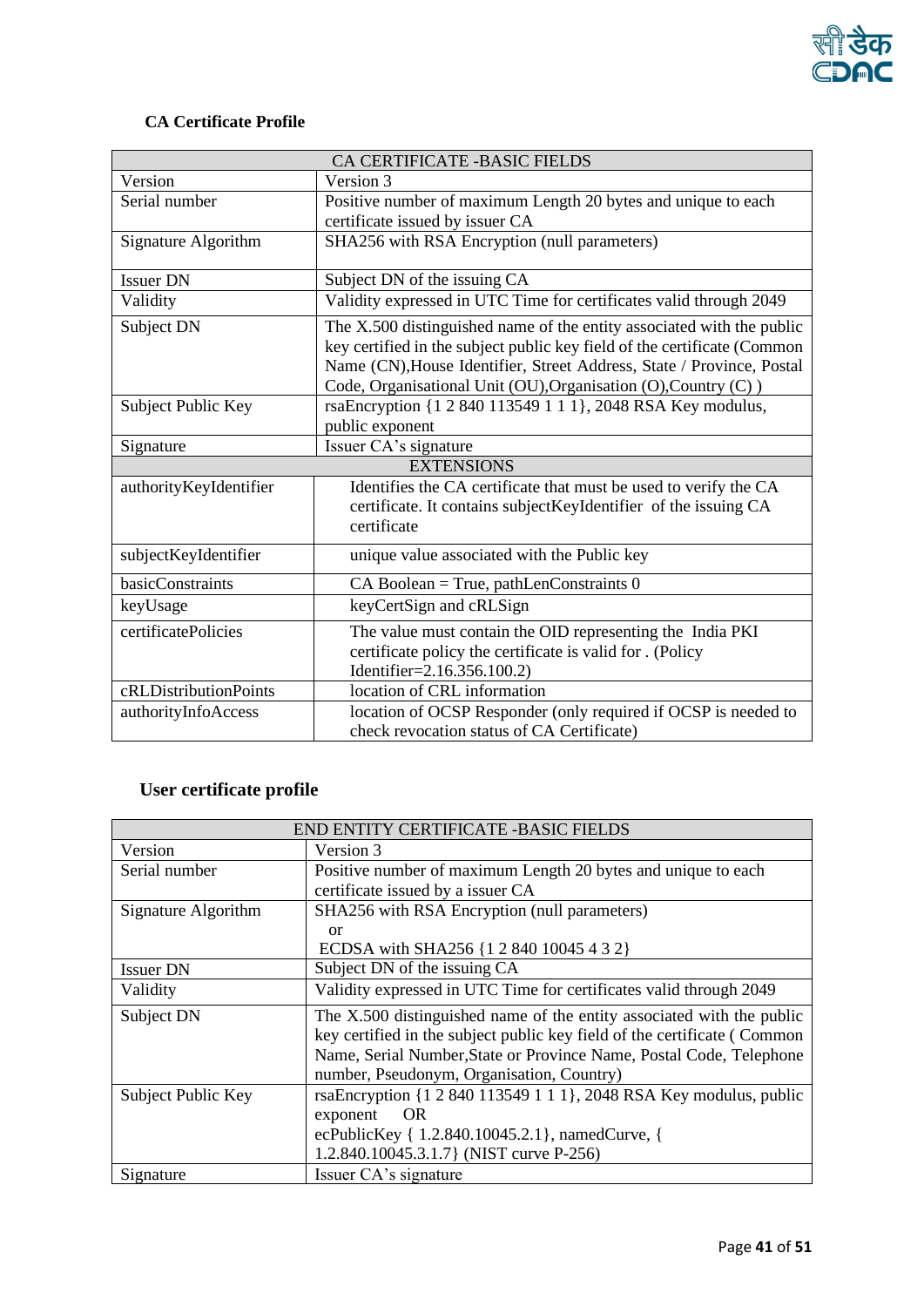

| <b>EXTENSIONS</b>         |                                                                            |  |
|---------------------------|----------------------------------------------------------------------------|--|
| authorityKeyIdentifier    | Identifies the CA certificate that must be used to verify the subscriber's |  |
|                           | certificate. Issuing CA Subject key Indetifier                             |  |
| subjectKeyIdentifier      | Octet String of unique value associated with the Public key                |  |
| basicConstraints          | CA=False                                                                   |  |
| keyUsage                  | DigitalSignature, nonRepudiation(optional)                                 |  |
| <b>Extended Key Usage</b> | Document Signing: {1.3.6.1.4.1.311.10.3.12}                                |  |
| certificatePolicies       | The value must contain the OID representing the India PKI certificate      |  |
|                           | policy the certificate is valid for .( (Policy                             |  |
|                           | Identifier=2.16.356.100.2.4.1 or 2.16.356.100.2.4.2)                       |  |
| cRLDistributionPoints     | location of CRL information                                                |  |

# <span id="page-41-0"></span>**7.2 CRL Profile**

C-DAC CA publishes Certificate Revocation List under this CPS shall contain the list of revoked certificates.

# <span id="page-41-1"></span>**7.2.1 Full and Complete CRL**

A CA makes a full and complete CRL available and published on the repository.

| <b>Field</b>                      | <b>Value</b>                                                                                       |
|-----------------------------------|----------------------------------------------------------------------------------------------------|
| Version                           | V2(1)                                                                                              |
| <b>Issuer Signature Algorithm</b> | sha256WithRSAEncryption {1 2 840 113549 1 1 11}                                                    |
| <b>Issuer Distinguished Name</b>  | Per the requirements in [CCA-IOG]                                                                  |
| thisUpdate                        | expressed in UTCTime until 2049                                                                    |
| nextUpdate                        | expressed in UTCTime until 2049 ( $>$ = this Update +<br>CRL issuance frequency)                   |
| Revoked certificates list         | 0 or more 2-tuple of certificate serial number and<br>revocation date (in Generalized Time)        |
| Issuer's Signature                | sha256 WithRSAEncryption {1 2 840 113549 1 1 11}                                                   |
| <b>CRL Extension</b>              | Value                                                                                              |
| <b>CRL</b> Number                 | c=no; monotonically increasing integer (never repeated)                                            |
| Authority Key Identifier          | c=no; Octet String (same as in Authority Key Identifier<br>field in certificates issued by the CA) |
| <b>CRL Entry Extension</b>        | Value                                                                                              |
| Reason Code                       | $c = no$ ; optional                                                                                |

# <span id="page-41-2"></span>**7.2.2 Distribution Point Based Partitioned CRL**

CA issues only full and complete CRL signed by CA

# <span id="page-41-3"></span>**8 Compliance Audit and Other Assessments**

# <span id="page-41-4"></span>**8.1 Frequency or Circumstances of Assessments**

Annual compliance audit by CCA empaneled Auditor is carried out of CAs infrastructure apart from half yearly internal audit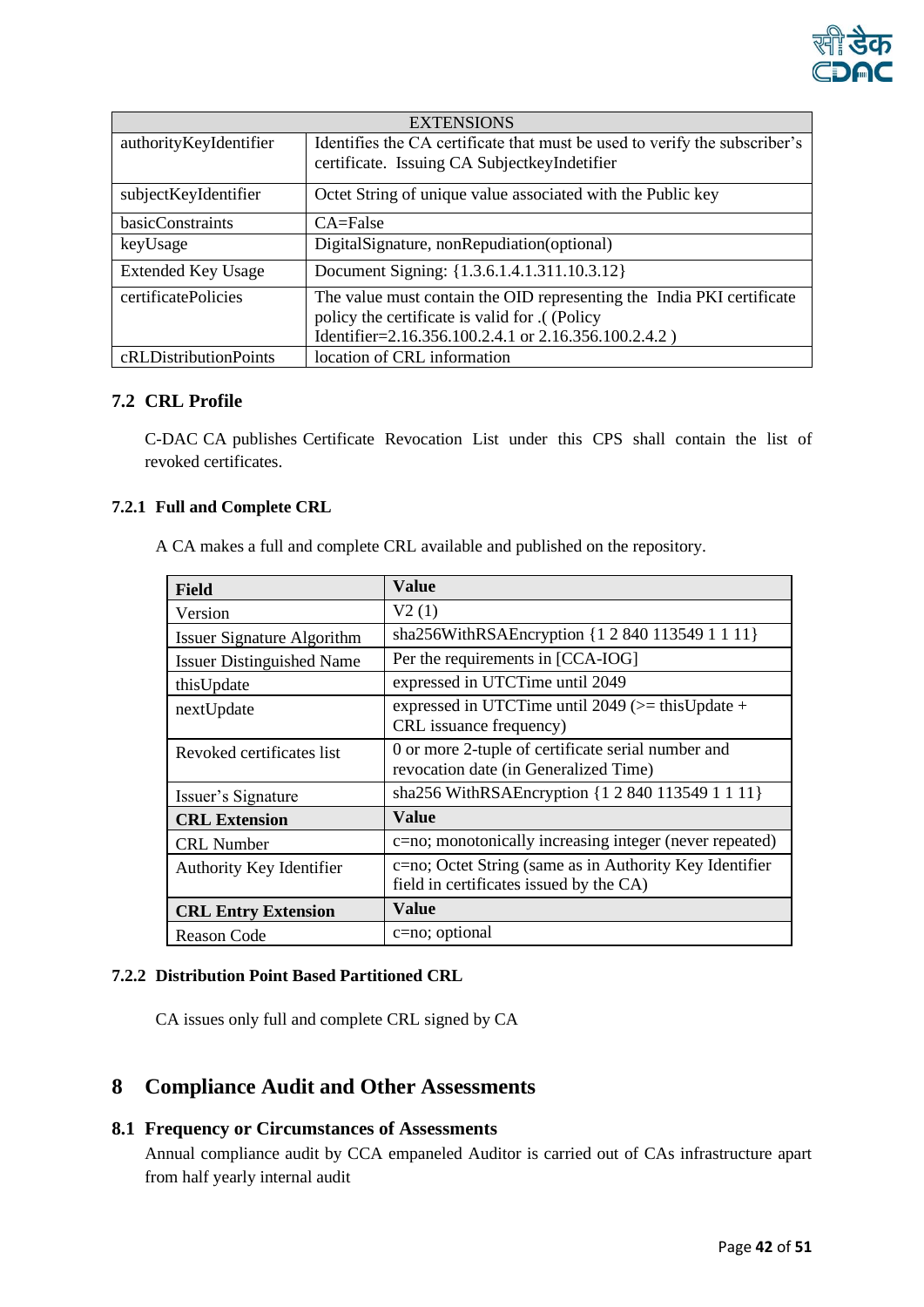

# <span id="page-42-0"></span>**8.2 Identity and Qualifications of Assessor**

CCA empanel auditors based on the competence in the field of compliance audits, qualifications and thorough familiarity with requirements of the IT Act, CP and CPS. The auditors perform such compliance audits as per the terms of empanelment and also under the guidance of CCA

# <span id="page-42-1"></span>**8.3 Assessor's Relationship to Assessed Entity**

The auditor is independent from the entity being audited. The office of CCA determines whether an auditor meets this requirement.

# <span id="page-42-2"></span>**8.4 Topics Covered by Assessment**

CA has a compliance audit mechanism in place to ensure that the requirements of this CPS are enforced.

#### <span id="page-42-3"></span>**8.5 Actions Taken as a Result of Deficiency**

Office of CCA may determine that a CA is not complying with its obligations set forth in this CPS or the applicable CP. When such a determination is made, the office of CCA may suspend operation of CA, or may revoke the CA certificate, or may direct that other corrective actions be taken which allow operation to continue.

When the auditor finds a discrepancy between how the CA is designed or is being operated or maintained, and the requirements of this CP, or the applicable CPS, the auditor take the following actions:

- 1. The auditor note the discrepancy;
- 2. The auditor notify the audited CA; and
- 3. The auditor notifies the office of CCA.

# <span id="page-42-4"></span>**8.6 Communication of Results**

On completion of audit by an empanelled auditor, Auditor submit an Audit Report, including identification of corrective measures taken or being taken by CA, to the office of CCA and a copy to CA. The report identifies the version of the CPS used for the assessment

# <span id="page-42-5"></span>**9 Other Business and Legal Matters**

#### <span id="page-42-6"></span>**9.1 Fees**

#### <span id="page-42-7"></span>**9.1.1 Certificate Issuance and Renewal Fees**

Issuance of DSC is integrated with eSign service and no separate fee for certificate.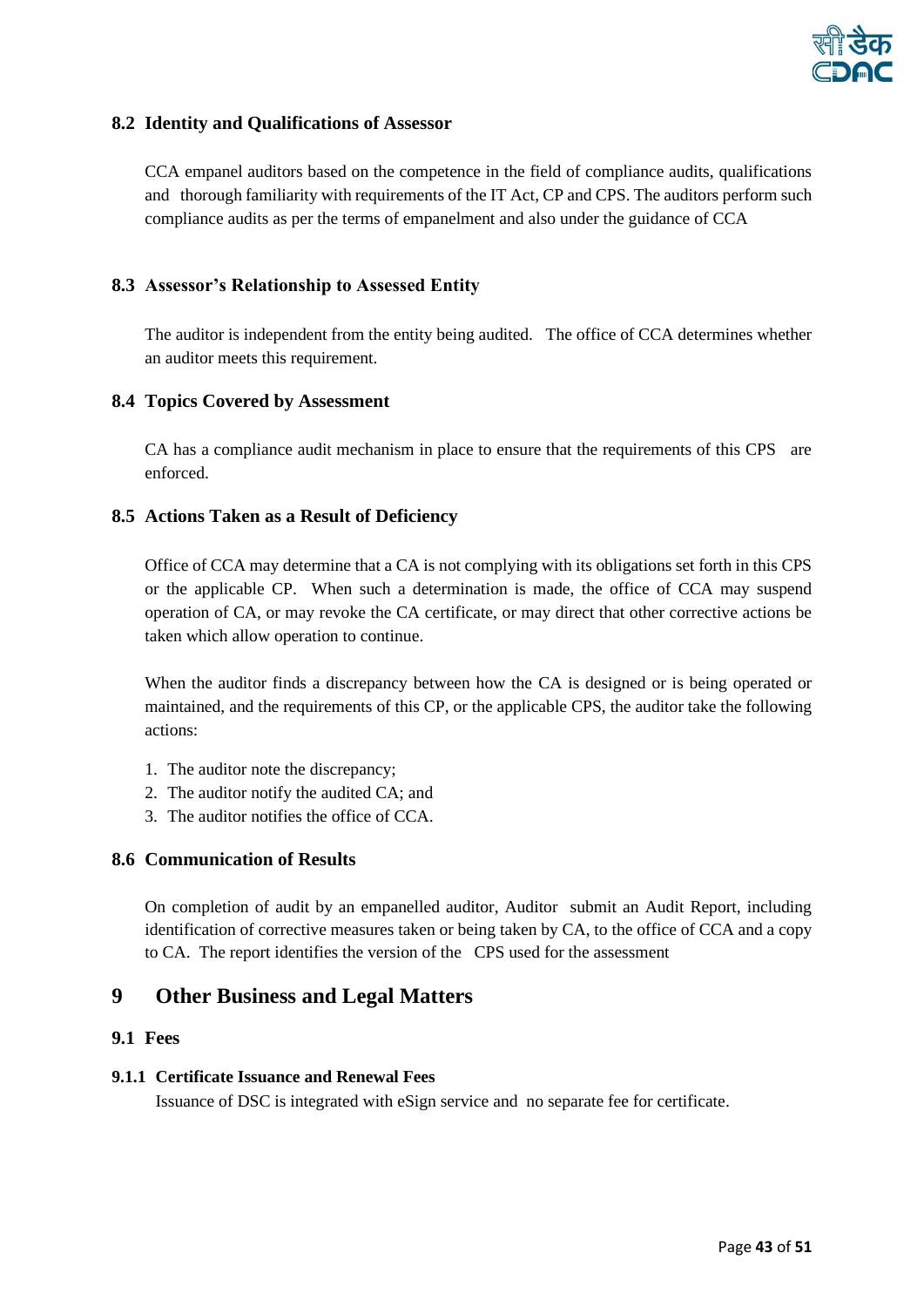

#### <span id="page-43-0"></span>**9.1.2 Certificate Access Fees**

CA is not charging any fees to relying parties or other public for accessing the certificate information from the repository. The certificate search facility is provided free of cost at its website (URL).

#### <span id="page-43-1"></span>**9.1.3 Revocation Status Information Access Fees**

CA does not charge a fee for access to any revocation status information through CRL.

#### <span id="page-43-2"></span>**9.1.4 Fees for Other Services**

No stipulation

#### <span id="page-43-3"></span>**9.1.5 Refund Policy**

If applicable, the refund policy and other payments terms are governed as per the terms in the subscriber agreement.

#### <span id="page-43-4"></span>**9.2 Financial Responsibility**

#### <span id="page-43-5"></span>**9.2.1 Insurance Coverage**

CA maintain reasonable levels of insurance coverage to address all foreseeable liability obligations to PKI Participants described in Section 1.3 of this CPS.

#### <span id="page-43-6"></span>**9.2.2 Other Assets**

CA also maintains reasonable and sufficient financial resources to maintain operations, fulfill duties, and address commercially reasonable liability obligations to PKI Participants described in Section [1.3](#page-13-1) of this CPS.

#### <span id="page-43-7"></span>**9.2.3 Insurance or Warranty Coverage for End-Entities**

CA offers no protection to end entities that extends beyond the protections provided in this CPS

#### <span id="page-43-8"></span>**9.3 Confidentiality of Business Information**

CA maintain the confidentiality of confidential business information that is clearly marked or labeled as confidential, or by its nature reasonably is understood to be confidential, and treat such information with the same degree of care and security as the CA treats its own most confidential information.

#### <span id="page-43-9"></span>**9.4 Privacy of Personal Information**

CA stores, process, and disclose personally identifiable information in accordance with the provisions of IT Act.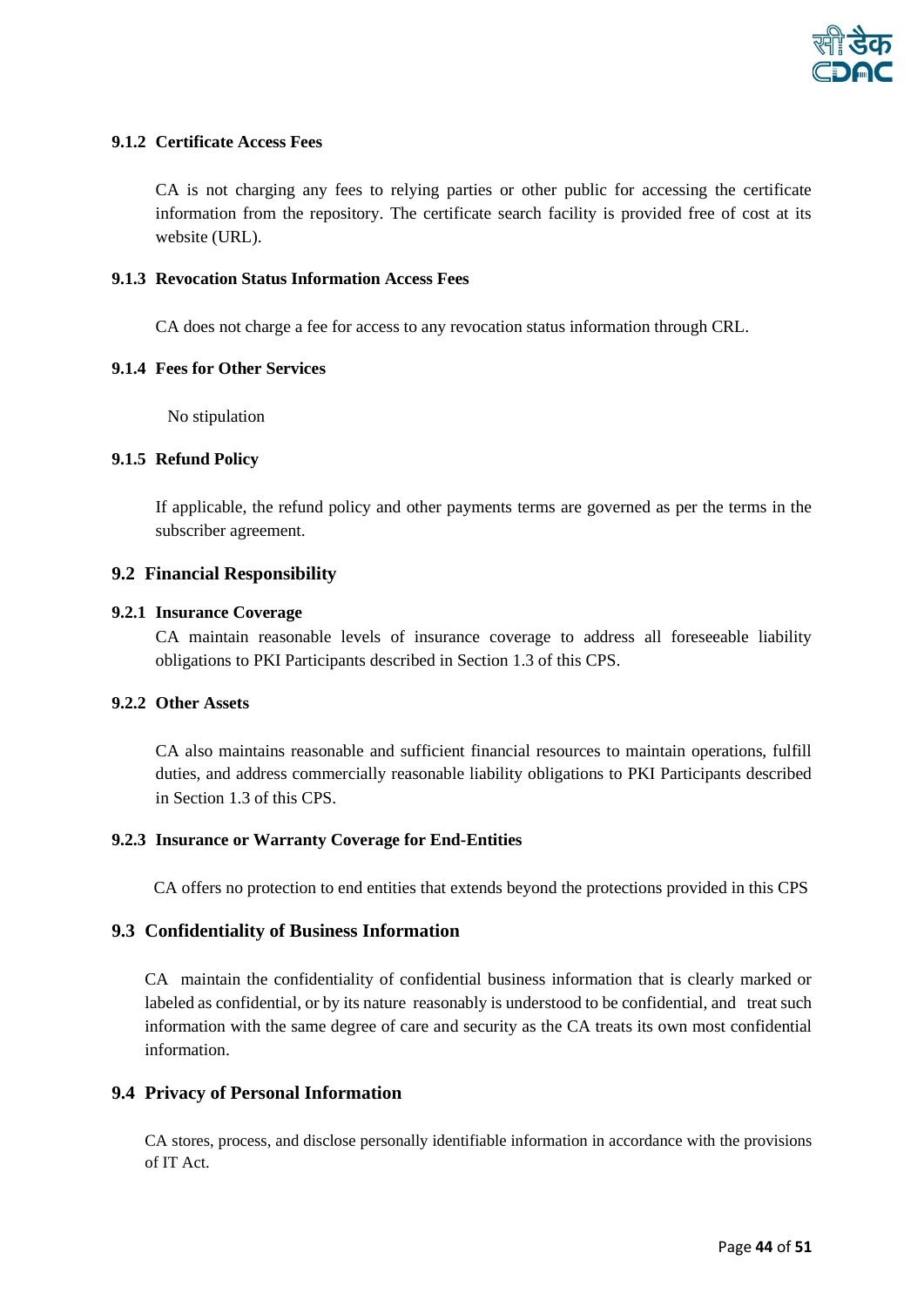

# <span id="page-44-0"></span>**9.5 Intellectual Property Rights**

CA will not knowingly violate any intellectual property rights held by others.

#### <span id="page-44-1"></span>**9.5.1 Property Rights in Certificates and Revocation Information**

CAs claims all Intellectual Property Rights in and to the Certificates and revocation information that they issue. However, permission to reproduce and distribute Certificates and revocation information on a nonexclusive royalty-free basis, may be granted provided that the recipient agrees to distribute them at no cost.

#### <span id="page-44-2"></span>**9.5.2 Property Rights in the CPS**

This CPS is based on the pro forma CPS published by Office of CCA for Licensed CAs. All Intellectual Property Rights in this CPS pertaining to CA are owned by the CA.

#### <span id="page-44-3"></span>**9.5.3 Property Rights in Names**

The Certificate Applicant may claim all rights, if any, in any trademark, service mark, or trade name of the Certificate Applicant contained in any Application.

#### <span id="page-44-4"></span>**9.5.4 Property Rights in Keys**

CA claim property rights to the keys used (e.g., CA key pair, time stamp authority key pair, etc.) Subject to any agreements between CA and its customers, ownership of and property rights in key pairs corresponding to Certificates of Subscribers is specified in this CPS.

#### <span id="page-44-5"></span>**9.6 Representations and Warranties**

#### <span id="page-44-6"></span>**9.6.1 CA Representations and Warranties**

CA represents and warrants that:

- 1. signing private key is protected and that no unauthorized person has ever had access to that private key;
- 2. All representations made by CA in any applicable agreements are true and accurate, to the best knowledge of CA; and
- 3. Each Subscriber has been required to represent and warrant that all information supplied by the Subscriber in connection with, and/or contained in the Certificate is true.
- 4. Only verified information appears in the certificate

#### <span id="page-44-7"></span>**9.6.2 Subscriber**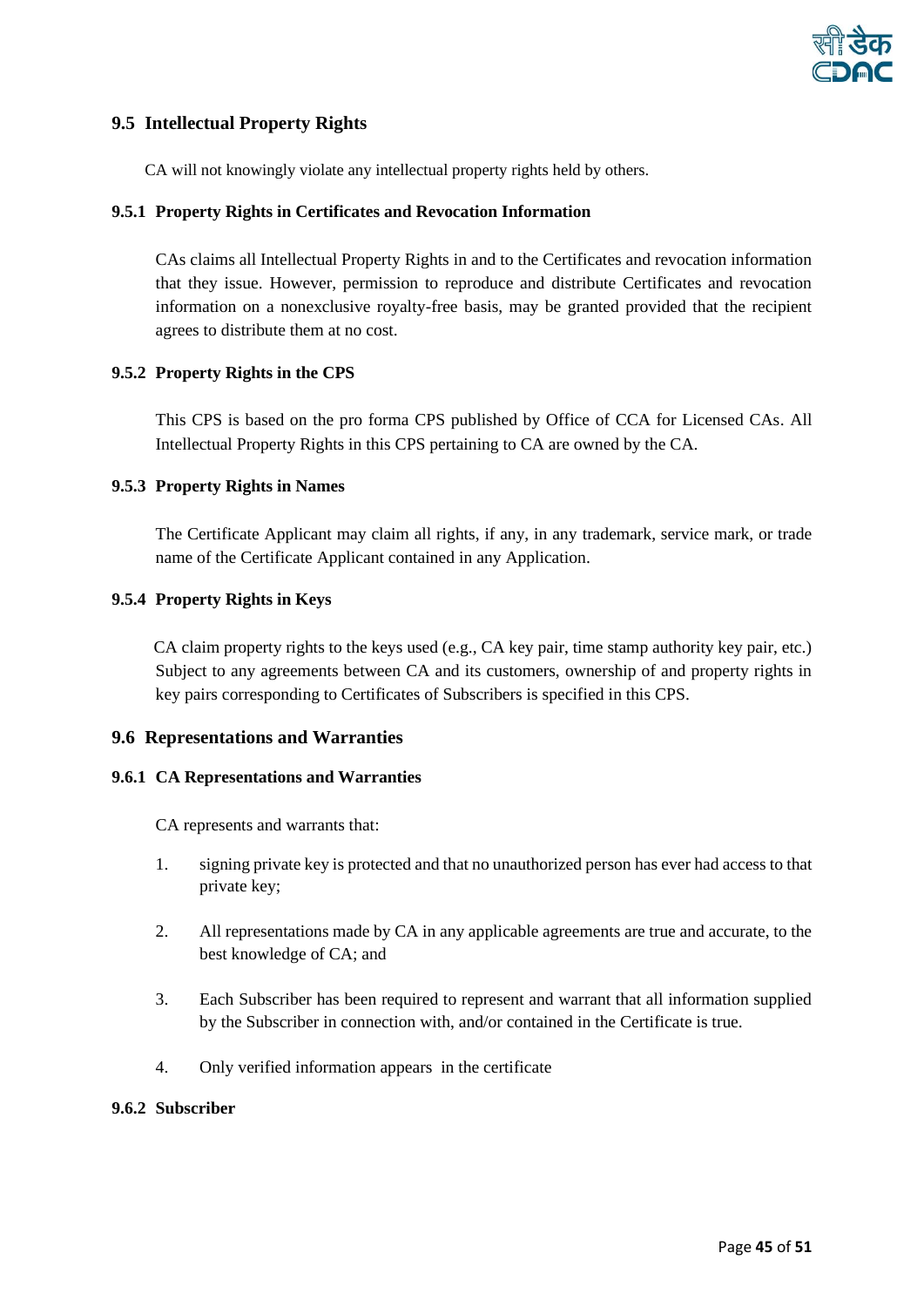

A Subscriber is required to sign a document (e.g., a subscriber agreement in the case of CA as eKYC provider) containing the requirements the Subscriber shall meet respecting use of the certificate before being issued the certificate.

In signing the document described above, each Subscriber should agree to the following:

- 1. Subscriber shall accurately represent itself in all communications with the CA conducted.
- 2. Subscriber shall authorize ESP of CA to generate key pair , generate certificate and destroy private key up on successful authentication.
- 3. The Subscriber lawfully holds the private key corresponding to public key identified in the Subscriber's certificate.
- 4. The Subscriber will abide by all the terms, conditions, and restrictions levied on the use of their eKYC information and certificates.
- 5. Subscriber shall promptly notify the appropriate CA upon change of eKYC information already submitted. Such notification shall be made directly or indirectly through mechanisms consistent with this CPS.
- 6. The subscriber shall follow all the applicable duties as mentioned in the IT Act.

#### <span id="page-45-0"></span>**9.6.3 Relying Party**

Parties who rely upon the certificates issued under a policy defined in this document shall:

- 1. Use the certificate for the purpose for which it was issued, as indicated in the certificate information (e.g., the key usage extension);
- 2. Check each certificate for validity, using procedures described in RFC 5280, prior to reliance;
- 3. Preserve original signed data, the applications necessary to read and process that data, and the cryptographic applications needed to verify the digital signatures on that data for as long as it may be necessary to verify the signature on that data. Note: data format changes associated with application upgrades will often invalidate digital signatures and should be avoided.

#### <span id="page-45-1"></span>**9.6.4 Representations and Warranties of Other Participants**

No stipulation.

# <span id="page-45-2"></span>**9.7 Disclaimers of Warranties**

To the extent permitted by applicable law and any other related agreements, CA disclaims all warranties other than any express warranties contained in such agreements or set forth in this CPS.

# <span id="page-45-3"></span>**9.8 Limitations of Liabilities**

CA limit liabilities as long as CA meet the liability requirements stated in ITAct CA is responsible for verification of any Subscriber to whom it has issued a certificate and to all relying parties who reasonably rely on such certificate in accordance with this CPS, for damages suffered by such persons that are caused by the failure of the CA to comply with the terms of its CPS or its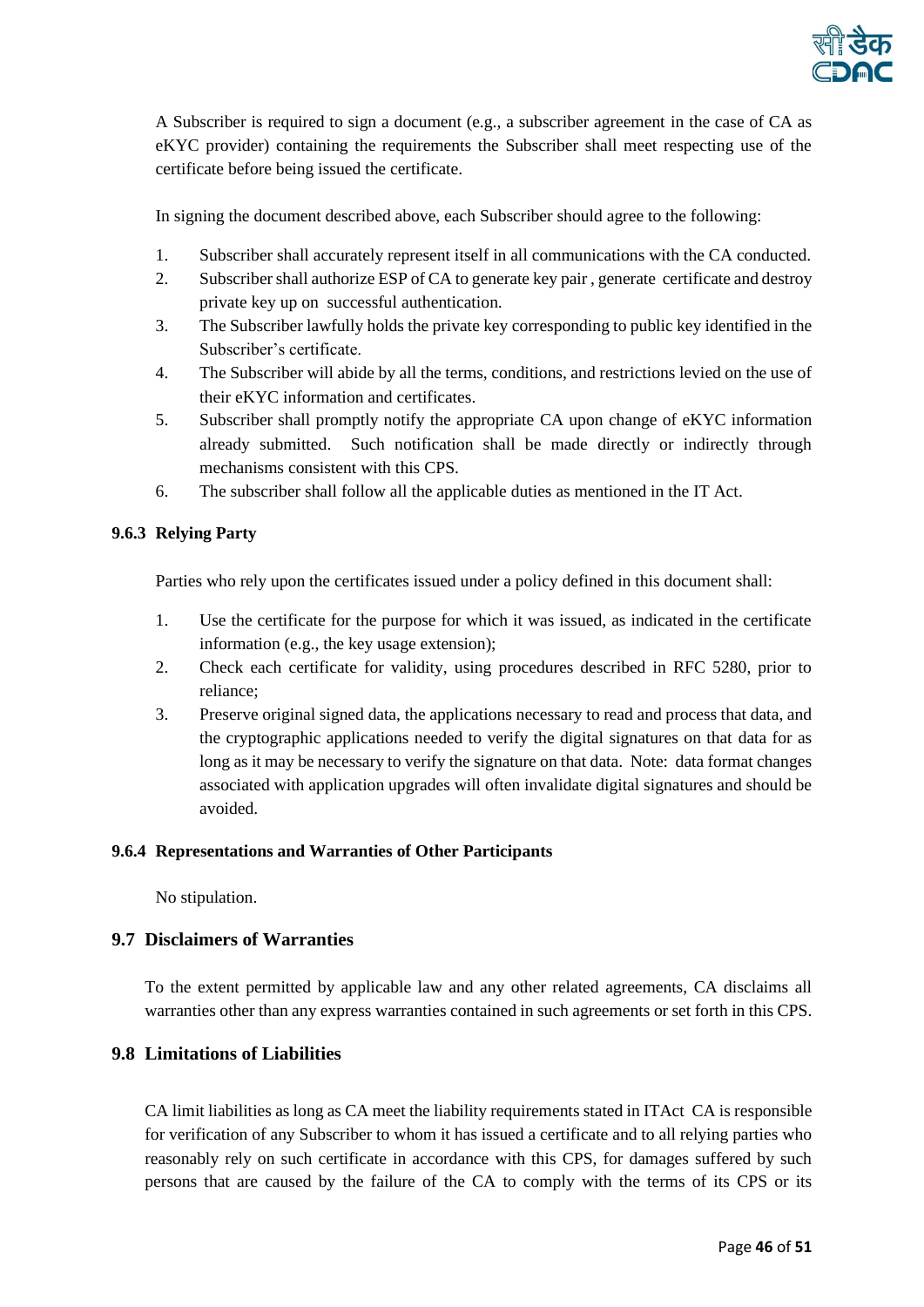

Subscriber Agreement, and sustained by such persons as a result of the use of or reliance on the certificate.

The verification requirements for certificate issuance by CA are as specified under IT Act and reasonable effort by CA. CA cannot guarantee the activities or conduct of the subscribers.

CA shall not be liable for any indirect, exemplary, special, punitive, incidental, and consequential losses, damages, claims, liabilities, charges, costs, expenses or injuries (including without limitation loss of use, data, revenue, profits, business and for any claims of Subscribers or Users or other third parties including Relying parties).

CA shall not be liable for any delay, default, failure, breach of its obligations under the Subscribers Agreement and Relying Party Terms & Conditions.

All liability is limited to actual and legally provable damages. CA's liability is as per the IT Act, other governing Indian laws and Agreement. If the liability is not dealt under the provisions of ITACT 2000, the following caps limit CA's damages concerning specific certificates.

| Class                | <b>Liability Caps</b>       |
|----------------------|-----------------------------|
| eKYC - Single Factor | Indian Rupees -one thousand |
| eKYC - Multi Factor  | Indian Rupees -one thousand |

# <span id="page-46-0"></span>**9.9 Indemnities**

#### <span id="page-46-1"></span>**Indemnification by Subscribers**

To the extent permitted by applicable law, subscriber agreement requires Subscribers to indemnify CA for:

- False and misrepresentation of fact by the subscriber on the enrollment to eKYC service of CA
- Suppression of a material fact on the eKYC information if the omission was made negligently or with intent to deceive any party, or
- The subscriber's failure to protect the subscriber's authentication secret or device, to use a trustworthy system, or to otherwise take the precautions necessary to prevent the compromise, loss, disclosure, modification, or unauthorized use of the subscriber's authentication secret.

#### <span id="page-46-2"></span>**Indemnification by relying parties**

To the extent permitted by applicable law, relying party agreement requires, relying parties to indemnify CA for:

- The relying party's failure to perform the representations and warranties as outlined in the applicable section of this CPS.
- The relying party's reliance on a certificate that is not reasonable under the circumstances, or
- The relying party's failure to check the status of such certificate to determine if the certificate is expired.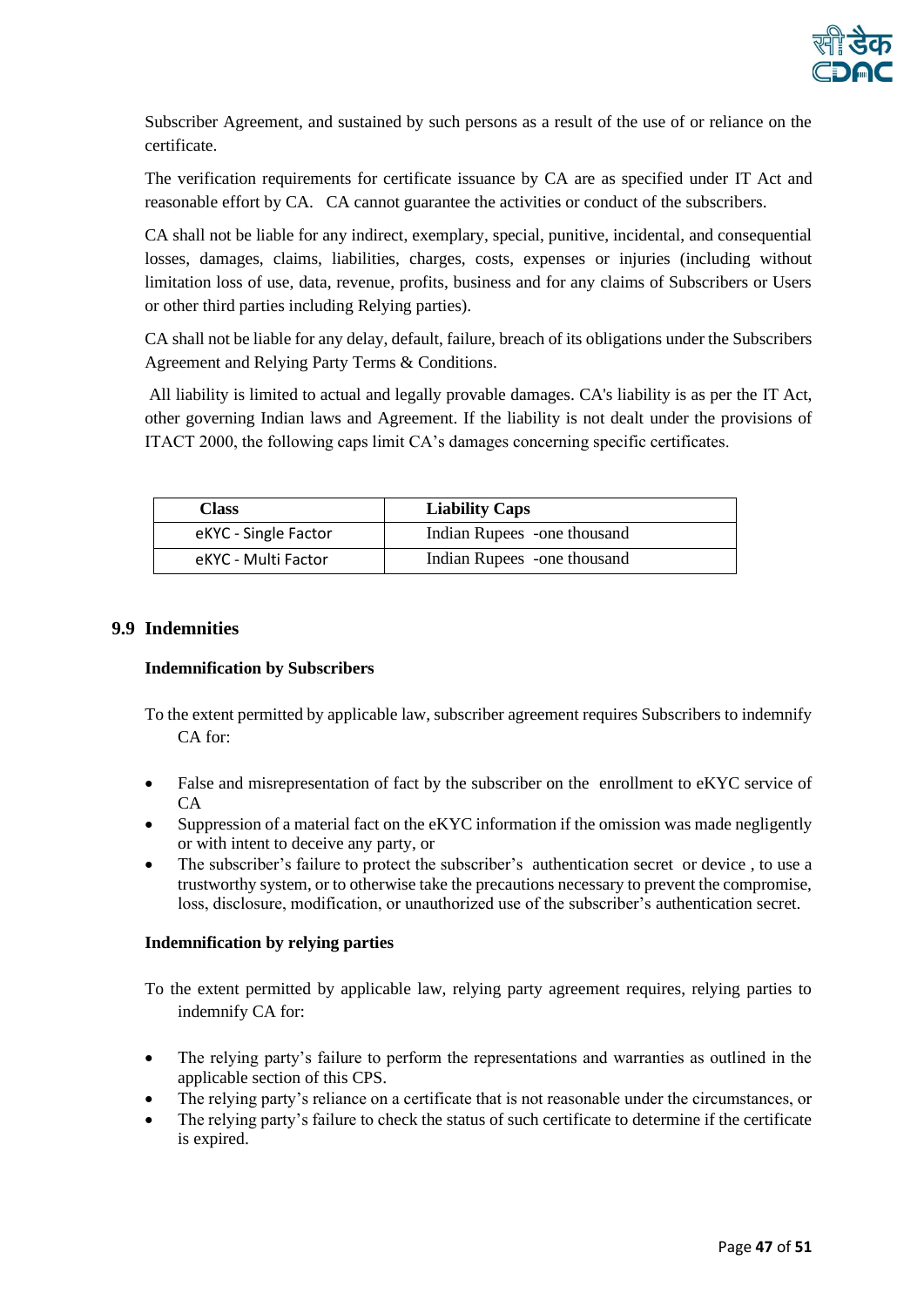

# <span id="page-47-0"></span>**9.10 Term and Termination**

#### <span id="page-47-1"></span>**9.10.1Term**

The CPS becomes effective upon approval by the Office of CCA. Amendments to this CPS become effective upon ratification by approval by CCA and publication by CA at URL. There is no specified term for this CPS.

# <span id="page-47-2"></span>**9.10.2Termination**

While this CPS may be amended from time to time, it shall remain in force until replaced by a newer version or explicitly terminated by CCA.

#### <span id="page-47-3"></span>**9.10.3Effect of Termination and Survival**

Upon termination of this CPS, CA is nevertheless bound by its terms for all Certificates issued for the remainder of the validity periods of such Certificates. The sections 5.5 and 9.0 of this CPS shall survive the termination or expiration of this CPS.

# <span id="page-47-4"></span>**9.11 Individual Notices and Communications with Participants**

Unless otherwise specified by agreement between the parties, CA uses commercially reasonable methods to communicate, taking into account the criticality and subject matter of the communication.

#### <span id="page-47-5"></span>**9.12 Amendments**

#### <span id="page-47-6"></span>**9.12.1Procedure for Amendment**

CA will review this CPS at least once every year. Additional reviews may be enacted at any time at the discretion of the CCA.

If the Office of CCA wishes to recommend amendments or corrections to this CPS, such modifications will be submitted to CCA for approval.

<span id="page-47-7"></span>CA will use reasonable efforts to notify subscribers and relying parties of changes.

# **9.12.2 Notification Mechanism and Period**

Errors and anticipated changes to this CPS resulting from reviews are published online at [URL.](http://www.certipath.com/library/downloads/CertiPath%20CP.pdf)

This CPS and any subsequent changes is made publicly available within seven days of approval.

#### <span id="page-47-8"></span>**9.12.3Circumstances under Which OID Must be changed**

CCA determines the requirement for changing the Certificate Policy OIDs.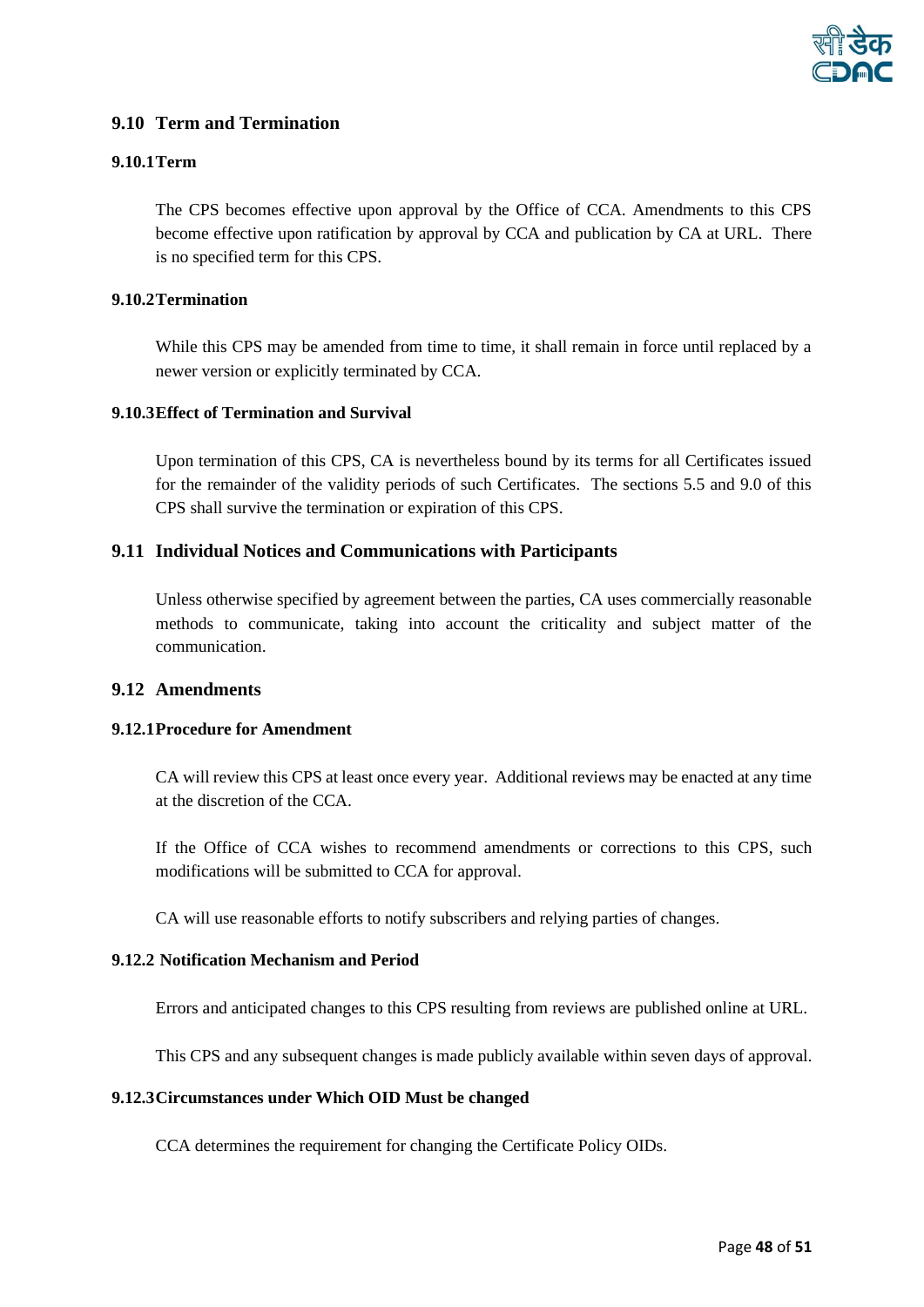

#### <span id="page-48-0"></span>**9.13 Dispute Resolution Provisions**

#### <span id="page-48-1"></span>**9.13.1Disputes among Licensed CAs and Customers**

Unless the provision for dispute resolution under the ITAct is invoked, any dispute based on the contents of this CPS, between CA and one of its customers who has availed specific services will be resolved according to provisions in the applicable agreement between the parties.

#### <span id="page-48-2"></span>**9.13.2Alternate Dispute Resolution Provisions**

No stipulations.

#### <span id="page-48-3"></span>**9.14 Governing Law**

The laws of India and more particularly the Information Technology Act, 2000, The Information Technology (Certifying Authorities) Rules, 2000 and Information Technology (Certifying Authority) Regulations, 2001, and the guidelines issued and clarifications made from time to time by the Controller of Certifying Authorities, Ministry of Electronics and Information Technology shall govern the construction, validity, enforceability and performance of actions per this CPS.

#### <span id="page-48-4"></span>**9.15 Compliance with Applicable Law**

This CPS is subject to applicable national, state, local and foreign laws, rules, regulations, ordinances, decrees, and orders including, but not limited to, restrictions on exporting or importing software, hardware, or technical information.

# <span id="page-48-5"></span>**9.16 Miscellaneous Provisions**

#### <span id="page-48-6"></span>**9.16.1Entire Agreement**

No stipulation.

#### <span id="page-48-7"></span>**9.16.2Assignment**

Except where specified by other contracts, no party may assign or delegate this CPS or any of its rights or duties under this CPS, without the prior written consent of the other party (such consent not to be unreasonably withheld) Further, that Office of CCA may assign and delegate this CPS to any party of its choice.

#### <span id="page-48-8"></span>**9.16.3Severability**

If any provision of this CPS is held to be invalid by a court of competent jurisdiction, then the remaining provisions will nevertheless remain in full force and effect.

#### <span id="page-48-9"></span>**9.16.4Waiver of Rights**

No waiver of any breach or default or any failure to exercise any right hereunder is construed as a waiver of any subsequent breach or default or relinquishment of any future right to exercise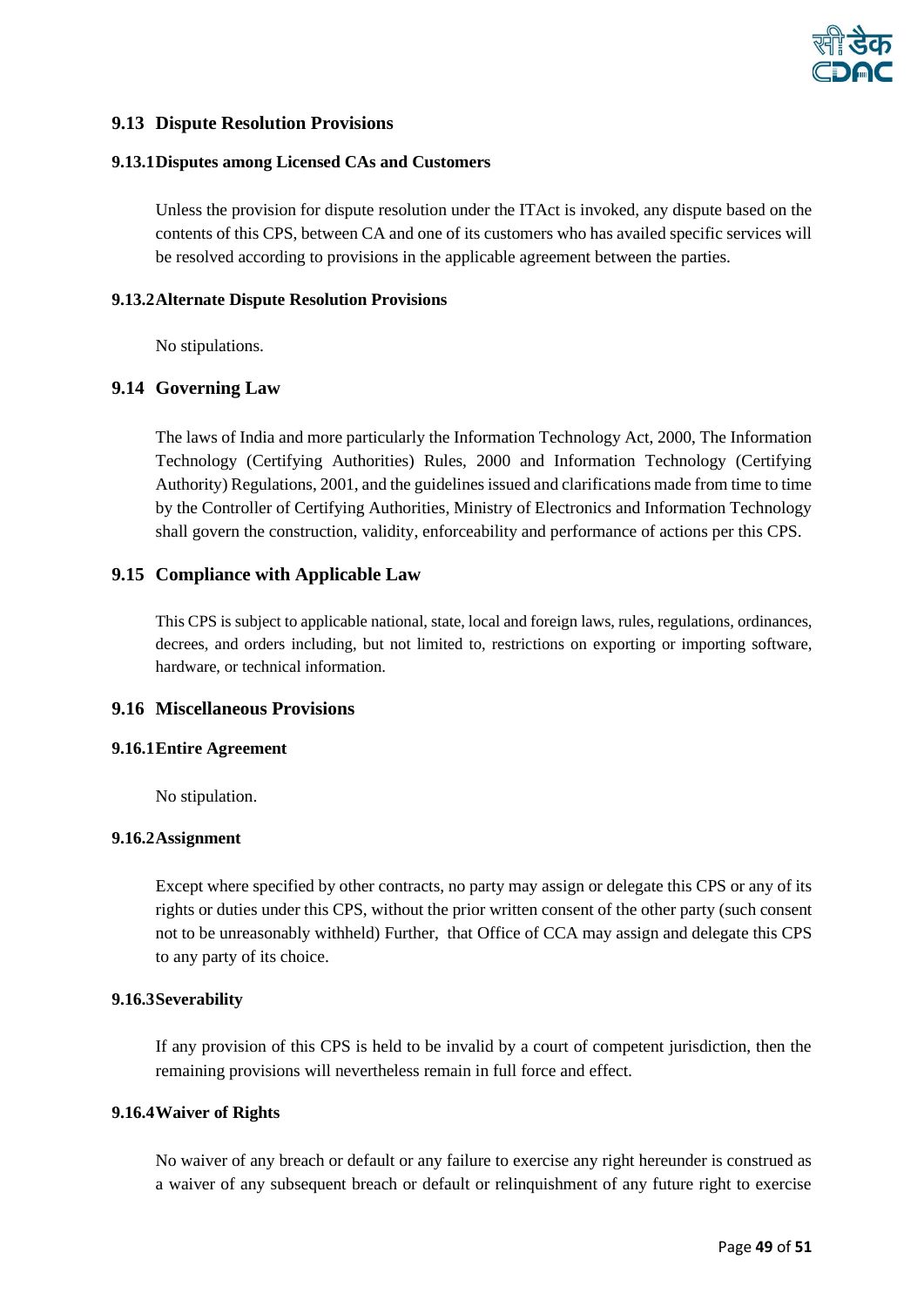

such right. The headings in this CPS are for convenience only and cannot be used in interpreting this CPS.

# <span id="page-49-0"></span>**9.16.5Force Majeure**

CA is not liable for any failure or delay in its performance under this CPS due to causes that are beyond their reasonable control, including, but not limited to, an act of God, act of civil or military authority, fire, epidemic, flood, earthquake, riot, war, and failure of equipment, failure of telecommunications lines, lack of Internet access, sabotage, and governmental action.

# <span id="page-49-1"></span>**9.17 Other Provisions**

No stipulation.

# <span id="page-49-2"></span>**10 Bibliography**

The following documents were used in part to develop this CPS:

| <b>FIPS 140-2</b> | Security Requirements for Cryptographic Modules, 1994-01                        |
|-------------------|---------------------------------------------------------------------------------|
|                   | http://csrc.nist.gov/cryptval/                                                  |
| <b>FIPS 186-2</b> | http://csrs.nist.gov/fips/fips186.pdf<br>Digital Signature Standard, 2000-01-27 |
| ITACT 2000        | The Information Technoligy Act, 2000, Government of India, June 9, 2000.        |
| <b>RFC 3647</b>   | Certificate Policy and Certificate Practices Framework, Chokhani, Ford, Sabett, |
|                   | Merrill, and Wu. November 2003.                                                 |
| <b>CCA-IOG</b>    | Interoperability Guidelines for DSC                                             |
|                   | ,http://www.cca.gov.in/cca/?q=guidelines.html                                   |
| <b>CCA-CP</b>     | X.509 Certificate Policy for India PKI                                          |
|                   | ,http://www.cca.gov.in/cca/?q=guidelines.html                                   |
| <b>CCA-IVG</b>    | Identity Verification Guidelines, http://www.cca.gov.in/cca/?q=guidelines.html  |
| <b>CCA-TSG</b>    | Time Stamping Services Guidelines for CAs,                                      |
|                   | http://www.cca.gov.in/cca/?q=guidelines.html                                    |
| <b>CCA-OCSP</b>   | OCSP Service Guidelines for CAs ,http://www.cca.gov.in/cca/?q=guidelines.html   |
| <b>CCA-SSL</b>    | Guidelines For Issuance Of SSL Certificates,                                    |
|                   | http://www.cca.gov.in/cca/?q=guidelines.html                                    |
| <b>CCA-OID</b>    | OID Hierarchy for India PKI(OID), http://www.cca.gov.in/cca/?q=guidelines.html  |
| CA-eAUTH          | e-authentication guidelines ,http://www.cca.gov.in/cca/?q=guidelines.html       |
| CCA-eAPI          | eSign API Specifications, http://www.cca.gov.in/cca/?q=guidelines.html          |
| CCA-              |                                                                                 |
| <b>CASITESP</b>   | CA SITE SPECIFICATION , http://www.cca.gov.in/cca/?q=guidelines.html            |
| <b>CCA-CRYPTO</b> | Security Requirements for Crypto Devices                                        |
|                   | ,http://www.cca.gov.in/cca/?q=guidelines.html                                   |
| <b>CCA-CALIC</b>  | CA Licensing Guidelines , http://www.cca.gov.in/cca/?q=guidelines.html          |

# <span id="page-49-3"></span>**11 Acronyms and Abbreviations**

| <b>AES</b> | <b>Advanced Encryption Standard</b> |
|------------|-------------------------------------|
|            |                                     |